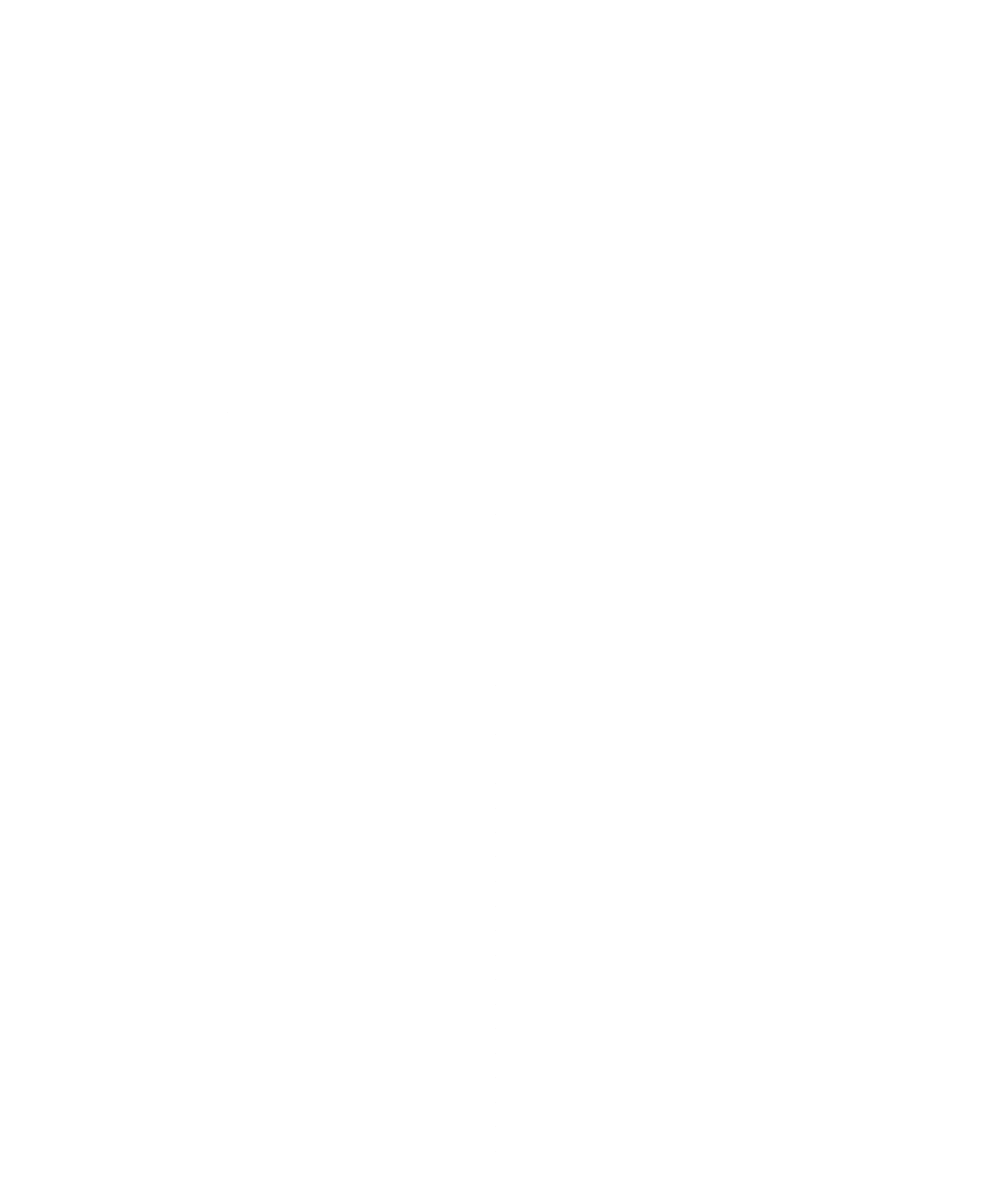| Sanitation/ Clothing and Bedding / Special Items / For Baby and Adults 08 |  |
|---------------------------------------------------------------------------|--|
| For Pets / Entertainment / Important Family Documents 09                  |  |
|                                                                           |  |
|                                                                           |  |
|                                                                           |  |
|                                                                           |  |
|                                                                           |  |
|                                                                           |  |
|                                                                           |  |
|                                                                           |  |
|                                                                           |  |
|                                                                           |  |
|                                                                           |  |
|                                                                           |  |
|                                                                           |  |
|                                                                           |  |
|                                                                           |  |
|                                                                           |  |
|                                                                           |  |
|                                                                           |  |
|                                                                           |  |
|                                                                           |  |
|                                                                           |  |
|                                                                           |  |
|                                                                           |  |
|                                                                           |  |
|                                                                           |  |
|                                                                           |  |
|                                                                           |  |
|                                                                           |  |
|                                                                           |  |
|                                                                           |  |
|                                                                           |  |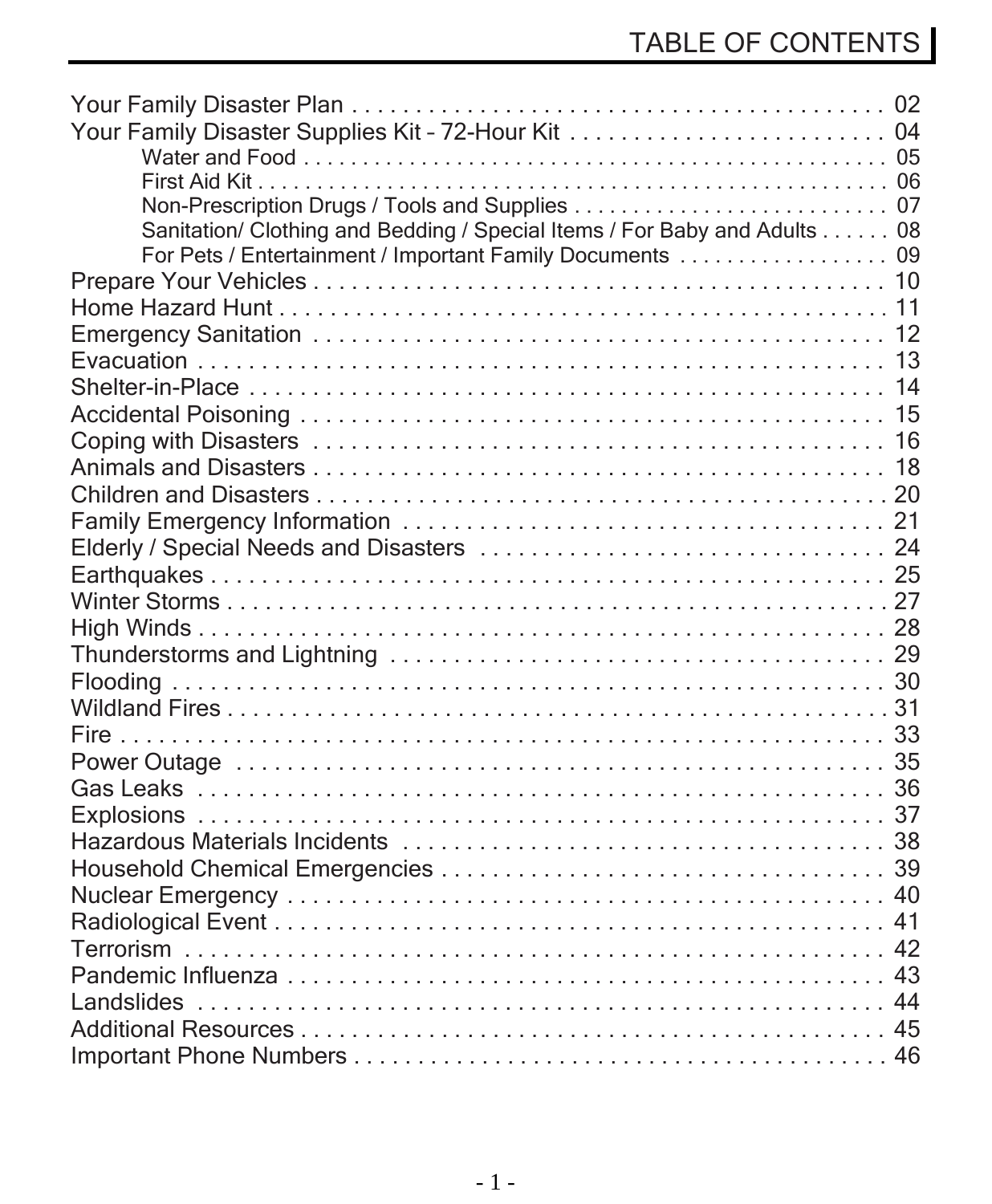# YOUR FAMILY DISASTER PLAN

Disaster can strike quickly and without warning. It can force you to evacuate your neighborhood or confine you to your home. What would you do if basic services water, gas, electricity or telephones - were cut off? Local officials and relief workers will be on the scene after a disaster, but they cannot reach everyone right away. Medical help may not arrive at all. 9-1-1 will be totally overwhelmed in a major disaster.

Families can - and do - cope with disaster by preparing in advance and working together as a team. Follow the steps listed in this brochure to create your family's disaster plan. Knowing what to do is your best protection and your responsibility.

Where will your family be when disaster strikes? They could be anywhere - at work, at school or in the car.

How will you find each other? Will you know if your children are safe?

### Four Steps to Safety

1. Find Out What Could Happen to You

#### Disasters that May Affect Your Family

| <b>Natural</b>        | Human                      | Technological                 |
|-----------------------|----------------------------|-------------------------------|
| <b>Winter Storm</b>   | <b>Bomb Threat</b>         | <b>Structural Failure</b>     |
| <b>Wildland Fire</b>  | <b>Fire</b>                | <b>Transportation Failure</b> |
| Earthquake            | <b>Utility Failure</b>     | <b>Terrorism</b>              |
| <b>Cold/Heat Wave</b> | <b>Hazardous Materials</b> | Pandemic Influenza            |

### 2. Create a Disaster Plan

Meet with your family and discuss why you need to prepare for disaster. Explain the dangers of fire, severe weather and earthquakes to children. Plan to share responsibilities and work together as a team.

- Discuss the types of disasters that are most likely to happen. Explain what to do in each case.
- Pick two places to meet:
	- 1. Right outside your home in case of a sudden emergency, like a fire.
	- 2. Outside your neighborhood in case you can't return home. Everyone must know the address and phone number.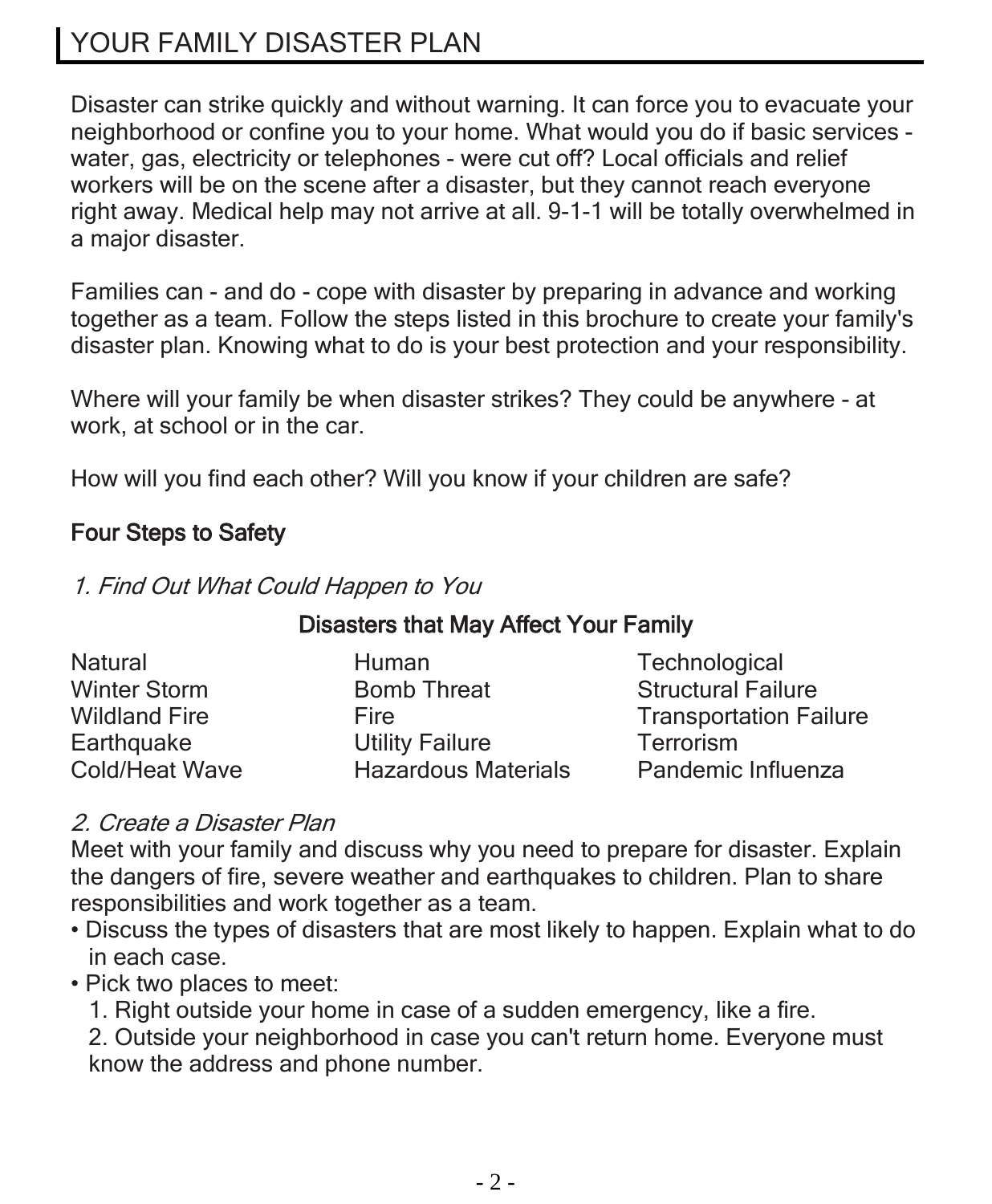- Ask an out-of-state friend or relative to be your "family contact." After a disaster, it's often easier to call long distance. Other family members should call this person and tell them where they are. Everyone must know your contact's phone number.
- Discuss what to do in an evacuation. Plan how to take care of your pets.

#### 3. Complete This Checklist

- Post emergency telephone numbers by phones (fire, police, ambulance, etc.).
- Teach children how and when to call 9-1-1 or your local Emergency Medical Services number for emergency help.
- Show each family member how and when to turn off the water, gas and electricity at the main switches.
- Check if you have adequate insurance coverage.
- Teach each family member how to use the fire extinguisher (ABC type), and show them where it's kept.
- Install smoke detectors on each level of your home, especially near bedrooms.
- Conduct a home hazard hunt.
- Stock emergency supplies and assemble a Disaster Supplies Kit.
- Take a Red Cross first aid and CPR class.
- Determine the best escape routes from your home. Find two ways out of each room.
- Find the safe spots in your home for each type of disaster.

#### 4. Practice and Maintain Your Plan

- Quiz your kids every six months so they remember what to do.
- Conduct fire and emergency evacuation drills.
- Replace stored water every three months and stored food every six months.
- Test and recharge your fire extinguisher(s) according to manufacturer's instructions.
- Test your smoke detectors monthly and change the batteries at least once a year. Every six months is even better.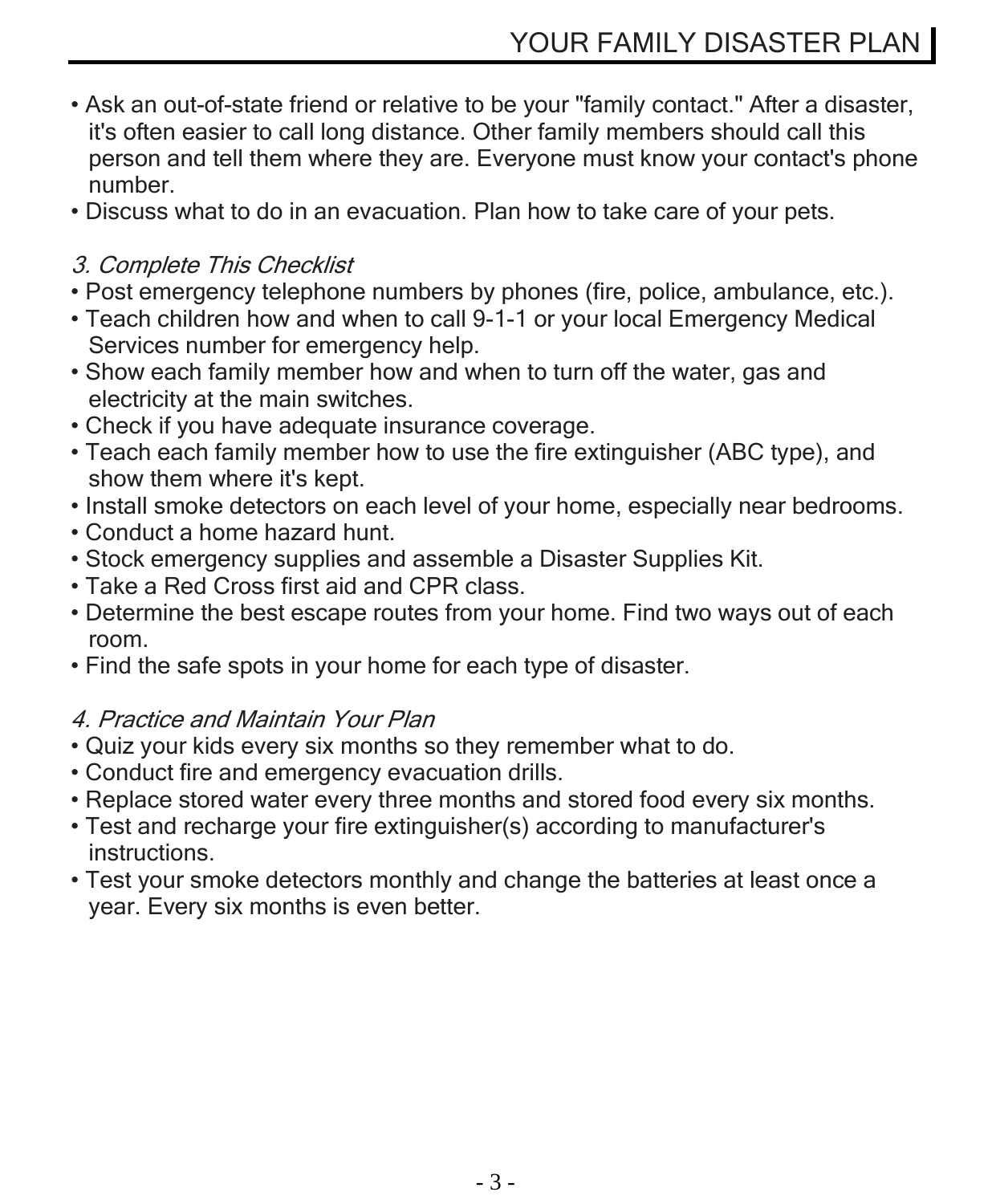# YOUR FAMILY DISASTER SUPPLIES KIT – 72-HOUR KIT

Disasters happen anytime and anywhere. And when disaster strikes, you may not have much time to respond. A highway spill or hazardous materials incident could mean evacuation. A winter storm could confine your family at home. An earthquake, flood, tornado, or any other disaster could cut water, electricity and telephones for days.

After a disaster, local officials and relief workers will be on the scene, but they cannot reach everyone immediately. You could get help in hours, or it may take days. Would your family be prepared to cope with the emergency until help arrives?

Your family will cope best by preparing for disaster before it strikes. One way to prepare is by assembling a Disaster Supplies Kit. Once disaster hits, you won't have time to shop or search for supplies. But if you've gathered supplies in advance, your family can endure an evacuation or home confinement.

#### Prepare Your Kit

- Review the checklist below.
- Gather the supplies that are listed. You may need them if your family is confined at home.
- Place the supplies you'd most likely need for an evacuation in an easy-to-carry container.
- There are six basics you should stock for your home: water, food, first aid supplies, clothing and bedding, tools and emergency supplies, and special items.

#### Possible Containers Include:

- A large, covered trash container
- A camping backpack
- A duffel bag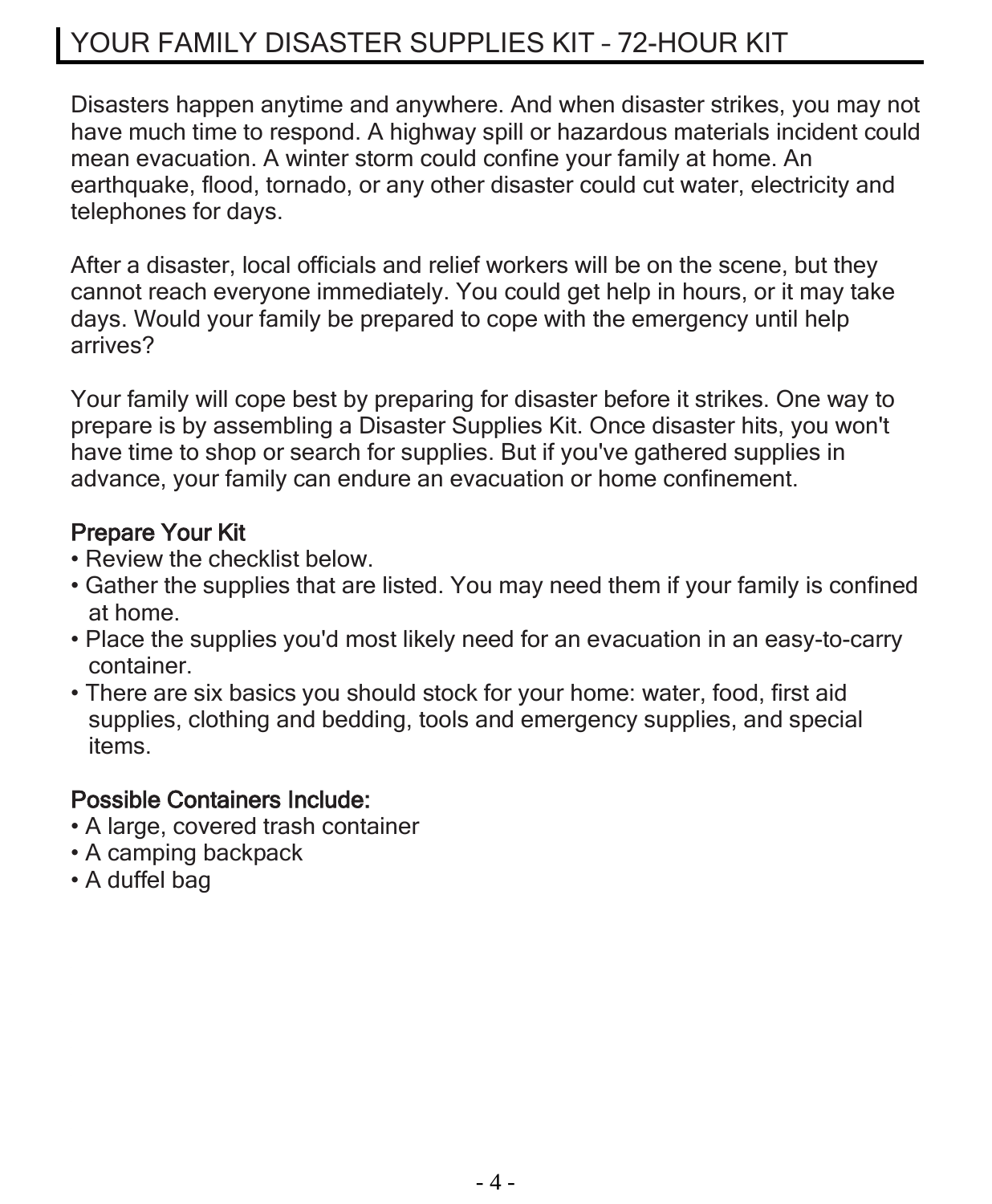# **Water**

- Store water in plastic containers such as soft drink bottles. Avoid using containers that will decompose or break, such as milk cartons or glass bottles. A normally active person needs to drink at least two quarts of water each day. Hot environments and intense physical activity can double that amount. Children, nursing mothers and ill people will need more.
- Store one gallon of water per person per day.
- Keep at least a three-day supply of water per person (two quarts for drinking, two quarts for each person in your household for food preparation/sanitation).
- Don't forget water for your pets.
- Treat all water if unsure of its purity before using it for drinking, food preparation or hygiene. Before treating, let any suspected particles settle to the bottom or strain through layers of paper towels or cloth. Water can be safely treated by:
	- o Boiling for 10-12 minutes; or
	- o Adding 6-10 drops of bleach per gallon of water (don't use color-safe bleach). More bleach is not better, too much can make you ill.
- Rotate your water storage every six months

# Food

Store at least a three-day supply of non-perishable food. Select foods that require no refrigeration, preparation or cooking, and little or no water. If you must heat food, pack a can of Sterno or a backpacking stove. Select food items that are compact and lightweight. Include a selection of these following foods in your Disaster Supplies Kit:

- Ready-to-eat canned meats, fruits and vegetables
- Canned juices, milk and soup (if powdered, store extra water)
- Staples sugar, salt and pepper
- High energy foods peanut butter, jelly, crackers, granola bars and trail mix
- Vitamins
- Food for infants/elder persons or persons on special diets
- Comfort/stress foods cookies, hard candy, sweetened cereals and instant coffee
- Disposable utensils, utility knife and can opener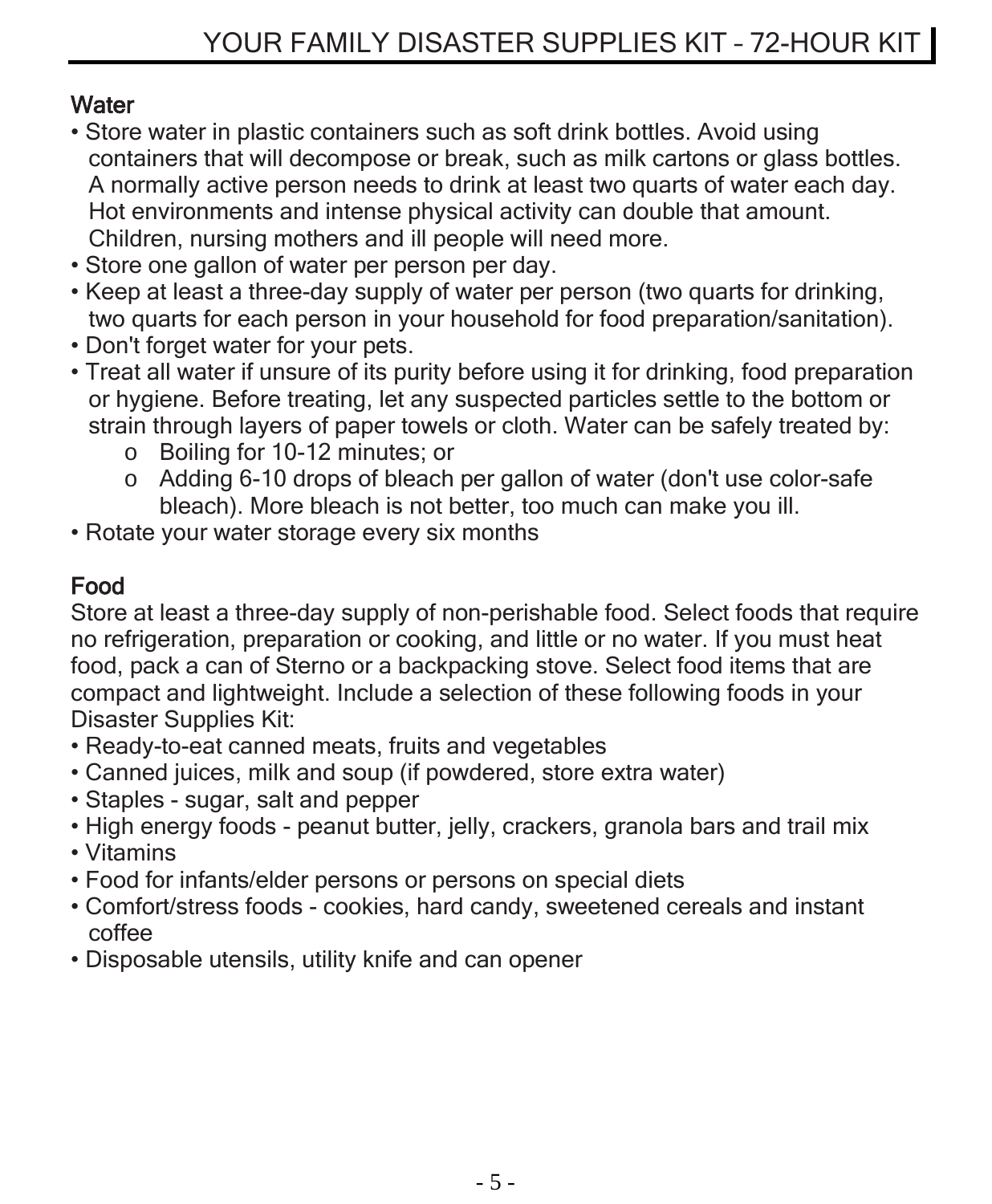## First Aid Kit

Assemble a first aid kit for your home and one for each car. A first aid kit should include:

- Sterile adhesive bandages in assorted sizes
- 2-inch sterile gauze pads (4-6)
- 4-inch sterile gauze pads (4-6)
- Hypo-allergenic adhesive tape
- 40-inch triangular bandages (3-rolls)
- 2-inch sterile roller bandages (3-rolls)
- 3-inch sterile roller bandages (3-rolls)
- Scissors and tweezers
- Epi pen (if allergic to bee stings)
- Sewing needles
- Moistened towelette/wet wipes
- Antiseptic soap
- Antiseptic solution iodine compounds
- Neosporin
- Thermometer
- Tongue depressors (2)
- Tube of petroleum jelly (Vaseline or lubricant)
- Safety pins in assorted sizes
- Cleaning agent/soap
- Latex gloves (2 pairs)
- Sunscreen
- Insect repellent
- Caladryl or generic equivalent
- First aid manual
- Rubbing alcohol
- Cotton balls
- Heavy string
- Prescription medications
- Splinting Material

Many injuries are not life threatening and do not require immediate medical attention. Knowing how to treat minor injuries can make a difference in an emergency. Consider taking a first aid class, but simply having the following things can help you stop bleeding, prevent infection and assist in decontamination.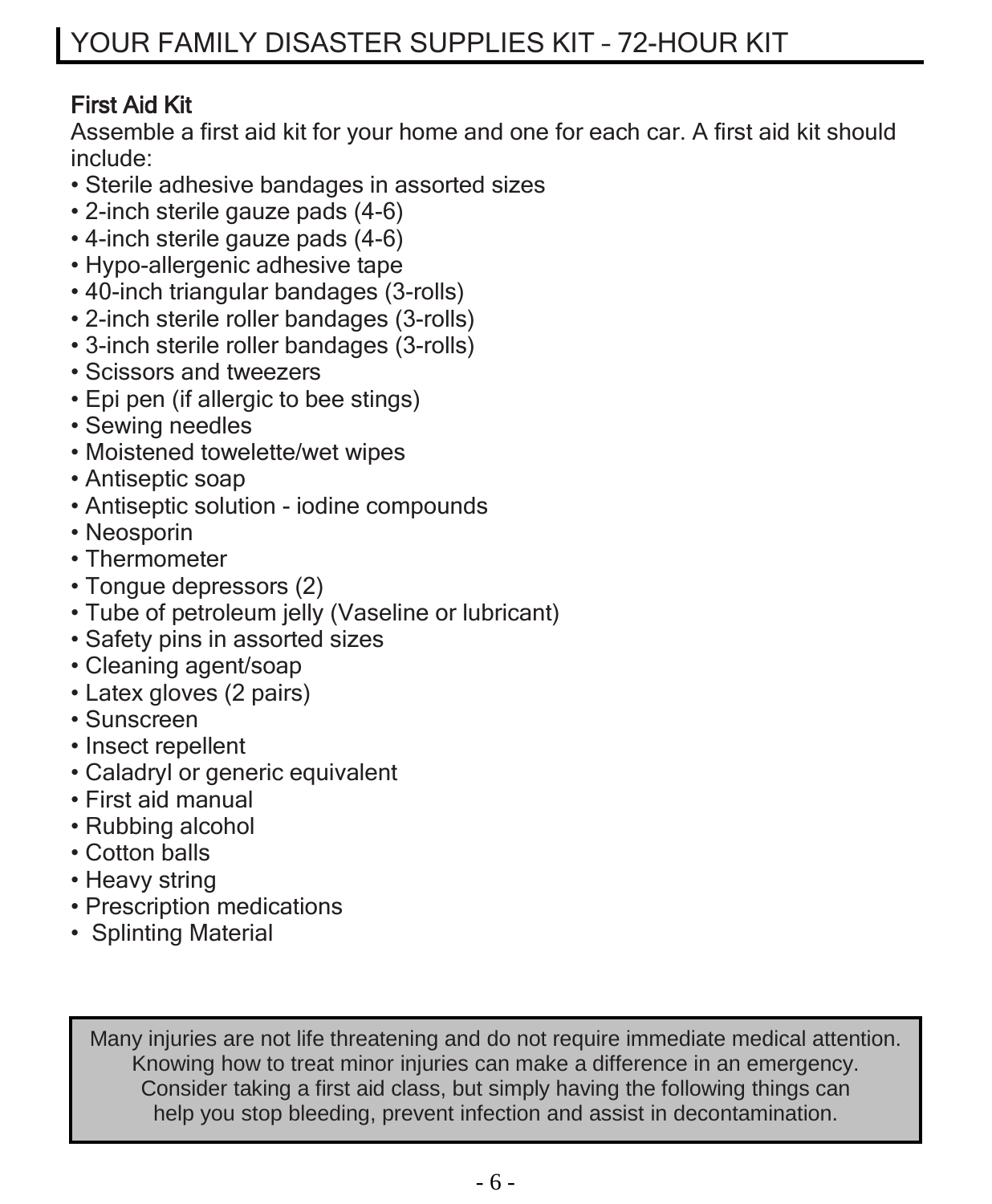## Non-Prescription Drugs

- Aspirin or non-aspirin pain reliever
- Anti-diarrhea medication
- Antacid (for stomach upset)
- Laxative
- Activated charcoal (use if advised by the Poison Control Center)

# Tools and Supplies

- Mess kits OR paper cups, plates and plastic utensils
- Emergency preparedness manual
- Battery-operated radio and extra batteries, or solar powered/hand-crank radio
- Flashlight and extra batteries
- Cash or traveler's checks, change
- Non-electric can opener, utility knife
- Fire extinguisher: small canister ABC type
- Tent
- Pliers
- Tape/Duct tape
- Compass
- Matches in a waterproof container
- Aluminum foil
- Plastic storage containers
- Signal flare
- Paper, pencil
- Needles, thread
- Medicine dropper
- Shut-off wrench, to turn off household gas and water
- Whistle
- Plastic sheeting
- Extra set of car and house keys
- Map of the area (for locating shelters)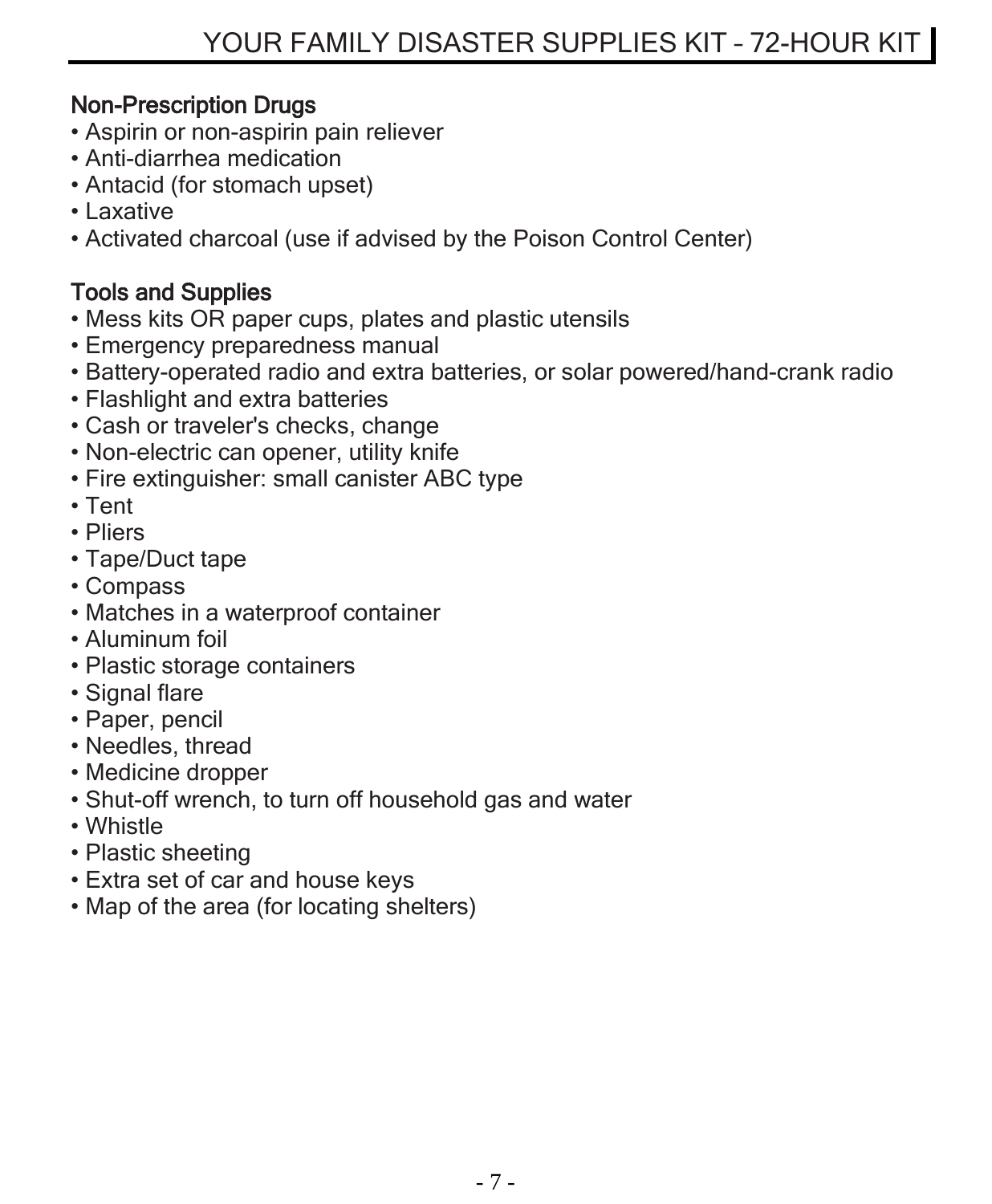#### **Sanitation**

- Toilet paper, towelettes
- Soap, liquid detergent
- Feminine supplies
- Personal hygiene items
- Plastic garbage bags, ties (for personal sanitation uses)
- Plastic bucket with tight lid
- Disinfectant and household chlorine bleach

## Clothing and Bedding

- Include at least one complete change of clothing and footwear per person.
- Sturdy shoes or work boots
- Rain gear
- Blankets or sleeping bags
- Hat and gloves and thermal underwear
- Sunglasses

#### Special Items

• Remember family members with special requirements, such as infants and elderly or disabled persons

## For Baby

- Formula
- Diapers
- Bottles & powdered milk
- Medications

### For Adults

- Heart and high blood pressure medication
- Insulin
- Prescription drugs
- Denture needs
- Contact lenses and supplies
- Extra eye glasses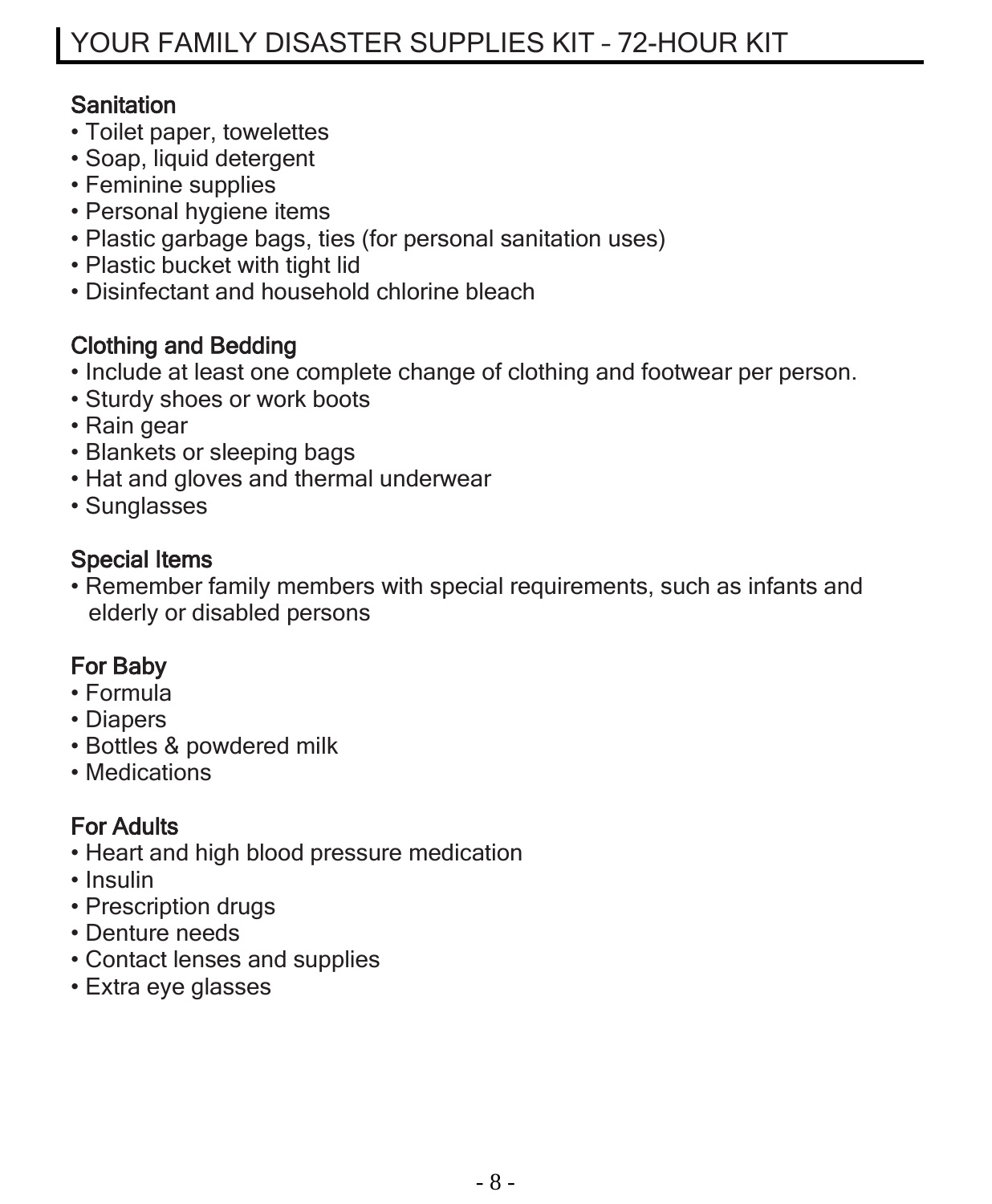# For Pets

- Medications for heartworm, flea prevention, etc.
- Medical and registration records
- Sturdy leashes, harnesses
- Carriers big enough to stand and turn in
- Pet beds, toys
- Litter and litter pan
- Current photos of pets
- Food and drinkable water for three days and feeding schedule information
- Bowls and can opener
- Information sheet with pet's name, medical conditions and behavioral concerns
- Veterinarian's information

# **Entertainment**

• Games and books

## Important Family Documents

- Keep these records in a waterproof, portable container:
	- o Will, insurance policies, contracts deeds, stocks and bonds
	- o Passports, social security cards and immunization records
	- o Bank account numbers
	- o Credit card account numbers and companies
- Inventory of valuable household goods and important telephone numbers
- Family records (birth, marriage, death certificates)
- Recent family photos for identification

## Important Reminders

- Store your kit in a convenient place known to all family members. Keep a smaller version of the Disaster Supplies Kit in the trunk of your car.
- Keep items in airtight plastic bags.
- Change your stored water supply every six months so it stays fresh.
- Replace your stored food every six months.
- Re-think your kit and family needs at least once a year. Replace batteries, update clothes, etc.
- Ask your physician or pharmacist about storing prescription medications.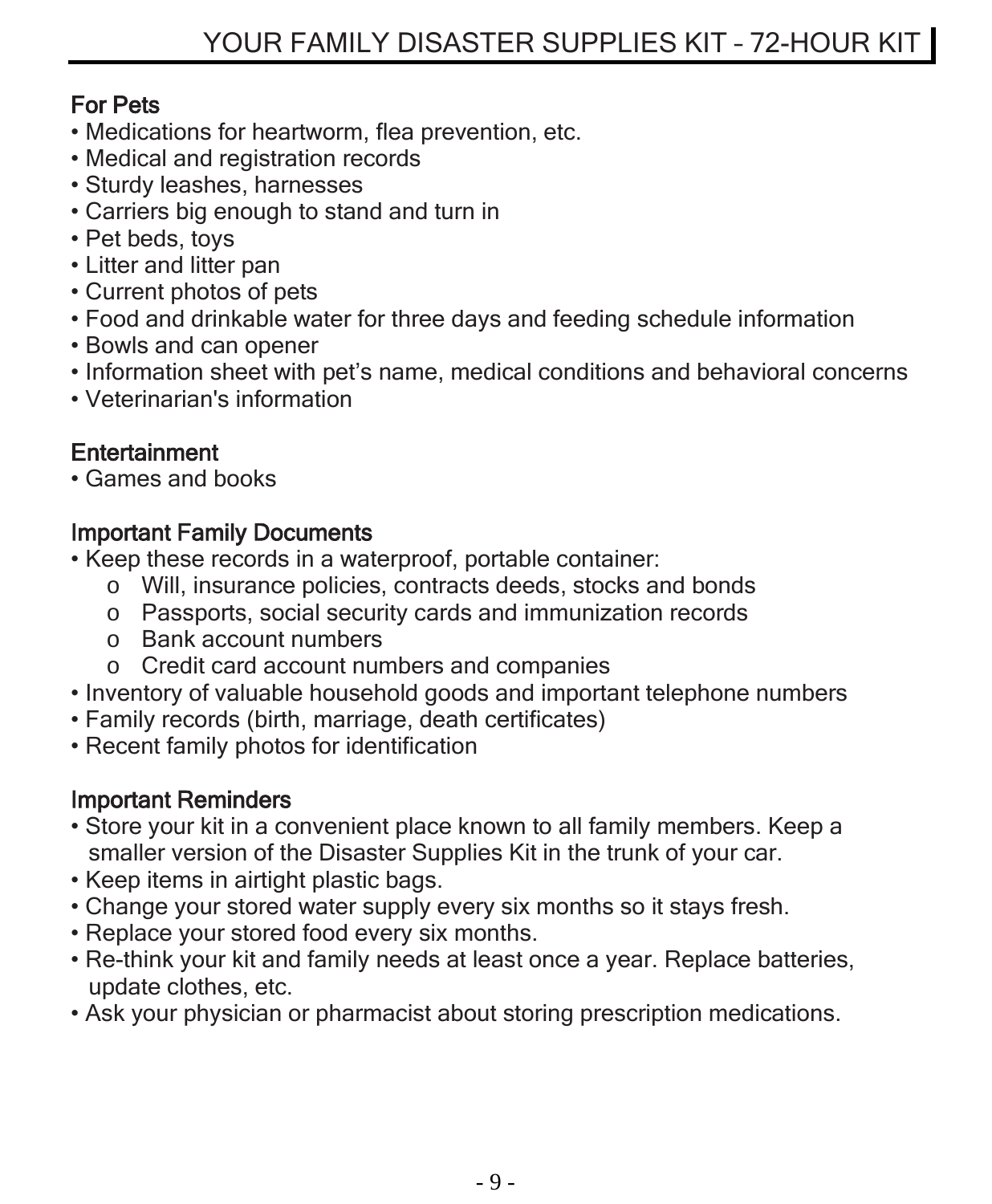# PREPARE YOUR VEHICLES

If you are evacuating an area or you are stranded in your vehicle, you should make sure your vehicle is prepared to help you survive. Use this checklist to help you create an emergency kit for each vehicle. Prepare now by storing these items in your vehicle and be sure to rotate the items periodically. Keep vehicles fueled and in good condition, and check weather and road conditions before a trip.

- First aid kit with manual
- Flashlight and extra batteries
- Cell phone and phone card Detailed maps
- 
- Portable radio and extra batteries Whistle and small mirror
- Fire extinguisher (5 lb. A-B-C type) Pen, pencil, paper
- 
- Flares or hazard reflectors Drinking water
- 
- 
- Jack, lug wrench, tire gauge Can opener
- Basic tool kit Medications
- Windshield scraper and brush Toiletries
- 
- Sand for traction Good shoes
- 
- Gloves, rags, paper towels Blankets or sleeping bag
- List of important phone numbers, local and out-of-town
- 
- Roadside assistance card Waterproof matches and candles
	-
	-
- Extra fuses Cash (bills and coins)
	-
- Jumper cables Bleach (disinfecting)
- Properly inflated spare tire Non-perishable energy foods
	-
	-
	-
- Small folding shovel Pre-moistened wipes
	-
- Duct tape **•** Extra clothes, gloves and hats
	-

Keep first aid kit and food and water close to the driver's seat if you are traveling alone. You may become trapped in your vehicle and would be unable to access your vehicle's storage area. Most important, remain calm.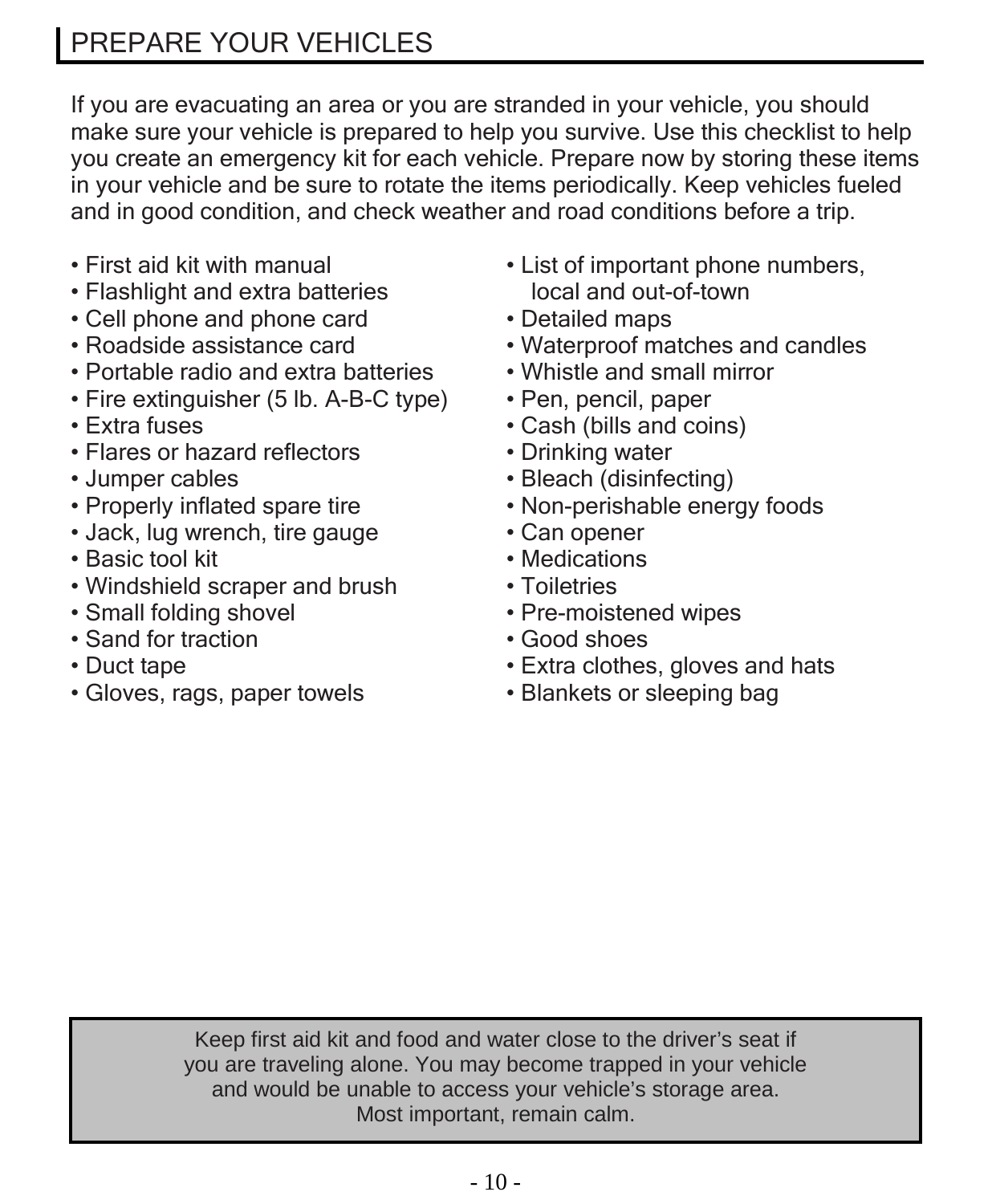#### Check for Electrical Hazards

- Repair or replace damaged cords and plugs.
- Remove cords under rugs or over nails, pipes or heaters.
- Use one plug per outlet; don't string surge protectors together.
- Put covers on outlets or electrical boxes.
- Repair/replace appliances that spark, smoke or overheat.

## Check for Chemical Hazards

- Store flammable chemicals in approved containers and in a well-ventilated place outside your home.
- Store oily rags in covered metal containers.
- Limit quantities of household chemicals and store out of reach of children.
- Separate reactive chemicals like bleach and ammonia.

## Check for Fire Hazards

- Eliminate combustibles (yard waste, papers, rags, old mattresses).
- Separate heat sources (appliances, candles, portable heaters, etc.) and combustibles.
- Keep chimneys, flue pipes, vents and vent connectors clean and in good repair.
- Keep portable heaters in low traffic areas.

## Safety Equipment

- Install a smoke alarm in each bedroom, hallway, and level of your home.
- Test monthly and replace batteries at least yearly.
- Learn how to use your ABC fire extinguisher.

### Secure Large Items in Your Home

- Anchor water heater, large appliances, tall or heavy furniture and pictures to studs in the wall.
- Install a flexible gas line on gas appliances.
- Store heavy objects on lower shelves; secure cabinet doors.
- Avoid placing beds under windows or heavy objects.
- Brace overhead light fixtures or fans.

### Utilities

• Show responsible members of the family the location of utility shut-off valves and how to operate them.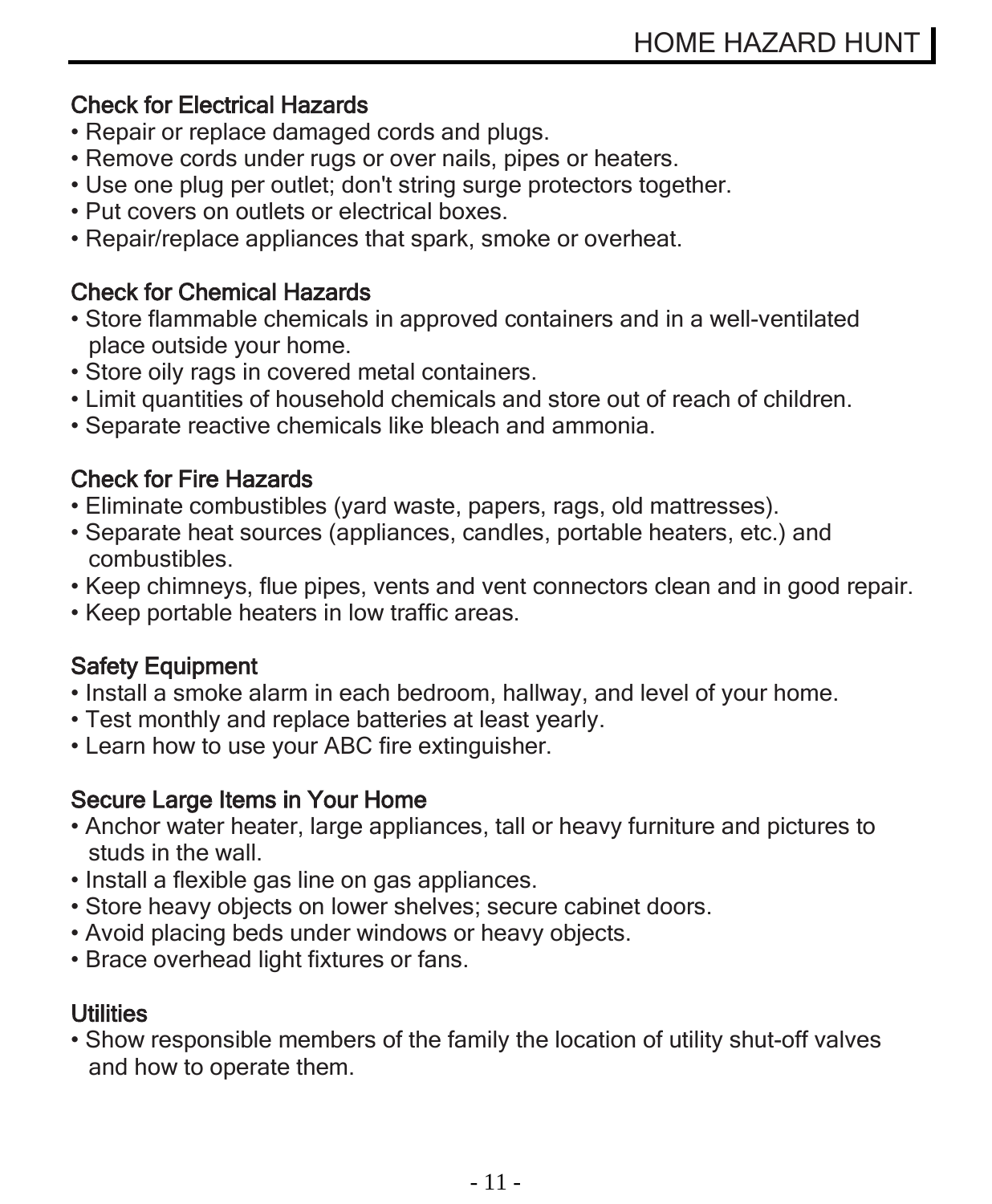After a major disaster, if water and sewage lines have been disrupted, you may need to improvise emergency sanitation facilities.

## **Supplies**

Always have basic sanitation supplies on hand:

- Medium-sized plastic bucket with tight lid
- Household chlorine bleach
- Toilet paper
- Plastic garbage bags and ties (heavy duty)
- Soap, liquid detergent
- Towelettes

## **Sanitation**

Build a makeshift toilet:

- If sewage lines are broken but the toilet bowl is usable, place a garbage bag inside the bowl.
- If the toilet is completely backed up, make your own.
- Line a medium sized bucket with a garbage bag.
- Make a toilet seat out of two boards place parallel to each other across the bucket. An old toilet seat will also work.

## Sanitize Waste

- After each use, pour a disinfectant such as bleach into the container (1 part bleach to 4 parts water). This will help avoid infection and stop the spread of disease.
- Cover the container tightly WHEN NOT IN USE.

# Waste Disposal

- Bury garbage and human waste to avoid the spread of disease by rats and insects.
- Dig a pit 2 to 3 feet deep and at least 50 feet downhill or away from any well, spring or water supply.
- If the garbage cannot be buried immediately, strain any liquids into the emergency toilet.
- Wrap the residue in several layers of newspapers and store it in a large can with a tight-fitting lid.
- Place the can outside until it can be buried.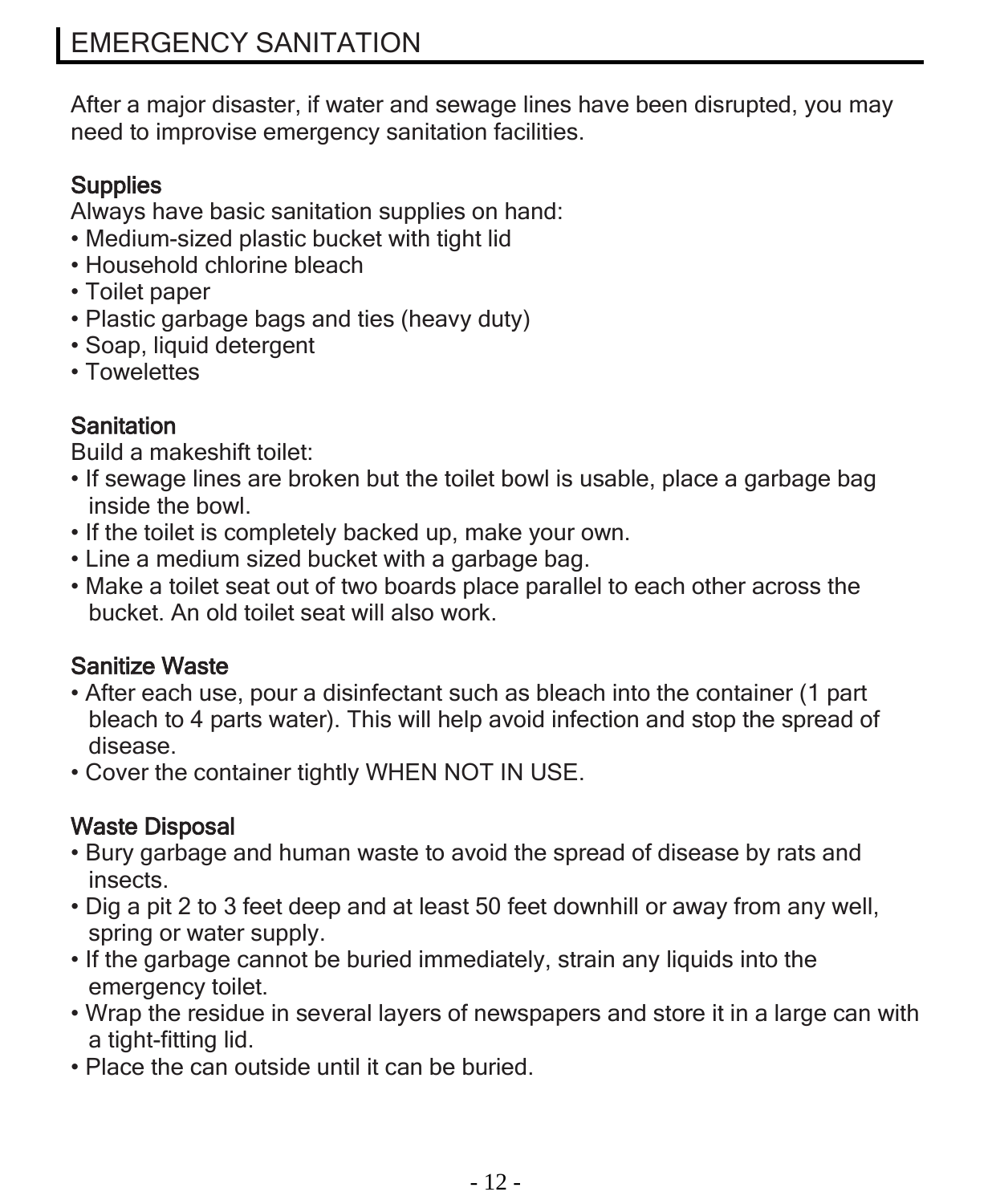Several types of disasters may force you to be evacuated from your home. If you are told to evacuate, take the following steps:

- Listen carefully to instructions given by local officials. Evacuate immediately if told to do so.
- If you have time, grab your portable disaster (72-hour) kit. Make sure that you include any last-minute items, such as prescription medication, that you may need.
- Wear appropriate clothing and sturdy shoes.
- Lock your home.
- Use travel routes outlined by local officials. Do not take short cuts; they may be unsafe.
- Keep fuel in your car if evacuation seems likely; gas stations may be closed during emergencies.

If you go to a shelter, notify staff of any special needs you may have. They will try to accommodate you and make you comfortable.

## Be prepared to leave your home if:

- Your area is without electrical power or water for an extended period of time.
- There is a chemical emergency affecting your area.
- Flood water is rising.
- A wildland fire is burning near your home.
- Your home has been severely damaged.
- Local officials tell you to evacuate.

Evacuations are more common than many people realize. Hundreds of times each year, transportation and industrial accidents release harmful substances, forcing thousands of people to leave their homes. Fires and floods cause evacuations even more frequently.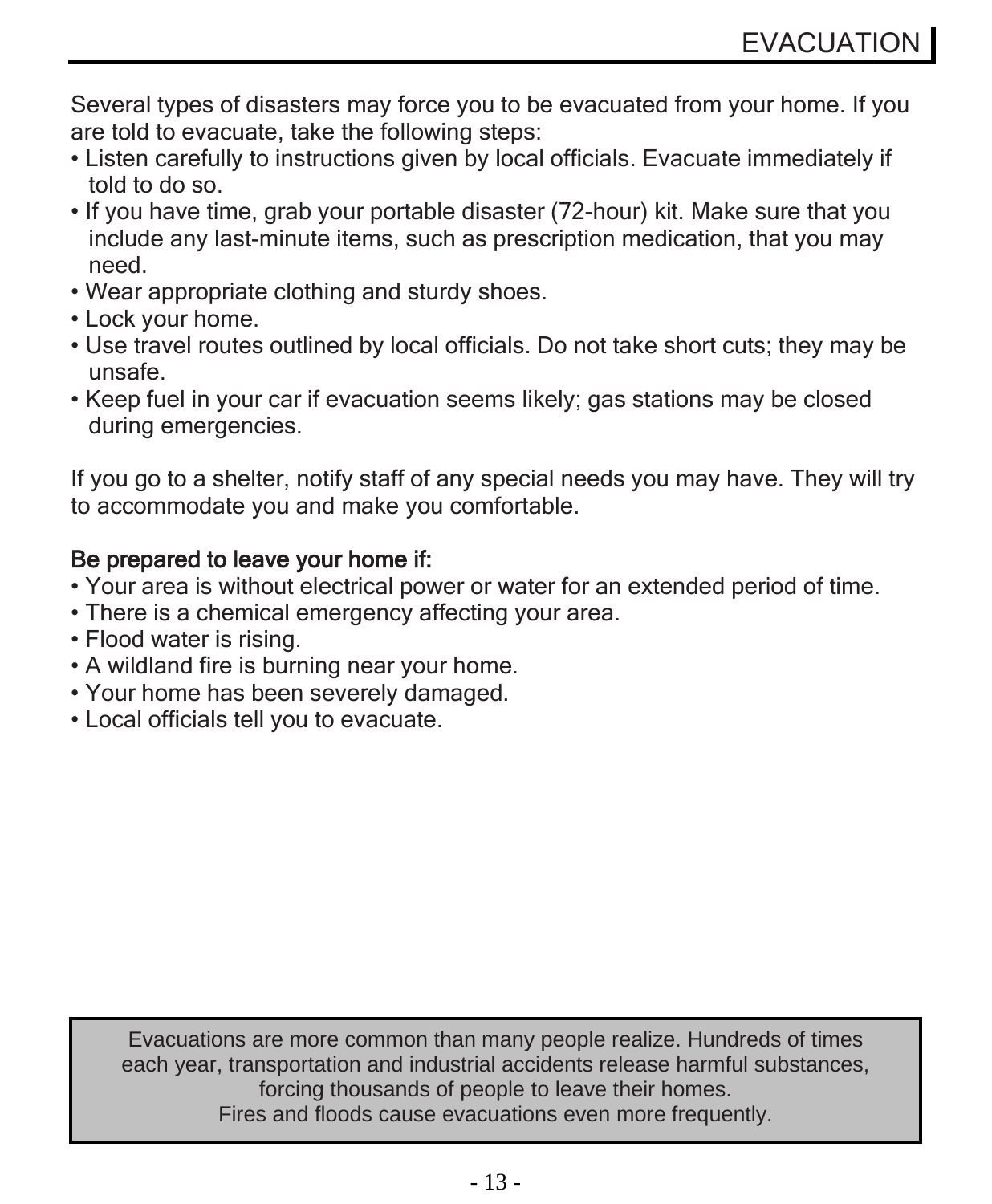# SHELTER-IN-PLACE

Shelter-in-place simply means staying inside your home or business. During an accidental release of toxic chemicals, or emergencies involving hazardous materials where air quality may be threatened, shelter-in-place keeps you inside a protected area and out of danger.

#### If shelter-in-place is necessary you will be notified by local authorities. If you are asked to shelter in-place, take the following steps:

- Take your children and pets inside immediately. While gathering your family, cover your mouth and nose with a damp cloth to provide a minimal amount of protection.
- Close all windows and doors in your home as well as the fireplace damper.
- Turn off all fans, heating and air conditioning systems, and any other ventilation.
- Go to an above-ground room (not the basement) with the fewest windows and doors. Be sure to take a radio with you.
- Wet some towels and jam them in the crack under the door. Tape plastic sheeting or garbage bags over the door, window, exhaust fan, vents and outlets.
- Close drapes or shades over windows. Stay away from windows.
- Stay in the room and listen to your radio until you are told all is safe or you are told to evacuate.
- Once you are told to stop sheltering-in-place, vent your house by opening windows and turning on fans.

It is a good idea to take your 72-hour kit with you as you shelter-in-place.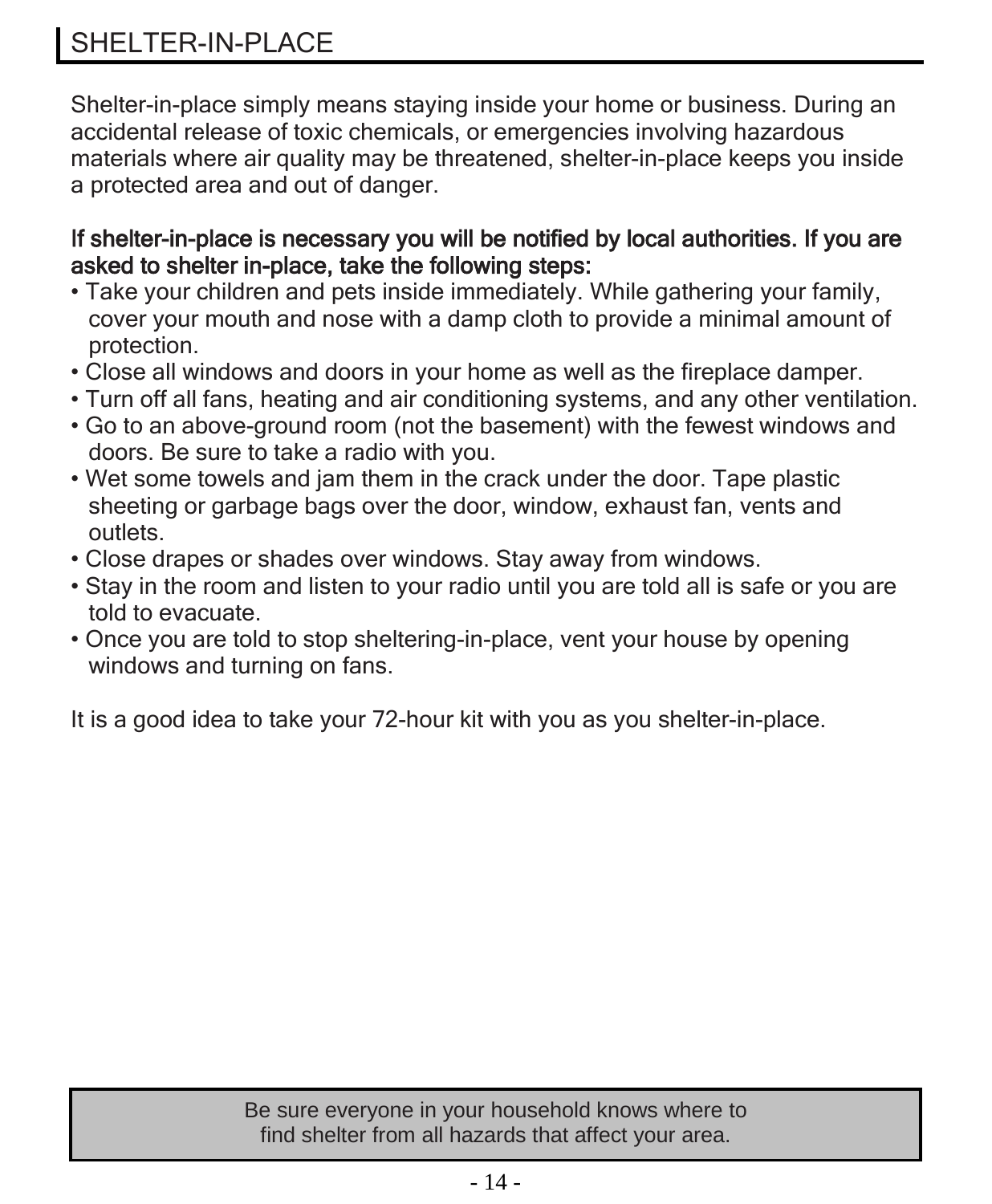## Before Poisoning

- Place poison control number near the phone (1-800-222-1222).
- Do not leave children alone or unattended.
- Be aware of all potential hazards in your home.
- Never call medicine "candy."
- Teach children to ask permission before putting anything in their mouth.
- Keep activated charcoal on hand.

## After Poisoning

- Stay calm.
- Call the Poison Control Center at 1-800-222-1222.
- Follow the Poison Control Center's instructions.

### Inhaled Poisoning

- Immediately get the victim to fresh air.
- Avoid breathing fumes.
- Open doors and windows wide.
- If victim is not breathing, have someone call 9-1-1 then start CPR.

## Poison on the Skin

- Remove contaminated clothing.
- Flood skin with water for ten minutes.
- Call the Poison Control Center at 1-800-222-1222.
- Follow the Poison Control Center's instructions.

## Poison in the Eye

- Flood eye with lukewarm (not hot) water poured from a large glass two or three inches from the eye.
- Repeat process for 15 minutes.
- Call the Poison Control Center at 1-800-222-1222.
- Follow the Poison Control Center's instructions.

#### Swallowed Poison

- Do not give the victim anything to eat or drink.
- Call the Poison Control Center at 1-800-222-1222.
- Follow the Poison Control Center's instructions.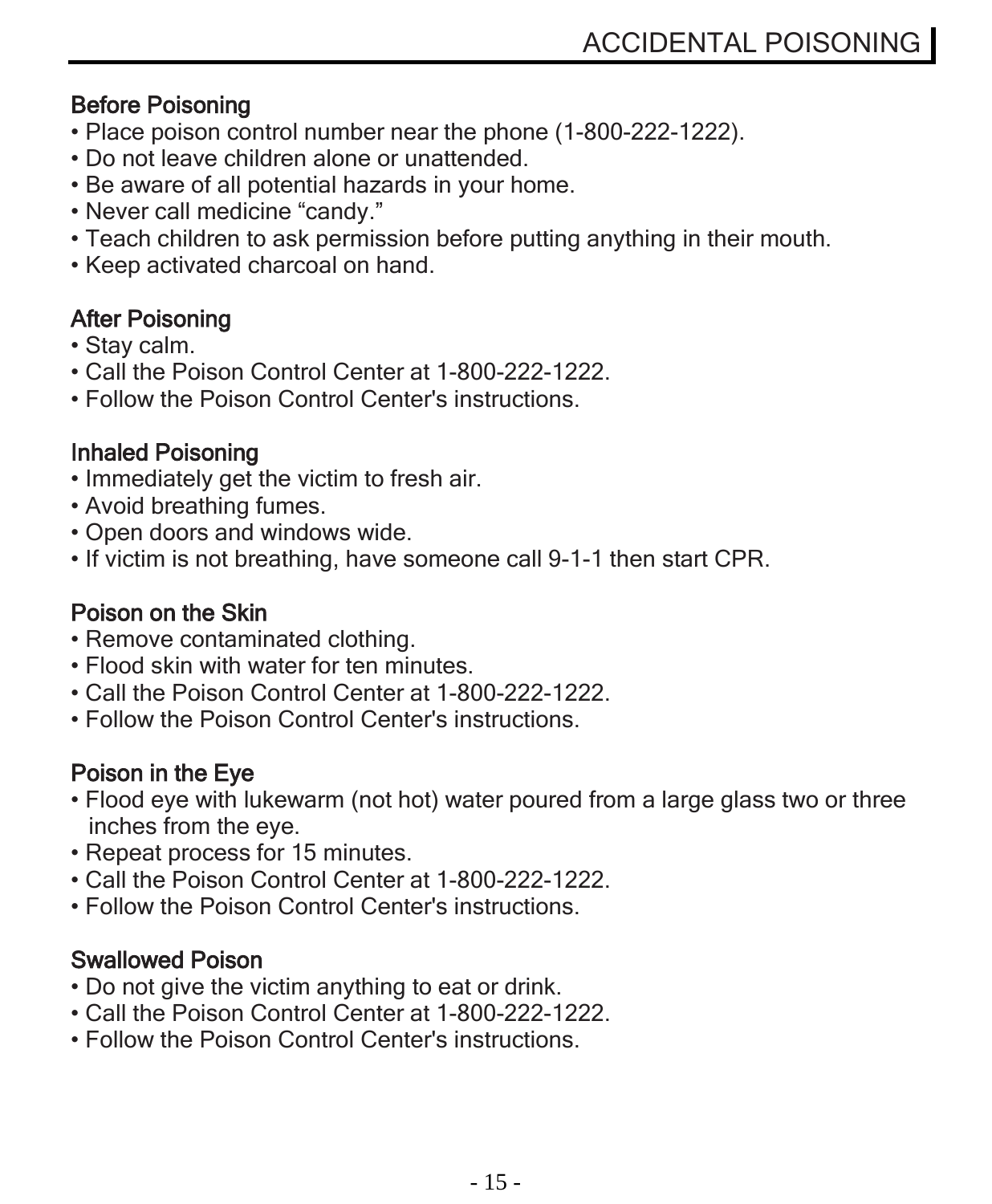# COPING WITH DISASTERS

Physical and emotional reactions often occur as a result of a natural emergency or traumatic event such as a terrorist attack. These reactions may happen immediately or weeks or months after an event. Traumatic stress reactions can happen to people of any age and can change a person's behavior, thoughts and physical health.

#### Common Responses

The physical effects caused by a traumatic event include:

- Rapid heartbeat
- Increased respiratory rate
- Shortness of breath
- Nausea
- Muscle and joint aches
- Tremors
- Headaches

Seek medical attention if any of these symptoms persist.

Thoughts, behaviors and emotions may also change. These changes include:

- Flashbacks or re-experiencing the event
- Withdrawal from normal social relations
- Performance problems at work or school
- Loss or increase in appetite
- Difficulty sleeping or nightmares
- Feeling overwhelmed, hopeless, numb
- Being extremely anxious, fearful, agitated or irritable
- Feeling depressed
- Increased consumption of alcohol or prescribed, over-the-counter or illicit drugs

Local officials are the best source of information. Follow their instructions during and after emergencies regarding sheltering, food, water and cleanup.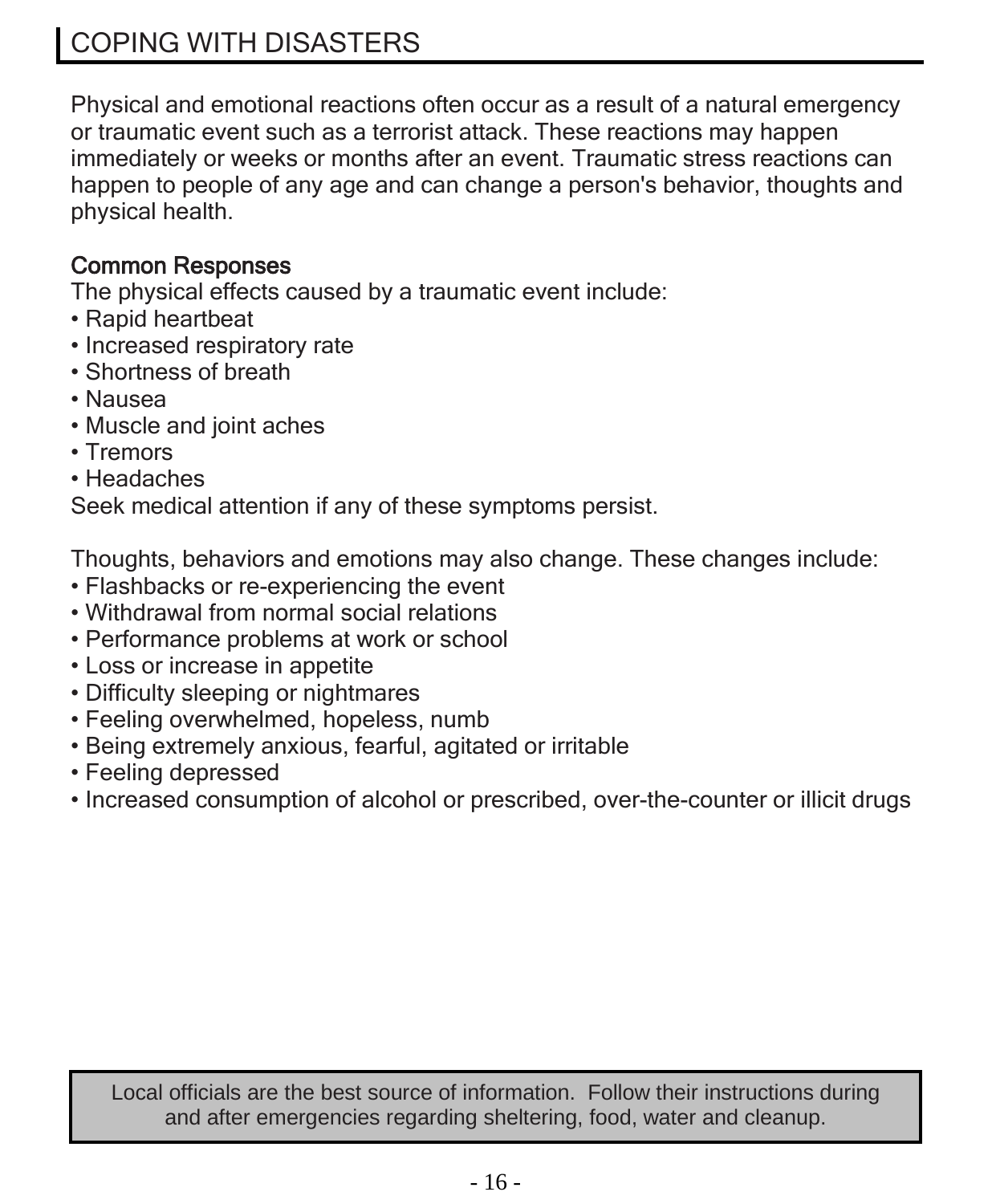## What You Can Do for Yourself

There are many things you can do to cope with traumatic events.

- Understand that your symptoms may be normal, especially right after the trauma.
- Keep to your usual routine.
- Take the time to resolve day-to-day conflicts so they do not add to your stress.
- Do not shy away from situations, people and places that remind you of the trauma.
- Find ways to relax and be kind to yourself.
- Turn to family, friends and clergy for support; talk about your experiences and feelings with them.
- Participate in leisure and recreational activities.
- Recognize that you cannot control everything.
- Recognize the need for trained help, and call a local mental health center.

# What You Can Do for Your Child

- Let your child know that it is okay to feel upset when something bad or scary happens.
- Encourage your child to express feelings and thoughts, without making judgments.
- Return to daily routines.

Although Utah's precipitation is the second lowest in the country, its flooding history is significant. More than 1,400 cloudburst floods have been recorded in the last 135 years, but major floods in Utah are almost always the result of rapidly melting snow in the late spring and early summer. Prior to the flooding of 1983 and 1984, floods along the Wasatch Front in 1952 were the most severe in the history of the state, with a damage total of almost \$7 million. Federal, state, local governments and private citizens paid more than \$500 million to recover from Utah's flood disasters in 1983 and 1984. Both disasters occurred due to unusually thick snow pack and continued record precipitation throughout the spring.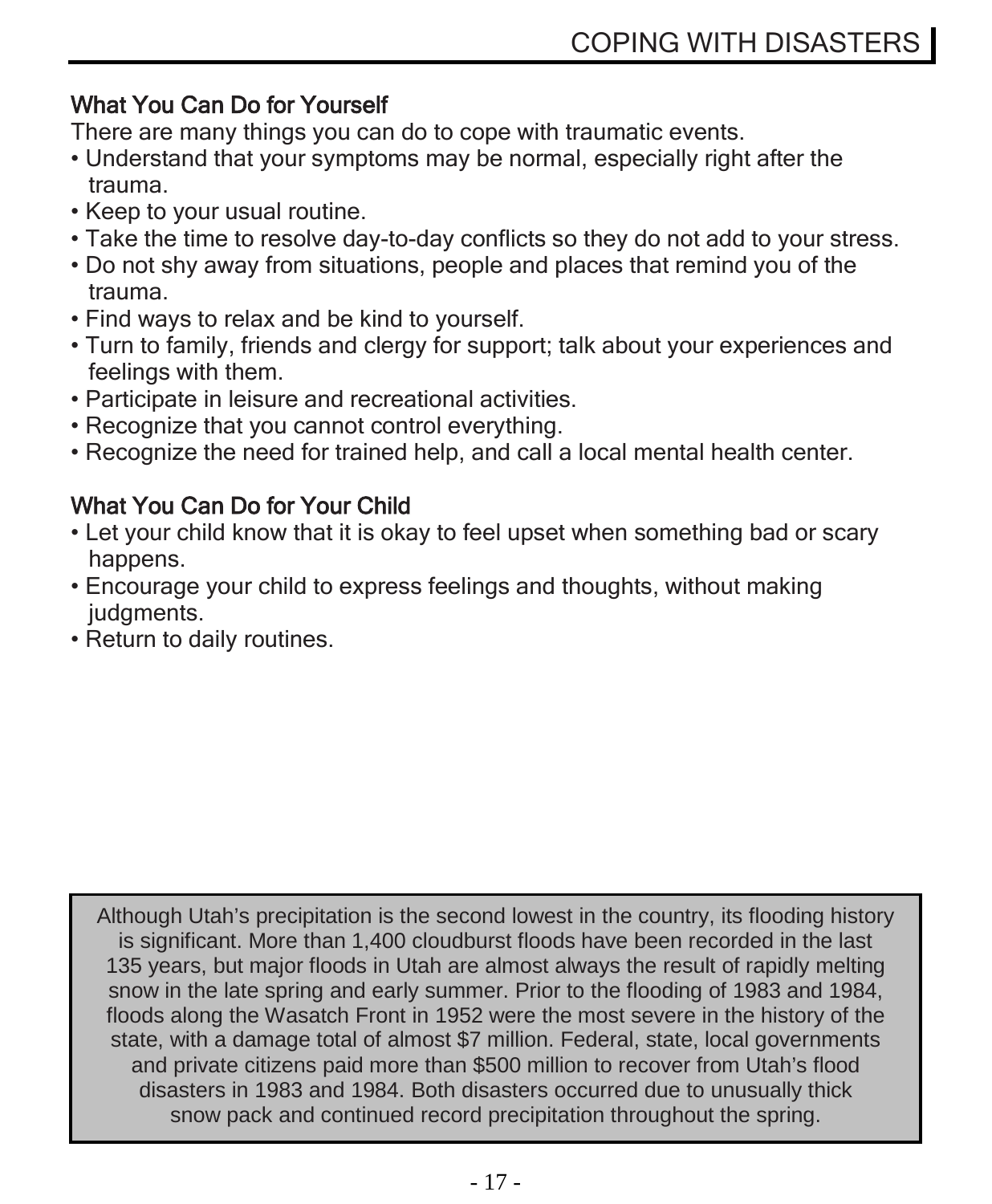Your animals need to be included in your family disaster plan since they depend on you for their well being. Your disaster plan should include a list of emergency phone numbers for local agencies that can assist you if disaster strikes including your veterinarian, state veterinarian, local animal shelter, animal care and control, county extension service, local agricultural schools and the American Red Cross. These numbers should be kept with your disaster kit in a secure, but easily accessible place.

## Pets

- If you must evacuate, DO NOT LEAVE YOUR PETS BEHIND! There is a chance they will not survive or they could get lost before you return.
- With the exception of service animals, pets are not permitted in emergency shelters. Find out which motels allow pets and where boarding facilities are located. Boarding facilities will require veterinarian records to prove vaccinations are current.
- Include your local animal shelter's number in your list of emergency numbers they might be able to provide information concerning pets during a disaster.
- Only some animal shelters will provide care for pets during emergencies. They should only be used as a last resort. Use friends and family or keep them with you if possible.
- Be sure your pet has proper identification tags securely fastened to the collar. If possible, attach the address and/or phone number of your evacuation site. Make sure you have a current photo of your pet for identification purposes.
- Make sure you have a secure pet carrier and leash for your pet. Pets may need to be restrained during tense emergency situations.
- Create a disaster supply kit for your pet. Take it with you and be prepared to leave it with whoever assumes responsibility for your pet. Include:
	- o Pet food and water
	- o Medication and veterinary records
	- o Litter box
	- o Food and water dish
	- o First aid kit
	- o Information sheet with pet's name, feeding schedule and any behavior concerns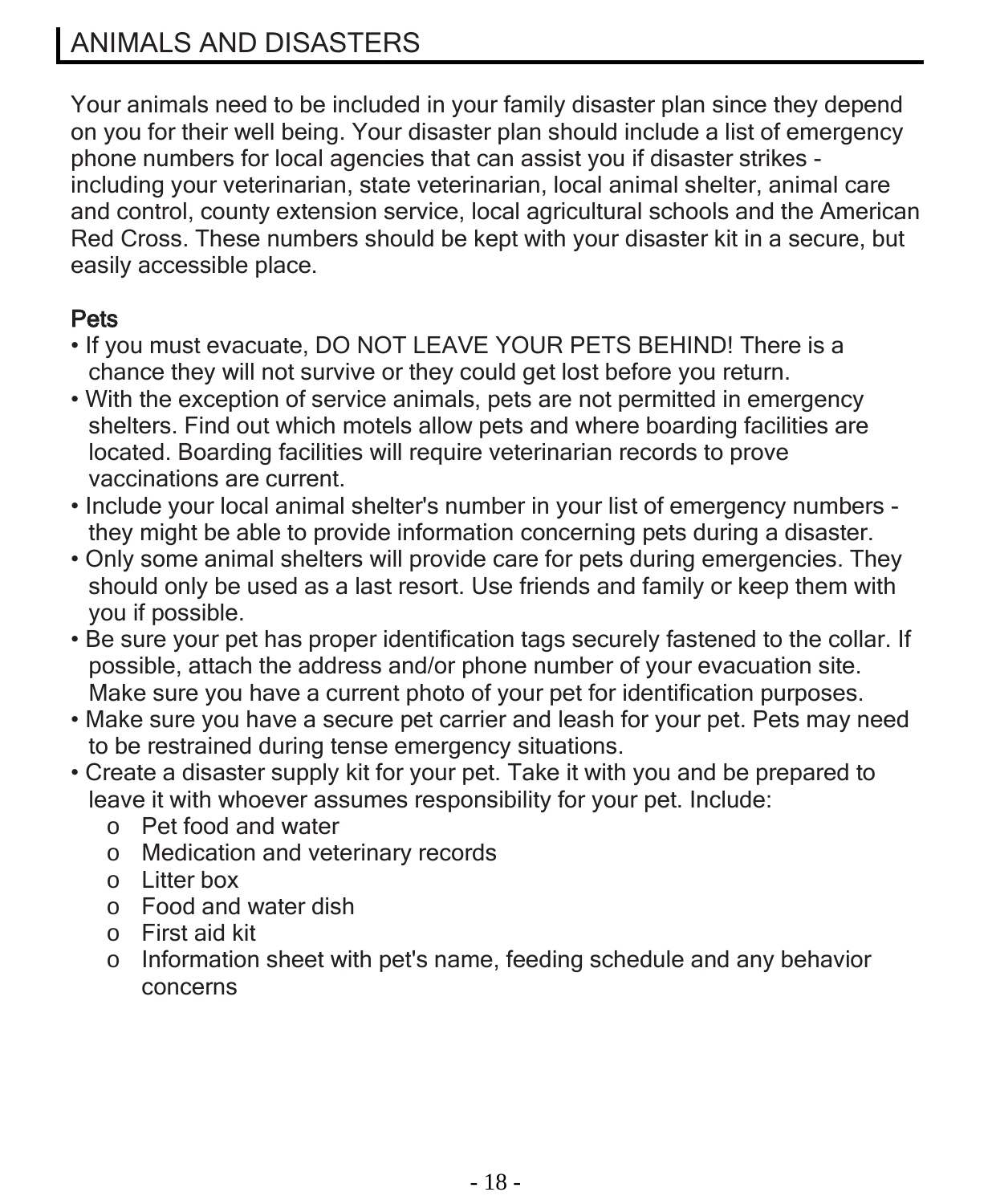- If you have no alternative but to leave your pet at home, there are some precautions you must take. Confine your pet to a safe area inside. NEVER leave your pet chained outside! Place a notice outside in a visible area, advising that pets are in the house and where they are located. Provide a phone number where you or a contact can be reached, as well as the name and number of your vet.
- Have a back-up plan in case you are not at home when an evacuation is ordered. Find a trusted neighbor who will agree to take your pets in case you are not there and meet you at a pre-arranged location. Make sure this person is comfortable with your pets, knows where they are likely to be and where to find your pet emergency kit.

#### **Livestock**

- EVACUATE LIVESTOCK WHENEVER POSSIBLE. Prepare in advance by having transportation and an evacuation destination pre-arranged. Alternate routes should be mapped out in case the planned route is inaccessible.
- The evacuation sites should have or be able to readily obtain food, water, veterinary care, handling equipment and facilities.
- If evacuation is not possible, a decision must be made whether to move large animals to available shelter or turn them outside.
- All animals should have some form of identification that will help facilitate their return.

## **Wildlife**

• Wild or stray domestic animals can pose a danger during many types of disasters. Do not corner an animal. They may feel threatened and may endanger themselves or you. If an animal must be removed, contact your local animal control authorities.

Working with neighbors can save lives and property. Meet with your neighbors to plan how the neighborhood could work together after a disaster until help arrives. If you're a member of a neighborhood organization, such as a home association or crime watch group, introduce disaster preparedness as a new activity. Know your neighbor's special skills (e.g. medical, technical) and consider how you could help neighbors who have special needs, such as disabled and elderly persons. Make plans for child care if parents can't get home.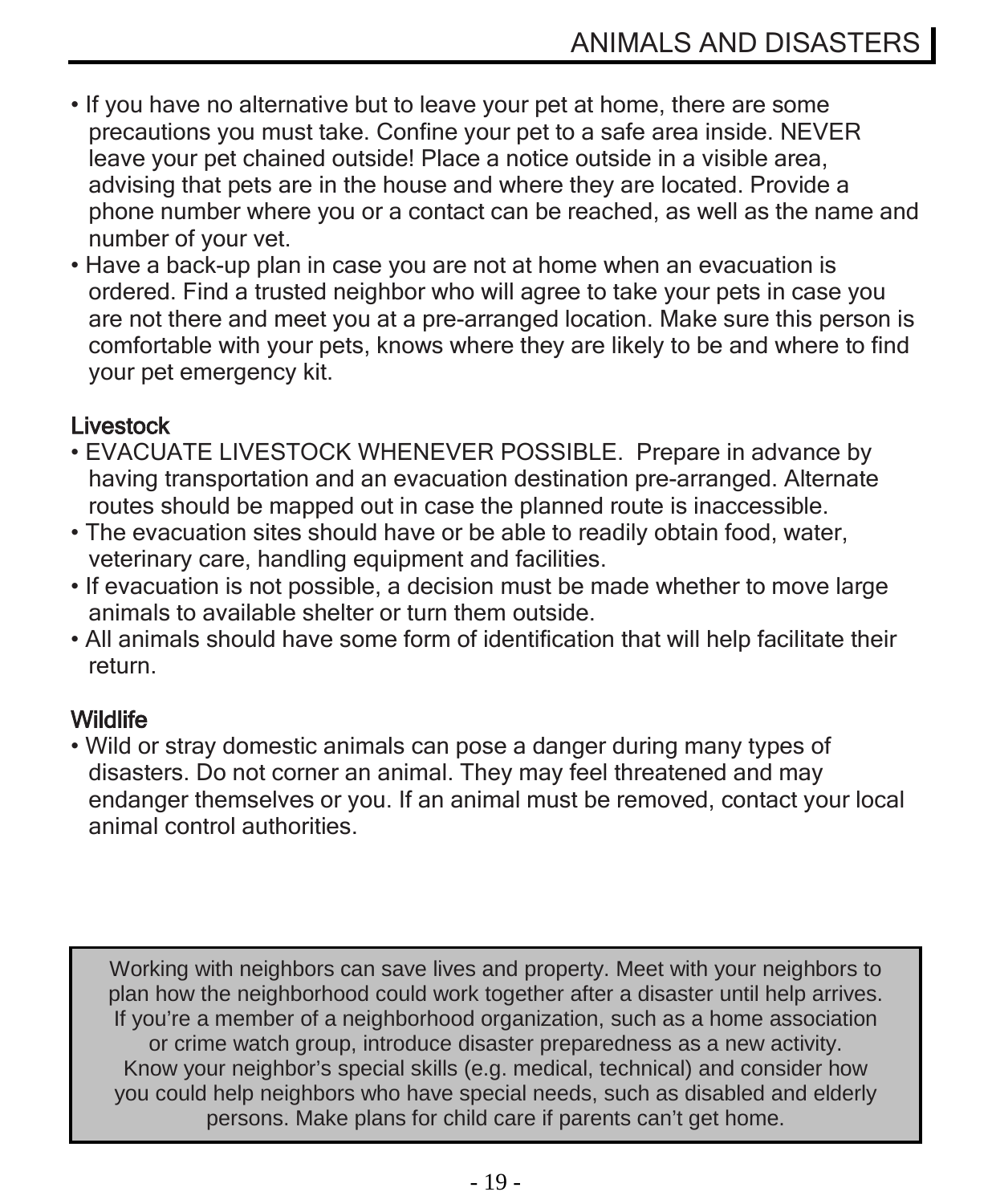Children experience trauma and fear during a natural disaster. If they know what to do during a disaster because they have practiced family disaster drills, they will be better off. When parents are calm, children calm down more quickly.

#### Before a disaster, parents can:

- Familiarize yourself with the emergency response plans of the schools and/or daycare your children attend.
- Find out if the school/daycare will keep your children or send them home in an emergency.
- Decide if your child gets into your home if you are not there.
- Decide if your children take care of themselves or if a neighbor takes care of them.
- Develop and practice a family disaster plan.
- Teach children how to recognize danger signals.
- Explain how to call for help (9-1-1).
- Help children memorize important family information.
- Help children memorize their street address, not the PO Box.
- Include children's toys and special foods in your 72-hour kit.

After a disaster, children are most afraid the disaster will happen again, someone will be hurt or killed, and that they will be separated from family and left alone.

Parents can help minimize their children's fears by:

- Keeping the family together; do not leave children with relatives or friends take your children with you.
- Calmly and firmly explain the situation and your plans.
- Talk to your children at eye level.
- Encourage children to talk about the disaster and ask questions.
- Include children in recovery activities by giving chores that will help them feel they are helping things get back to normal.
- Reassure children with firmness and love.
- Sympathize with and resolve their anxieties.
- Hold your children and spend more time with them.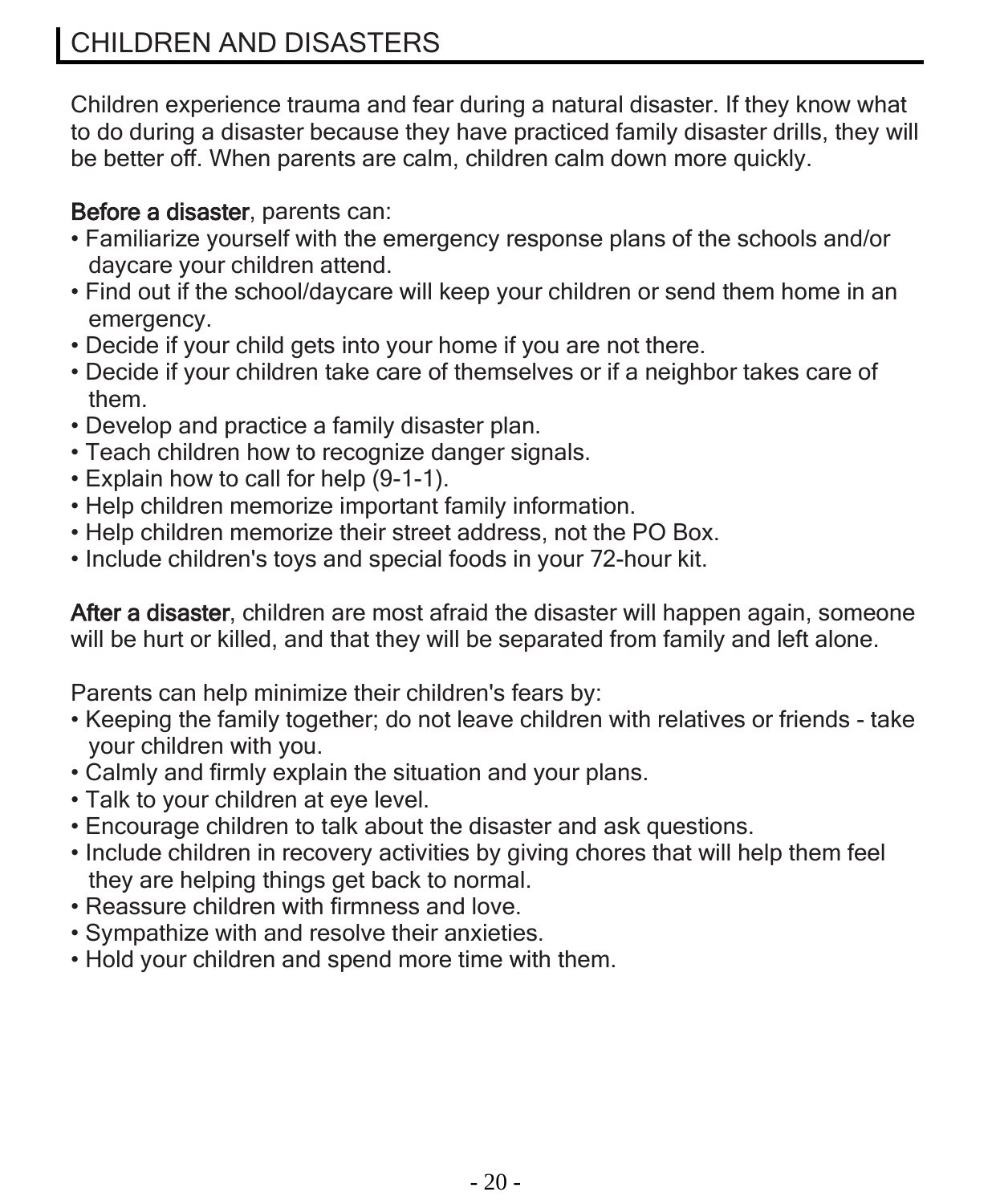# FAMILY EMERGENCY INFORMATION

| <b>Police Emergency</b>         |               | <b>Police Non-Emergency</b>        |
|---------------------------------|---------------|------------------------------------|
| <b>Fire Department</b>          |               | Ambulance                          |
| <b>County Health Department</b> |               | <b>County Emergency Management</b> |
| <b>Local Red Cross</b>          |               | <b>Local Shelters</b>              |
| <b>Family Members</b>           |               |                                    |
| Name                            | Date of Birth | <b>Blood Type</b>                  |
| Name                            | Date of Birth | <b>Blood Type</b>                  |
| Name                            | Date of Birth | <b>Blood Type</b>                  |
| Name                            | Date of Birth | <b>Blood Type</b>                  |
| Name                            | Date of Birth | <b>Blood Type</b>                  |
| Name                            | Date of Birth | <b>Blood Type</b>                  |
| Name                            | Date of Birth | <b>Blood Type</b>                  |
| Name                            | Date of Birth | <b>Blood Type</b>                  |
| Name                            | Date of Birth | <b>Blood Type</b>                  |
| Name                            | Date of Birth | <b>Blood Type</b>                  |

Local Emergency Numbers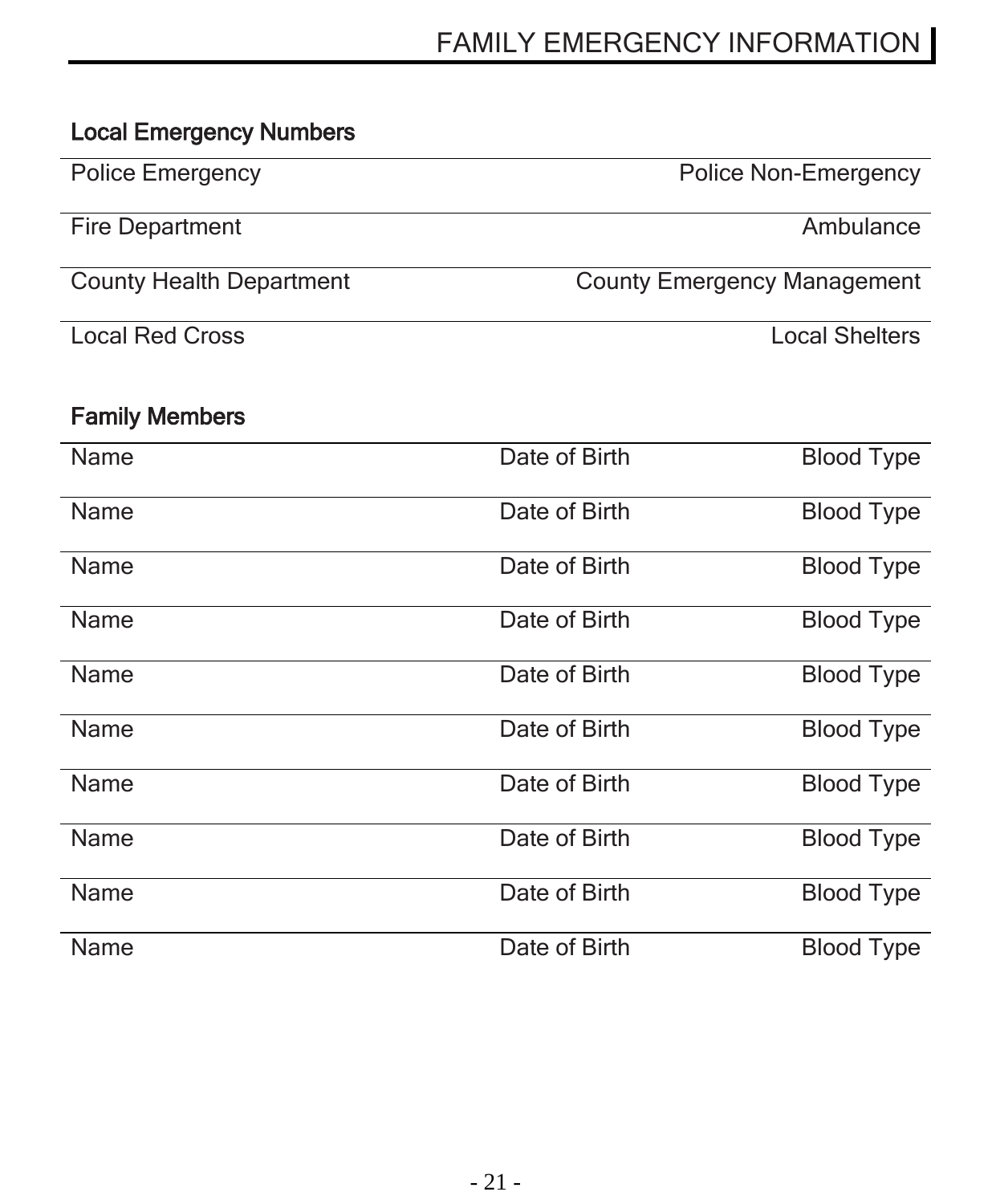# Family Telephone Numbers

| Name                          | <b>Work</b> | Home  | Cell |
|-------------------------------|-------------|-------|------|
| Name                          | <b>Work</b> | Home  | Cell |
| Name                          | <b>Work</b> | Home  | Cell |
| Name                          | <b>Work</b> | Home  | Cell |
| Child/Adult Care              |             | Phone |      |
| Child's School                |             | Phone |      |
| Child's School                |             | Phone |      |
| Friend's & Neighbor's Numbers |             |       |      |
| Name                          |             | Phone |      |
| Name                          |             | Phone |      |
| Name                          |             | Phone |      |
| Name                          |             | Phone |      |
| <b>Out-of-Town Contacts</b>   |             |       |      |
| Name                          |             | Phone |      |
| Name                          |             | Phone |      |
| Name                          |             | Phone |      |
| Name                          |             | Phone |      |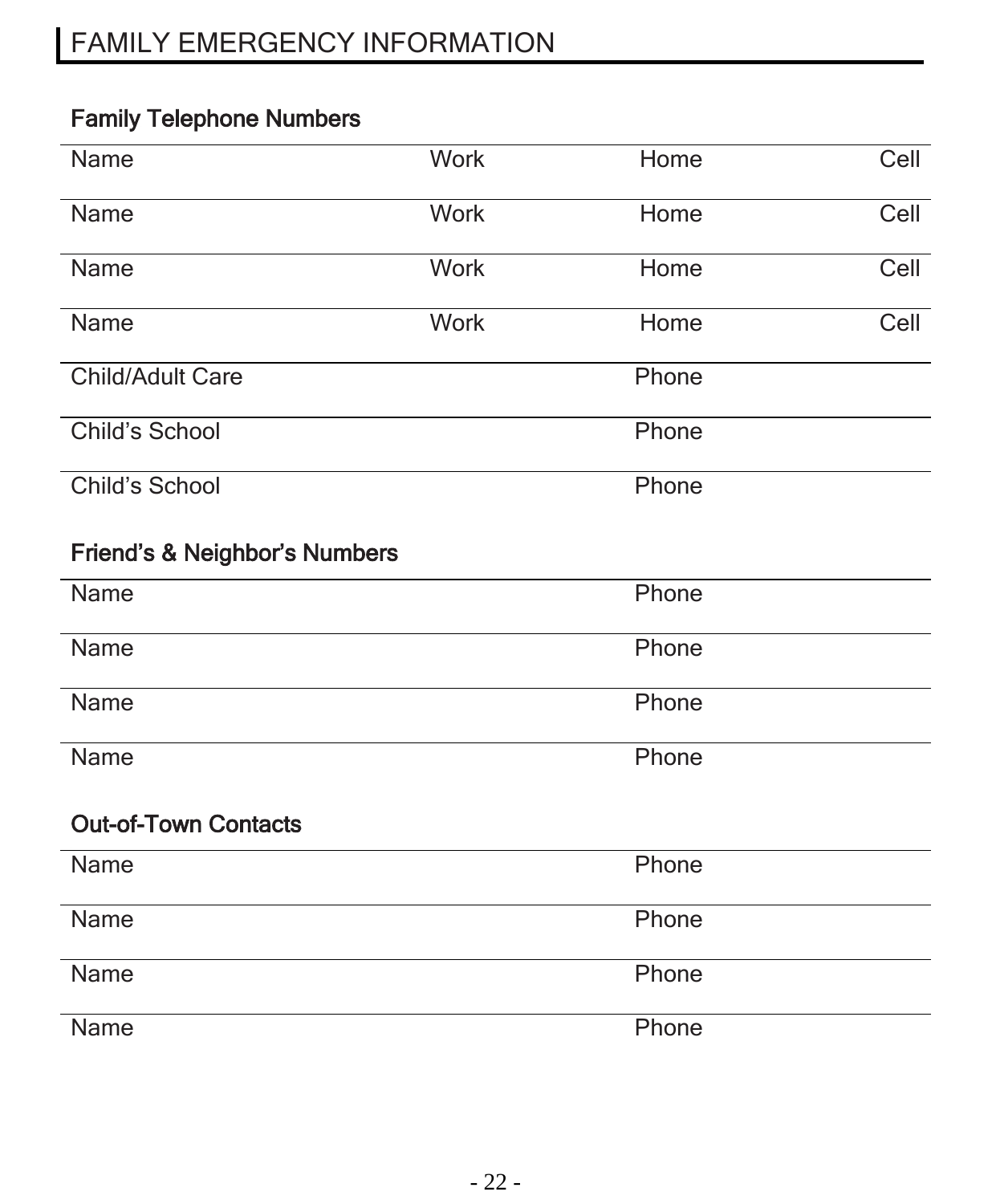# FAMILY EMERGENCY INFORMATION

# Rally Points

| In Hometown                | Phone      | <b>Address</b> |
|----------------------------|------------|----------------|
| In Hometown                | Phone      | <b>Address</b> |
| Out-of-Town                | Phone      | <b>Address</b> |
| Out-of-Town                | Phone      | <b>Address</b> |
| <b>Medical Information</b> |            |                |
| Doctor                     | Phone      |                |
| Doctor                     | Phone      |                |
| Dentist                    | Phone      |                |
| Pharmacy                   | Phone      |                |
| Veterinarian               | Phone      |                |
| Name                       | Medication |                |
| Name                       | Medication |                |
| Name                       | Medication |                |
| Name                       | Medication |                |
| Name                       | Medication |                |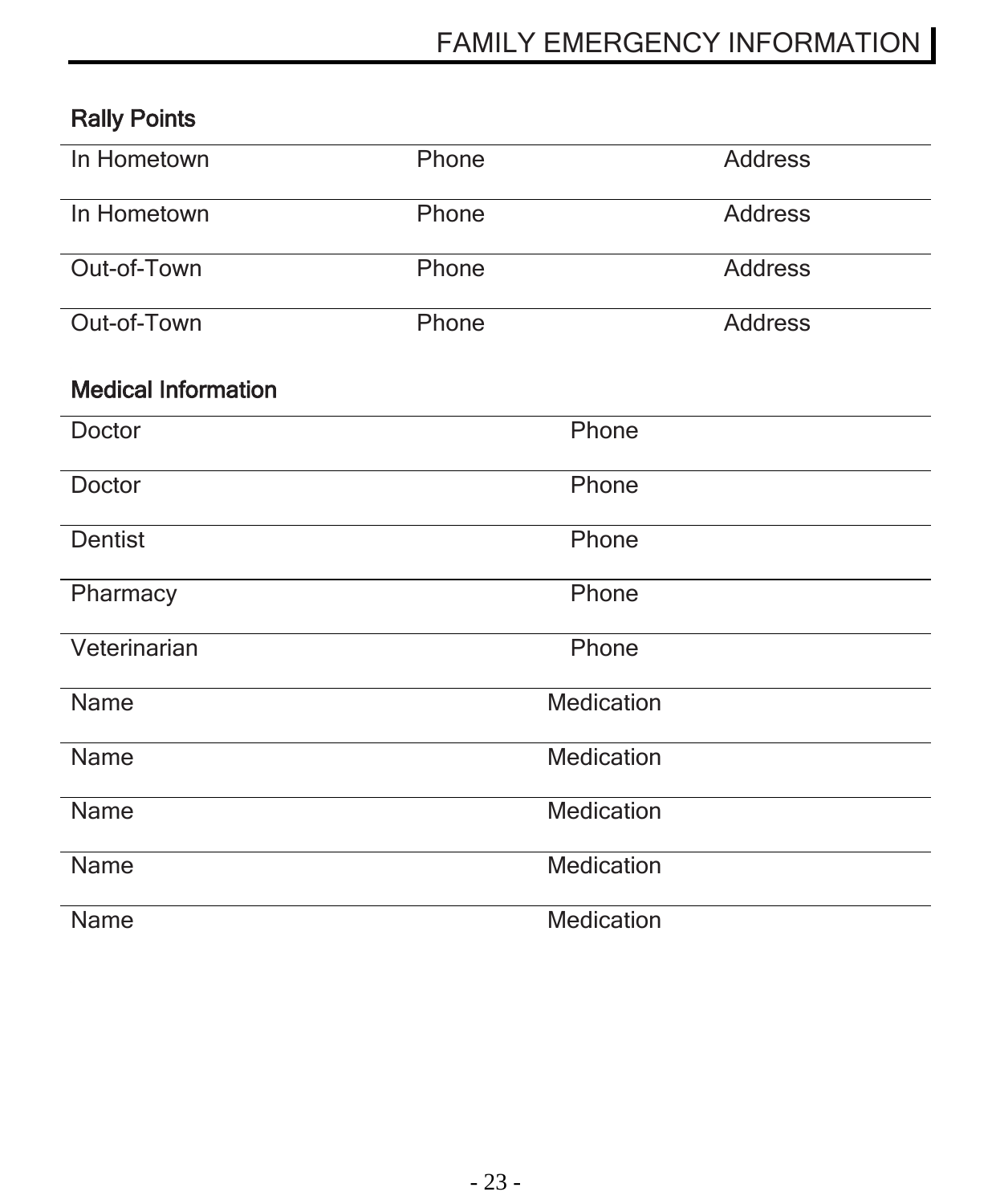# ELDERLY / SPECIAL NEEDS AND DISASTERS

People with disabilities should take extra precautions when preparing for a disaster. One of the most important things you can do is have a buddy, someone who can help you evacuate and take care of you. During an emergency, your usual care giver may not be able to help you. Make sure your buddy knows how to operate any medical equipment you use.

When planning for the care of the elderly and those with special needs, please consider the following recommendations:

- Establish a close network of relatives and friends who can assist your family in an emergency.
- Make sure helpers know where to find the disaster-supply kit which includes emergency supplies, medicines and other essential equipment.
- Remind family members to always wear a medical alert tag or bracelet if they have threatening health conditions.
- Compose a list of special items, equipment and supplies family members will need during a disaster. Extra supplies people with disabilities and special needs may require are:
	- o Prescription medications, a record of when and how much of the medicine you should receive
	- o Prosthetic devices
	- o List of style and serial numbers of medical devices
	- o Extra eye glasses and a record of the prescription
	- o Emergency medical certification
	- o Extra oxygen
	- o Extra pillows and bedding
	- o Medical insurance and Medicare cards
	- o Back-up power supplies or generators for heat or air-conditioning
	- o Extra wheelchair batteries
	- o Hearing aids and batteries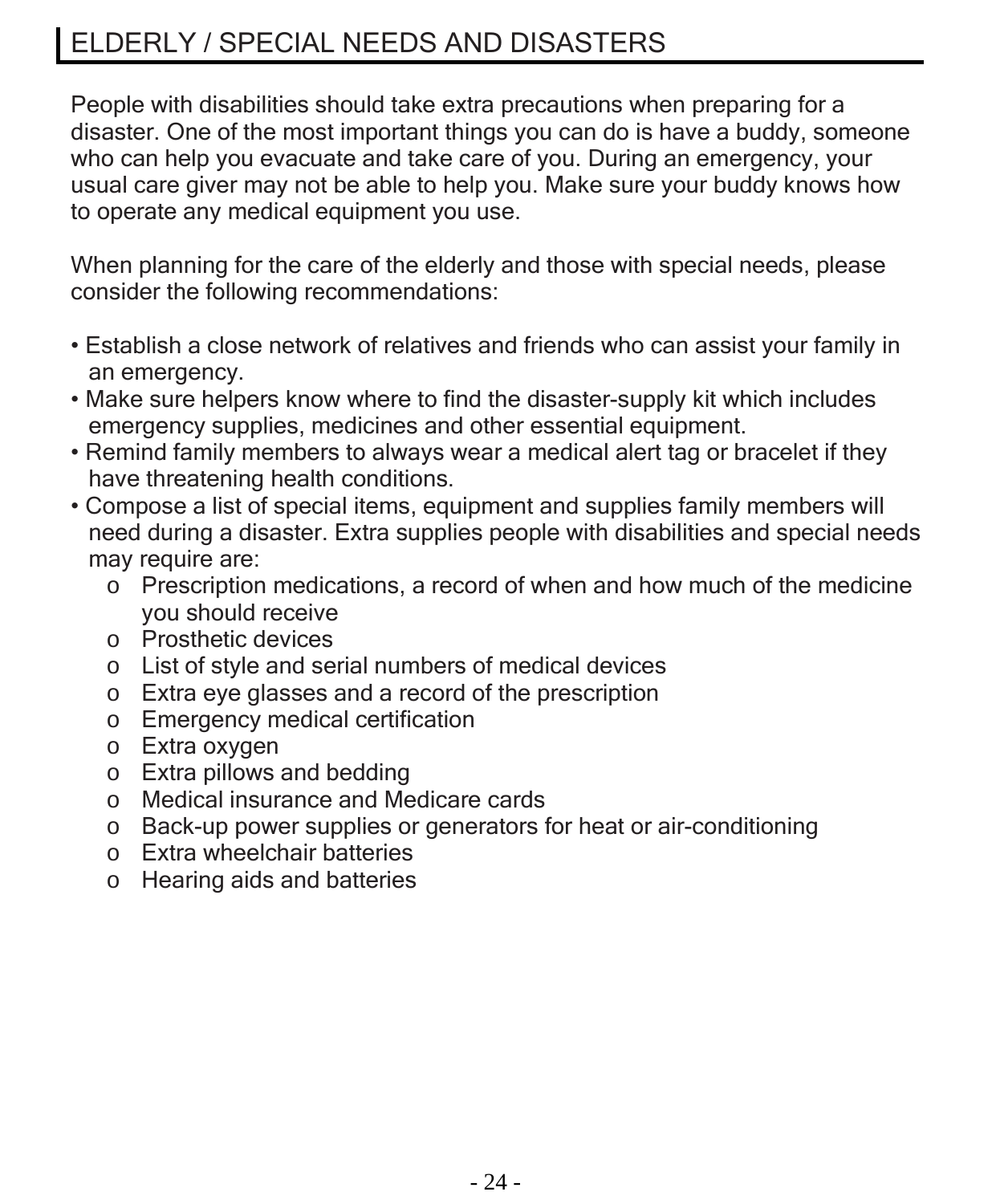#### Before an Earthquake

- Secure water heater, storage shelves, heavy mirrors, shelves, etc. to walls.
- Place large or heavy objects on lower shelves.
- Know where and how to shut off electricity, gas and water at main switches and valves.
- Have earthquake drills identify safe spots in each room.
- Have an out-of-state contact person.
- Develop a plan for reuniting your family after an earthquake.
- Review your insurance policies.
- Keep a good pair of shoes and a flashlight near your bed.
- Prepare to survive on your own for at least three days. See "Your Family Disaster Supplies Kit" for instructions.

# During an Earthquake

- Stay calm.
- Inside: Stay inside and find protection in a doorway, or crouch under a desk or table, away from windows, glass, brick walls and chimneys.
- Outside: Stand away from buildings, trees, telephones and electric lines.
- On the road: Drive away from under-passes/over-passes; stop in a safe area; stay in your vehicle.
- In an office building: Stay next to a pillar or column, or under a heavy table or desk.
- Stay where you are until the shaking has stopped and you are sure it is safe to move.

Remain calm and stay inside during an earthquake. Most injuries during earthquakes occur when people are hit by falling debris when entering or exiting buildings. If you must go out after an earthquake, watch for fallen objects, downed electrical wires, weakened walls, bridges, roads and sidewalks.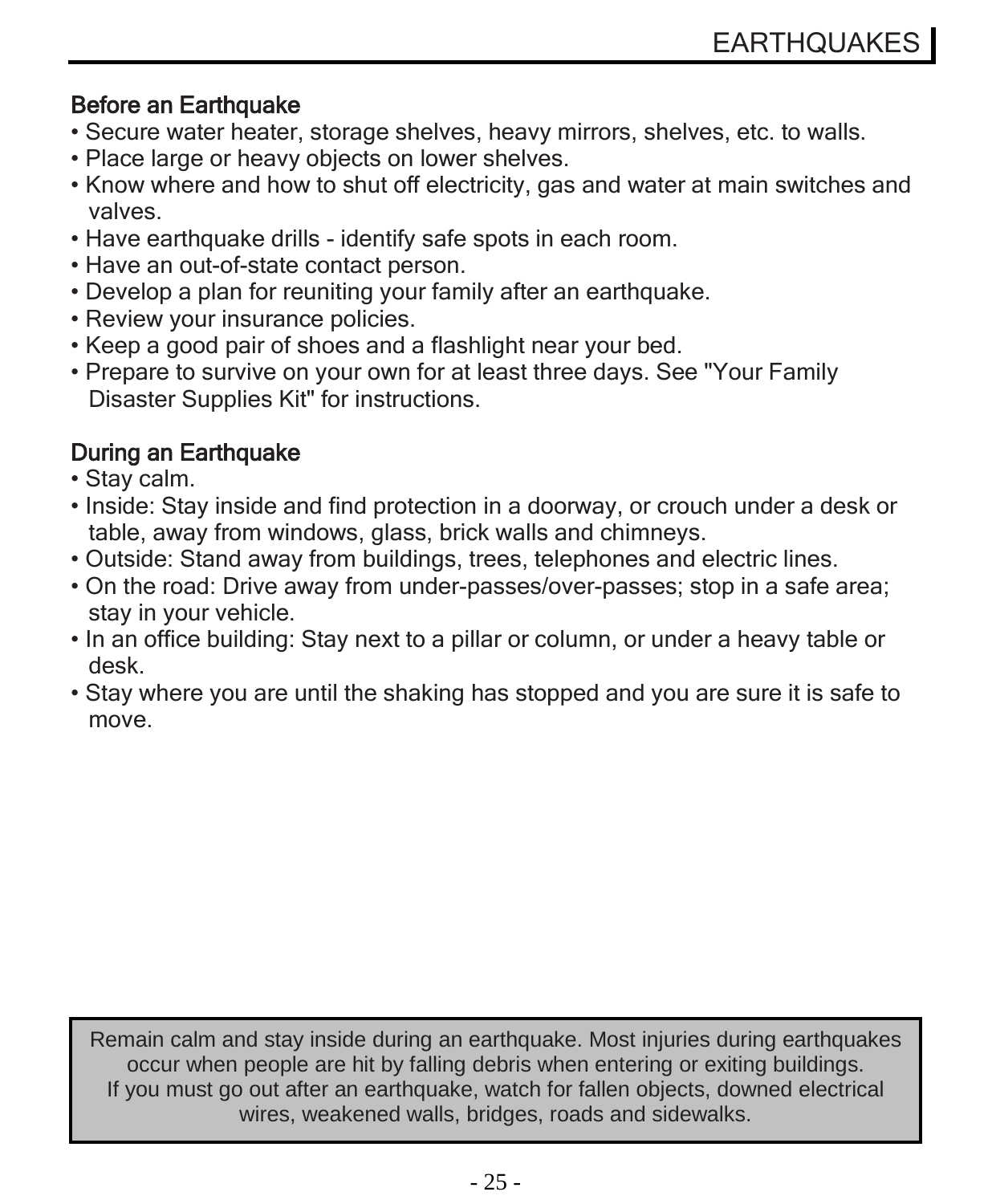#### After an Earthquake

- Check for injuries. Provide first aid.
- Check for fires; gas, water, sewage breaks; downed electric lines; building damage and potential problems during after shocks, such as cracks around fireplace and foundation. Turn off interrupted utilities as necessary.
- Clean up dangerous spills.
- Wear shoes and leather gloves.
- Tune radio to an emergency station and listen for instructions from public safety agencies.
- Use the telephone only for emergencies.
- As soon as possible, notify family that you are safe.
- Do not use matches or open flames until you are sure there are no gas leaks.
- Don't turn light switches off and on; sparks created by the switch contacts can ignite gas fumes.
- In public buildings, follow evacuation procedures immediately and return only after the building has been declared safe by the appropriate authorities.

Utah is earthquake country. Earthquakes can strike at any time without warning, causing major damage to homes and critical infrastructure. They are almost always followed by aftershocks that can be even larger than the initial quake. Estimates in the *Journal of Geophysical Research* show that the probability of a major earthquake along the Wasatch fault alone may be 13% in 50 years and 25% in 100 years. Additionally, the probability for an earthquake on the Salt Lake segment of the Wasatch fault may be as high as 75% in 100 years.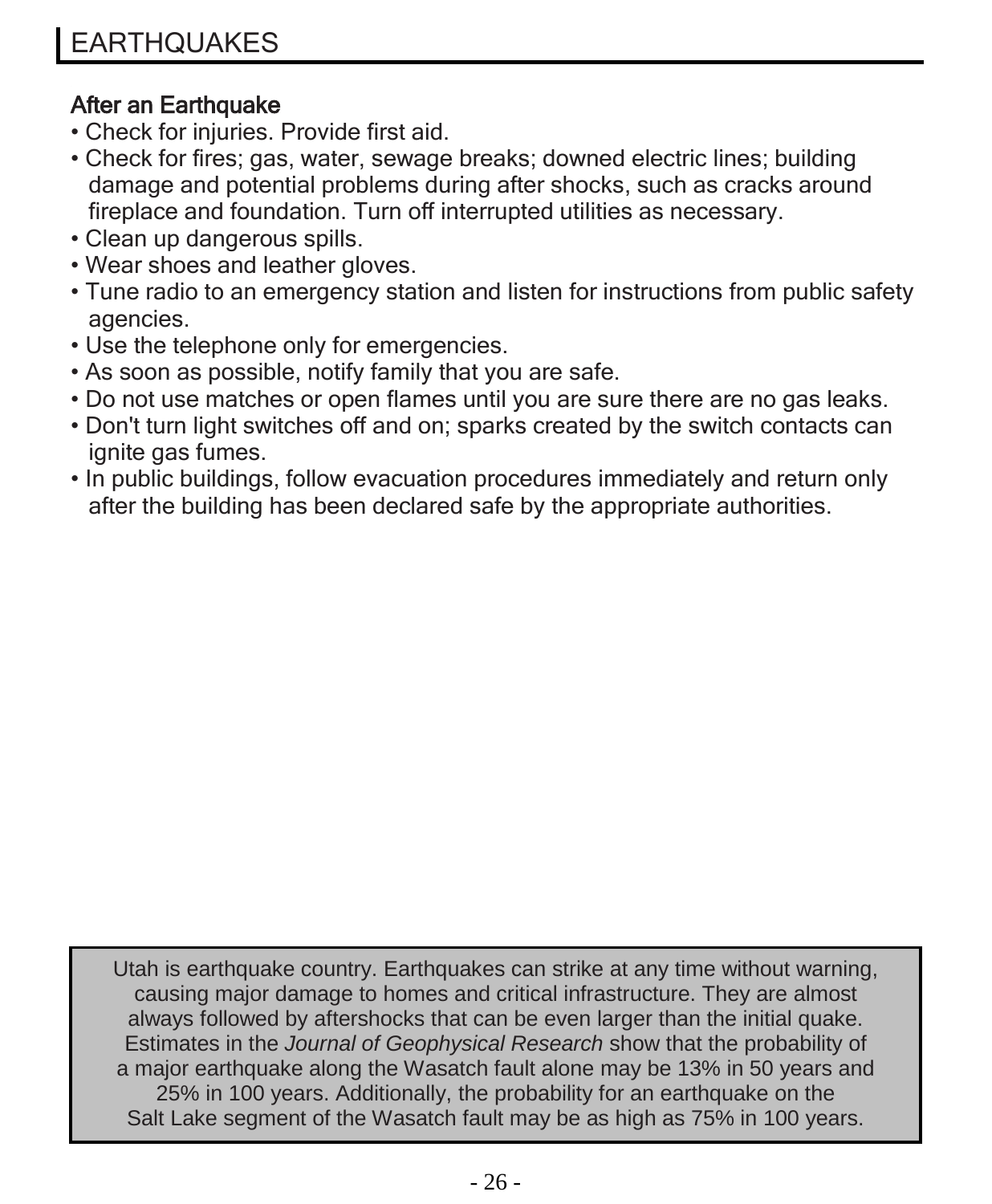#### Before a Storm

- Arrange for emergency heat supply in case of power failure.
- Prepare auto, battery-powered equipment, food, heating fuel and other supplies.
- Prepare a car winter survival kit. Include the following items: Blankets or sleeping bags, flares, high energy foods (candy, nuts, and raisins), first aid kit, flashlights, extra clothing, knives, compass, candles and matches, water, maps, jumper cable, tow chain, shovel, windshield scraper, sack of sand, and paper and pen to leave a note in case you evacuate your car.
- Keep car fuel tank above half full.

## During and After the Storm

- At home stay in your house. Use your Emergency Supplies Kit. Avoid travel.
- Dress warmly. Wear multiple layers of protective, loose-fitting clothing, scarves, mittens and hoods. Cover your mouth and nose to protect lungs from extremely cold air.
- Avoid overexertion. Heart attacks are a major cause of death during and after winter storms. Shoveling snow or freeing stuck vehicles can be extremely hard work. Don't overdo it!
- Beware of the chill factor if winds are present.
- Be prepared for isolation at home. Make sure you can survive for a week or two in case a storm isolates you and makes it impossible for you to leave.

# If Trapped in Your Car

- Stay in your car for visibility and warmth. Do not try and walk out.
- Use a candle for warmth. Run the motor for only 10 minutes each hour for heat with rear window open slightly for ventilation. Make sure the exhaust pipe is not blocked.
- Change positions frequently.
- Stay alert. Do not let all occupants of the car sleep at once.

About 70% of winter deaths related to snow and ice occur in automobiles. Travel by car in daylight, don't travel alone, keep others notified of your schedule and stay on main roads.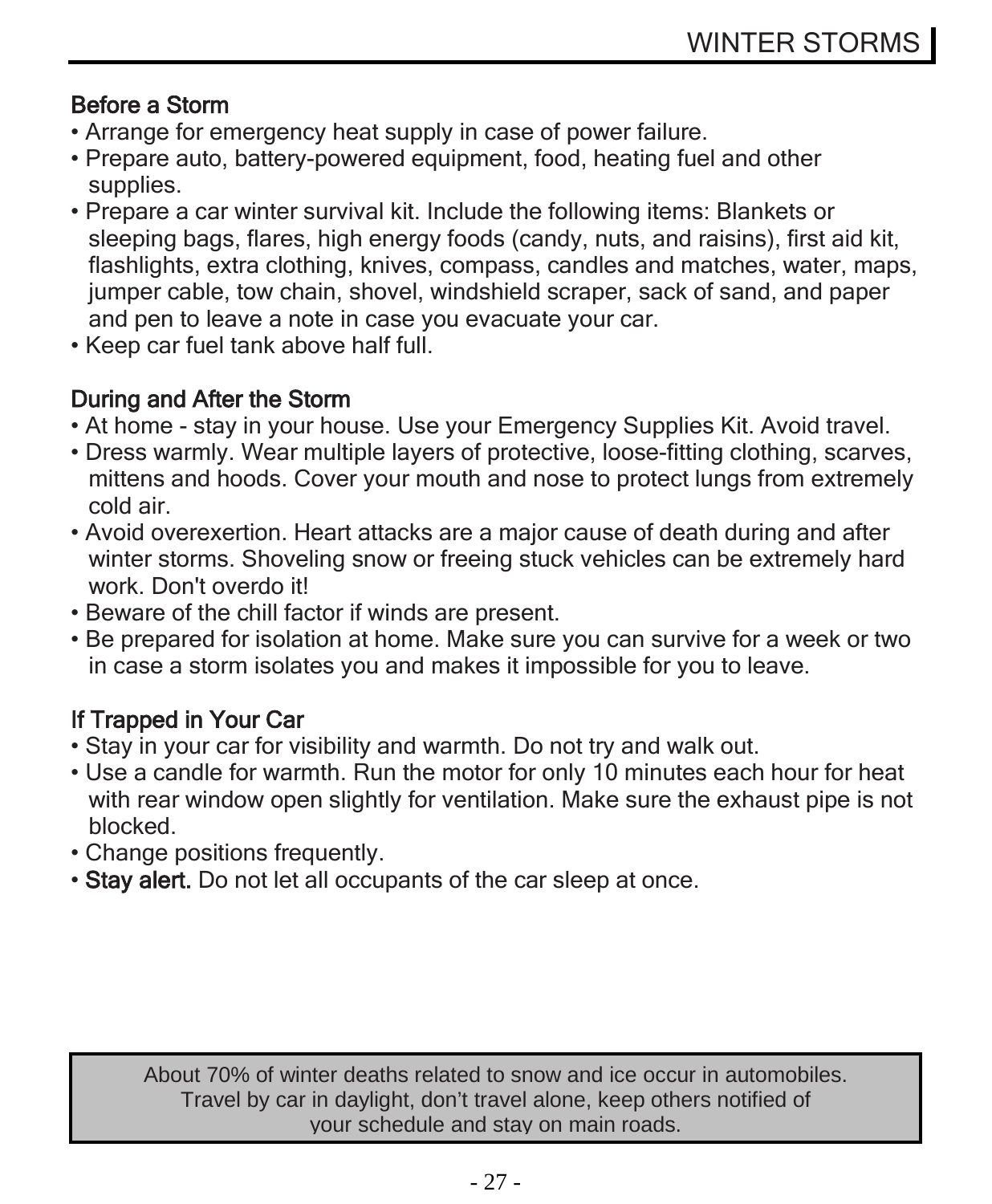## Before High Winds

- Survey your property. Take note of materials stored, placed or used which could become missiles and destroy other structures or be destroyed. Devise methods of securing these items where they will still be accessible for day-today needs.
- Keep tall trees properly pruned away from power lines.
- Keep radio and/or TV on and monitor for wind advisories.
- If possible, board up, tape or shutter all windows, but leave some ventilation.
- Store water in case water service is interrupted.
- Have a supply of flashlights, spare batteries, candles, first aid equipment, medicines, etc., available for use.
- Have plastic sheeting available in case roof is damaged and it begins to rain.
- Secure outdoor furniture, trash cans, tools, etc.
- Take pictures of the house/yard, and inside possessions for possible insurance purposes

# During High Winds

- Take shelter in hallways and closets; avoid windows.
- If outside, take shelter from flying debris.

# After Winds Subside

- Inspect your home for structural and roof damage.
- Check all utilities and power lines for damage and proper operation.
- Monitor radio and TV for instructions from local leaders.

Because of its varied terrain and climate, Utah can experience a variety of severe weather conditions. In a typical year, Utah can experience everything from blizzards to tornadoes. Winter snowstorms can knock out power and make for slick and icy driving conditions. Avalanches and lightning strikes have claimed the lives of many outdoor adventurers. Flash-flooding has caused damage to several areas of the state. Utah has even seen a number of tornadoes, the most notable cutting a swath through the middle of downtown Salt Lake City. Dense fog has also enveloped parts of the state, leading to dangerous conditions both on the ground and in the air. Windstorms have also caused extensive damage in parts of the state.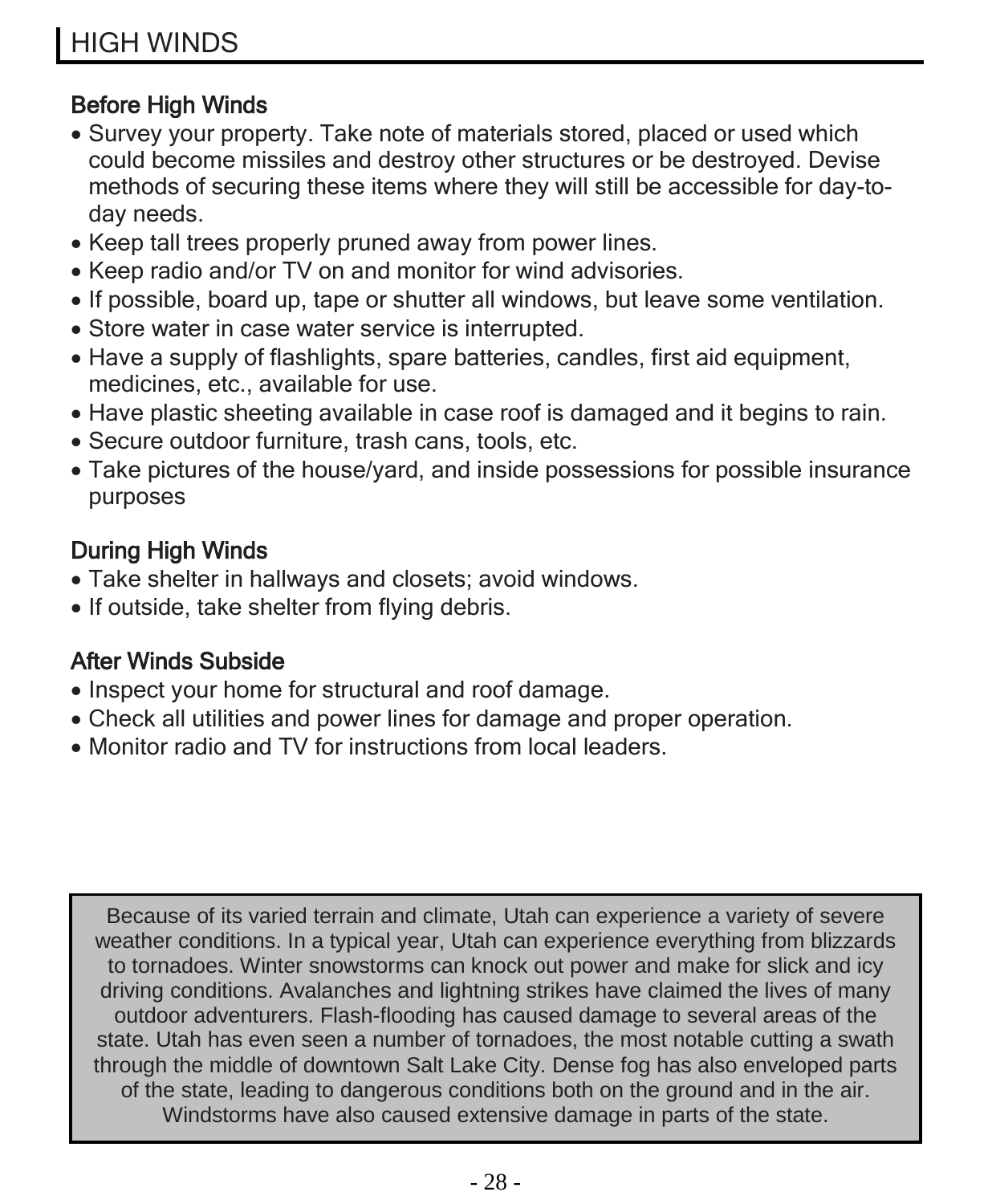### Protect Yourself

- Get inside a home or large building when a storm approaches. Stay indoors and don't venture outside unless absolutely necessary.
- Stay away from open doors, windows, fireplaces, radiators, stoves, metal pipes, sinks and appliances.
- Do not use electrical appliances.
- Use telephone for emergencies only.

#### If you are outside, with no time to reach a safe building or vehicle, follow these rules:

- Do not stand under a natural lightning rod such as a tall, isolated tree in an open area.
- In a forest, seek shelter in a low area under a thick growth of small trees.
- In open areas, go to a low place such as a ravine or valley. Be alert for flash floods.
- Do not stand on a hilltop, in an open field, on the beach or in a boat on the water.
- Avoid isolated sheds or other small structures in open areas.
- Get out of the water and off small boats.
- Get away from anything metal tractors, farm equipment, motorcycles, golf carts, golf clubs and bicycles, camping chairs, etc.
- Stay away from wire fences, clothes lines, metal pipes, rails, exposed sheds or anything that is high and could conduct electricity. Some of these items could carry electricity to you from some distance away.
- When you feel an electrical charge if you hair stands on end or your skin tingles - squat low to the ground on the balls of your feet. Place your hands over your ears and your head between your knees.

# DO NOT LIE FLAT ON THE GROUND.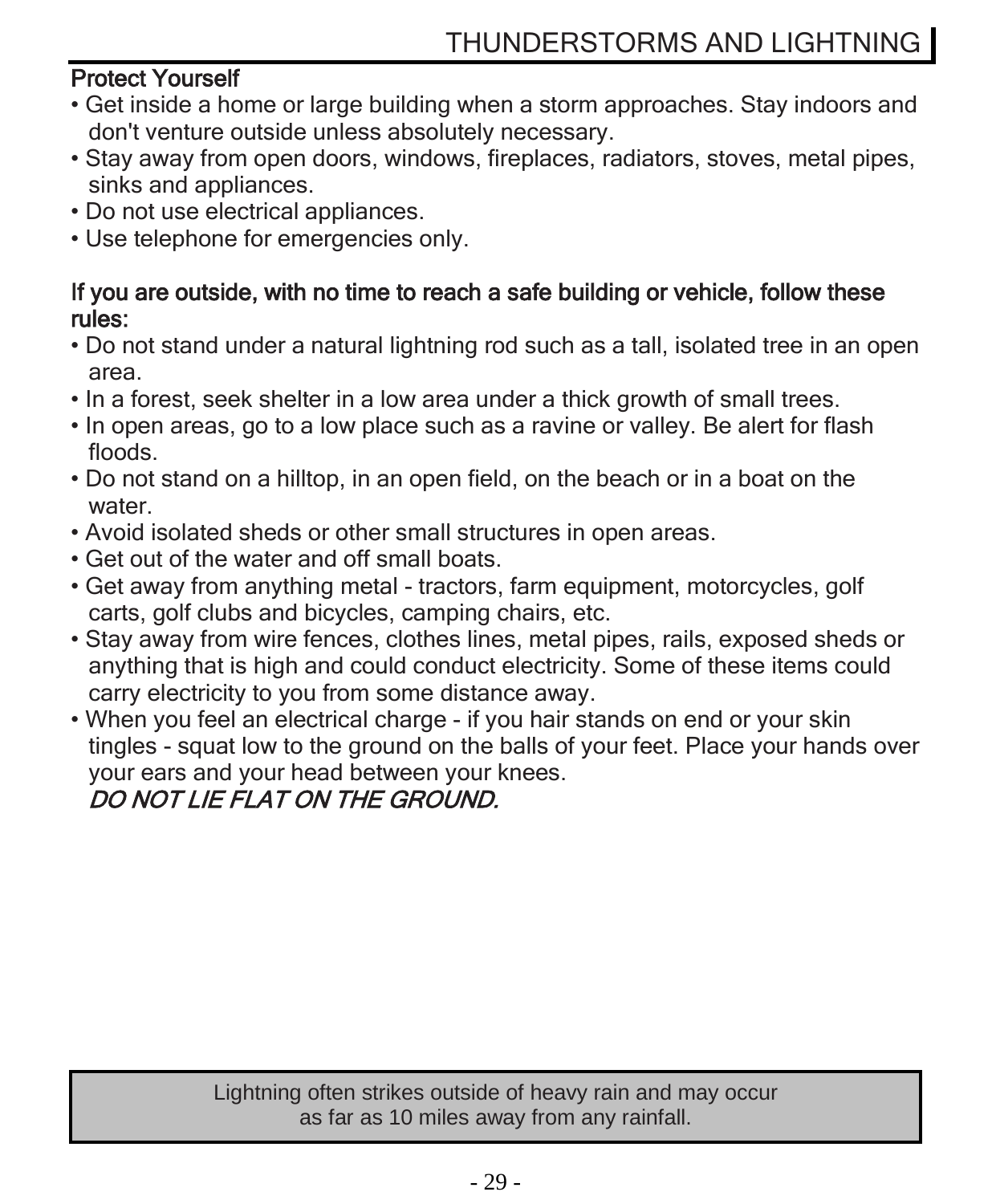## Before a flood

- Know the elevation of your property in relation to flood plains, streams and other waterways. Determine if your property may be flooded.
- Plan what to do and where to go in case of a flood.
- Prepare a Family Emergency Supplies Kit 72 Hour Kit
- Fill your car with gas in case you have to evacuate.
- Move furniture and essential items to higher elevation, if time permits.
- Have a portable radio and flashlights with extra batteries.
- Open basement windows to equalize water pressure on foundations and walls.
- Secure your home.
- Consider flood and earthquake insurance.

## **Evacuation**

- Listen to local radio or TV for weather information.
- If asked to evacuate, shut off main power switch, main gas valve and water valve. Follow local evacuation plan and routes.
- Do not attempt to drive over a flooded road; it may be washed out. While on the road, watch for possible flooding of bridges, dips and low areas.
- Watch out for damaged roads, slides and fallen wires.
- Drive slowly in water; use low gear.
- Abandon your vehicle immediately if it stalls and seek higher ground.
- Do not attempt to cross a stream on foot where water is above your knees.
- Register at your designated evacuation center and remain there until informed you may leave.

# After a Flood

- Remain away from evacuated area until public health officials and building inspector have given approval.
- Check for structural damage before entering.
- Make sure electricity is off; watch for electrical wires.
- Do not use open flame as a light source because of the possibility of escaping gas. Use flashlights. Beware of dangerous sparks
- Do not use food contaminated by flood water.
- Test drinking water for suitability with test kits.
- Avoid walking in flood water. Do not let children play in flood water.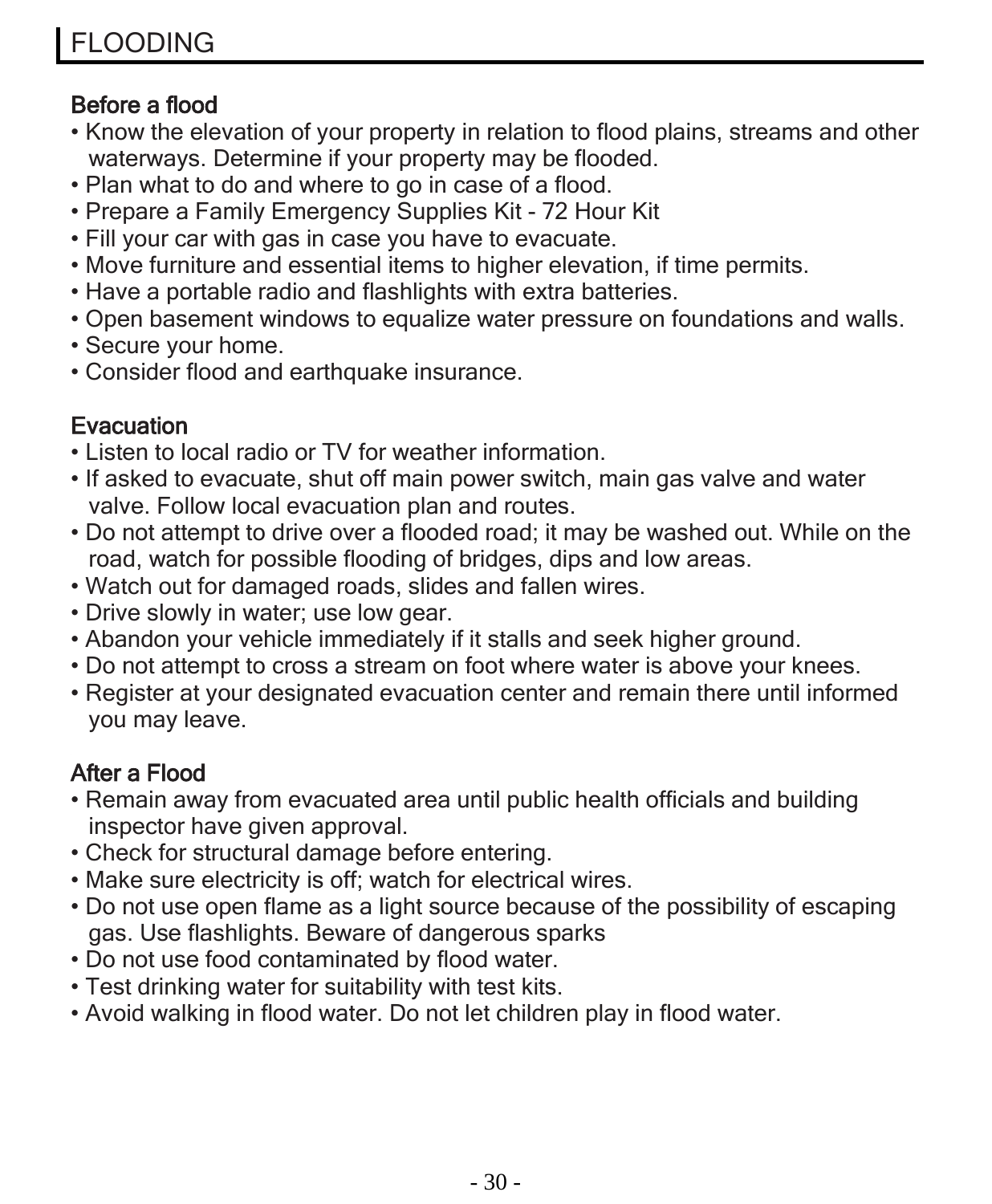#### Before a Wildfire

To prepare for wildfires, you should:

- Mark the entrance to your property with address signs that are clearly visible from the road.
- Keep lawns trimmed, leaves raked, and the roof and rain gutters free from debris such as dead limbs and leaves.
- Stack firewood at least 30 feet away from your residence.
- Store flammable materials, liquids, and solvents in metal containers outside your residence at least 30 feet away from structures and wooden fences.
- Create defensible space by thinning trees and brush within 30 feet around your residence. Beyond 30 feet, remove dead wood, debris, and low tree branches.
- Landscape your property with fire resistant plants and vegetation to prevent fire from spreading quickly. For example, hardwood trees are more fire-resistant than pine, evergreen, or fir trees.
- Make sure water sources, such as hydrants, ponds, swimming pools and wells, are accessible to the fire department.
- Use fire resistant, protective roofing and materials like stone, brick and metal to protect your residence. Avoid using wood materials; they offer the least fire protection.
- Cover all exterior vents, attics and eaves with metal mesh screens no larger than 6 millimeters or 1/4 inch to prevent debris from collecting and to help keep sparks out.
- Install multi-pane windows, tempered safety glass, or fireproof shutters to protect large windows from radiant heat.
- Use fire-resistant draperies for added window protection.
- Have chimneys, wood stoves and all home heating systems inspected and cleaned annually by a certified specialist.
- Insulate chimneys and place spark arresters on top. The chimney should be at least 3 feet above the roof.
- Remove branches hanging above and around the chimney.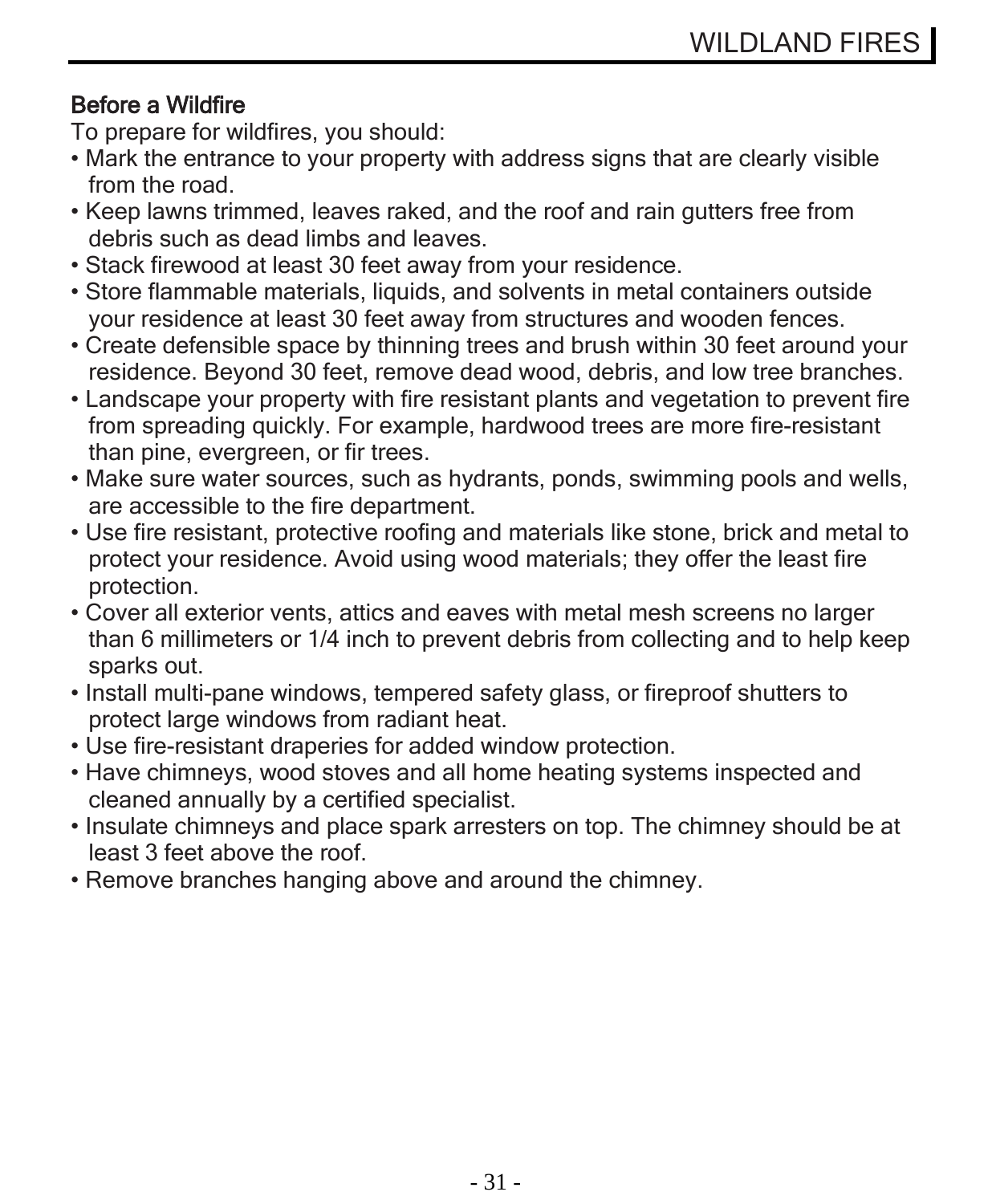## Follow Local Burning Laws

- Before burning debris in a wooded area, make sure you notify local authorities, obtain a burning permit and follow these guidelines:
- Use an approved incinerator with a safety lid or covering with holes no larger than 3/4 inch.
- Create at least a 10-foot clearing around the incinerator before burning debris.
- Have a fire extinguisher or garden hose on hand when burning debris.

# During a Wildfire

If a wildfire threatens your home and time permits, take the following precautions:

- Shut off gas at the meter. Only a qualified professional can safely turn the gas back on.
- Seal attic and ground vents with pre-cut plywood or commercial seals.
- Turn off propane tanks.
- Place combustible patio furniture inside.
- Connect garden hose to outside taps. Place lawn sprinklers on the roof and near above-ground fuel tanks. Wet the roof.
- Wet or remove shrubs within 15 feet of your residence.
- Gather fire tools such as a rake, axe, handsaw or chainsaw, bucket, and shovel.
- Back your car into the garage or park it in an open space facing the direction of escape. Shut doors and roll up windows. Leave the key in the ignition and the car doors unlocked. Close garage windows and doors, but leave them unlocked. Disconnect automatic garage door openers.
- Open fireplace damper. Close fireplace screens.
- Close windows, vents, doors, blinds or noncombustible window coverings, and heavy drapes. Remove flammable drapes and curtains.
- Move flammable furniture into the center of the residence away from windows and sliding-glass doors.
- Close all interior doors and windows to prevent drafts.
- Place valuables that will not be damaged by water in a pool or pond.

### If advised to evacuate, do so immediately. Choose a route away from the fire hazard. Watch for changes in the speed and direction of the fire and smoke.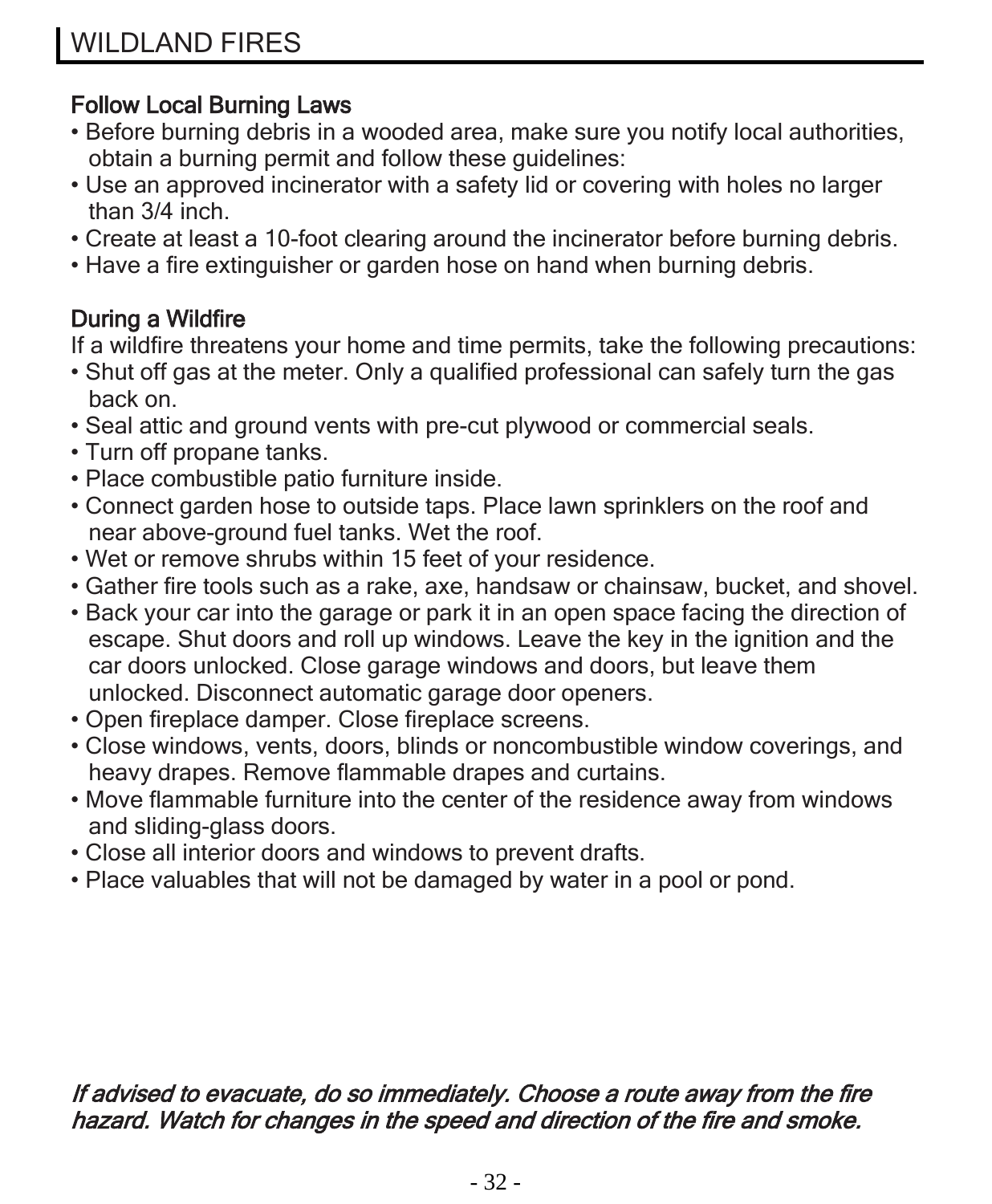## Before a Fire

- Make sure home is free of unnecessary combustible materials.
- Do not store flammable liquids inside the home.
- Do not run wires under carpets or rugs.
- Do not store matches or cigarette lighters where children can get them.
- Do not leave cooking unattended.
- If you smoke, do not smoke in bed or in other positions where you may fall asleep. Also, have many large ashtrays in the home.
- Know avenues of escape. Always have two ways out of every room.
- Have a place to meet so no one tries to go back into a burning building to look for someone needlessly.
- Have fire extinguishers near the kitchen and the garage.
- Have escape ladders for all windows higher than eight feet off the ground.
- Install a smoke detector in every bedroom, in every hallway outside of a bedroom, and at least one on every level of the house. Test the smoke detectors monthly. Change the batteries in the smoke detectors in the fall when you change your clocks from daylight savings time.
- Plan and practice a family fire drill on the first of each month. A good plan will have a place to meet, two ways out of every room, and escape ladders.

Wildfires are a part of the natural ecosystem. The area in which homes and other human development intermingle with wildlands is referred to as the urban/wildland interface. The meeting of wildland and residential are as presents a serious threat to life and property. On August 24, 1990 the Wasatch Mountain Fire began west of Heber Valley and burned for six days. The fire burned 2,970 acres, destroyed 18 homes and killed two firefighters. Since 1990, more than 2,500 wildfires have consumed more than half a million acres of Utah land. Wildfires greatly increase the threat of flooding and mudslides by stripping the native vegetation that holds the soil in place. This decreases the soil's ability to absorb water, resulting in faster runoff from storms and snowmelts.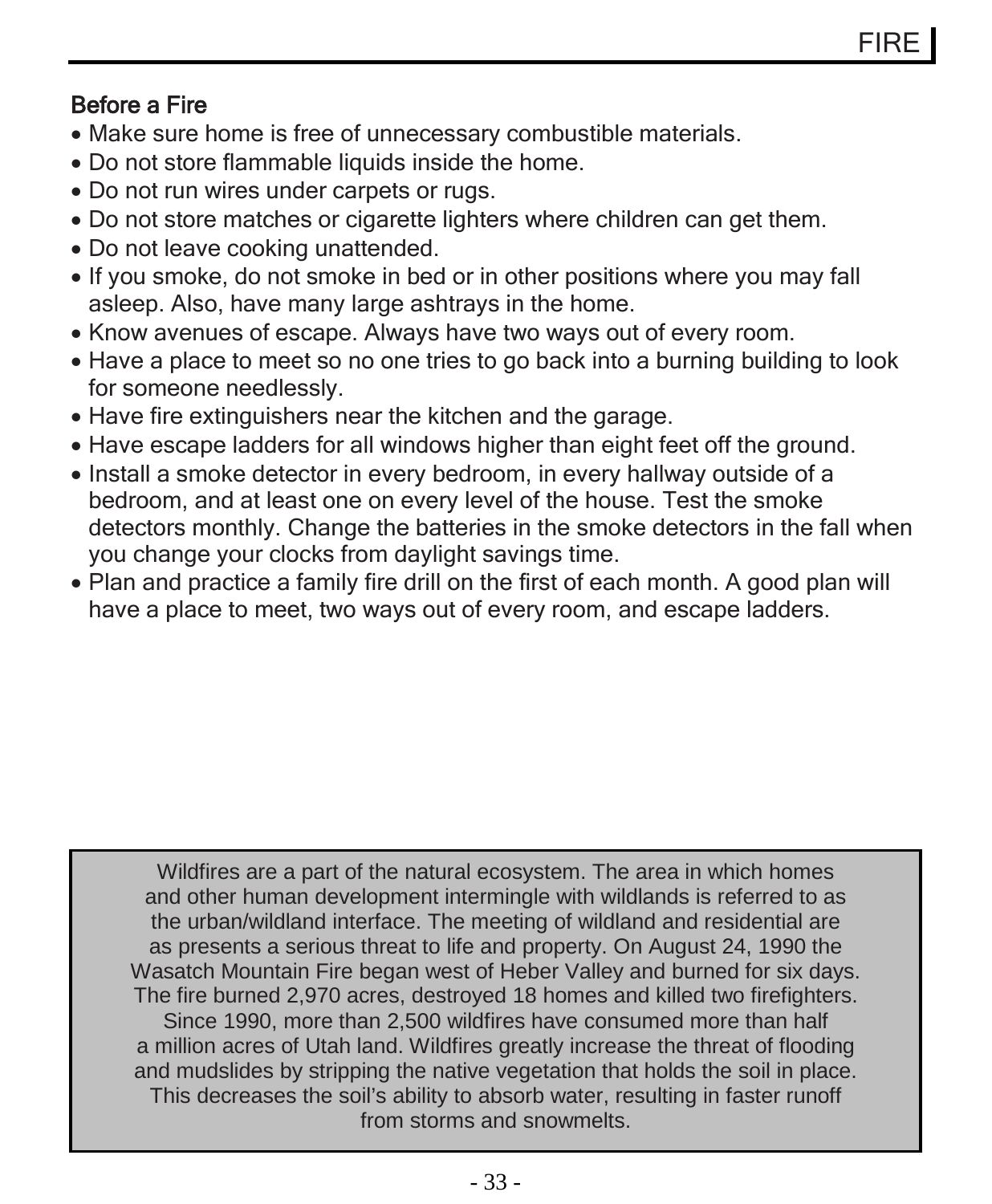# FIRE

# During a Fire

- If you are outside, stay outside. Do not return for anything. Do not re-enter the building until appropriate authorities have given permission.
- If you are inside, get out. Go to the nearest house or building and call 9-1-1. Report the address and type of fire. Listen to and follow instructions. Go to the family meeting place.
- If you are inside and have time, make sure everyone is out.
- If you are in a closed room or office, do not open the door without first feeling it or the door knob. If it is warm or hot, do not open it, but unlock it to help rescue or fire personnel.
- If there is smoke, get under the smoke, no matter how low it is, and get out of the building.
- If you cannot use the door or other means of escape to exit, and there is smoke, use clothes, sheets, etc. to stop the smoke from coming in. Go to the window and yell or blow a whistle.
- If you see someone on fire, use a coat or blanket, but not your bare hands, to smother the flames.
- Watch to see that nobody goes back inside to rescue anything or anyone.
- If possible, turn off the gas and electricity from outside the house.
- In a public building, know two ways out. If you hear a fire alarm, immediately exit the building regardless of what you are doing. Follow the established evacuation instructions.

Each year more than 4,000 Americans die and more than 25,000 are injured in fires, many of which could be prevented. Direct property loss due to fire is estimated at \$8.6 billion annually. Working smoke alarms decrease your chances of dying in a fire by half.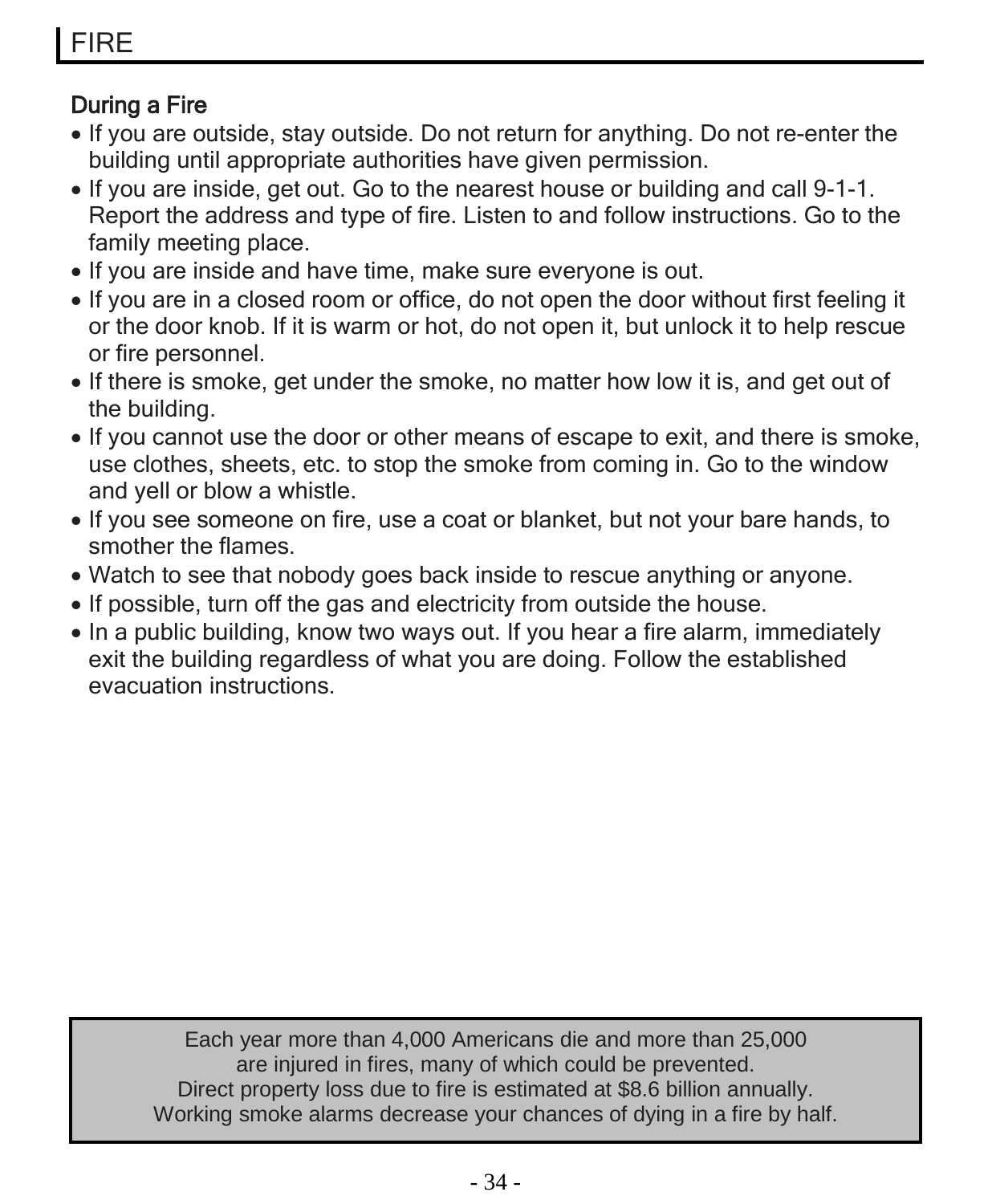#### Home Electrical Circuits

- Familiarize yourself with the location of the electrical breaker panel.
- Turn off breakers for areas of concern.
- If in doubt, shut off the main breaker. Check your house electrical meter. If it is on your home, there may be a main disconnect breaker next to it. If the meter is on an underground service, it may be in front of your home; but there should be a main breaker where the line enters the home.
- Be sure and show others in the family where the breakers are located in case of emergency.
- In case of basement flooding:
	- oThink before stepping in any water.
	- oA shock hazard may exist even in an inch of water.
	- $\circ$  If the electrical panel is upstairs, shut off all circuits.
	- $\circ$  If the electrical panel is in the basement, determine whether it can be reached on DRY ground. If not, shut off the main breaker.

## Before a Power Outage

- Learn location of fuse box or circuit breaker.
- Store candles, flashlights and extra batteries in convenient places.
- Have food and water supplies on hand.
- Know the locations of all camping equipment: stove, lantern, sleeping bags. Make sure equipment is operational and that you know how to use it. Use camping equipment requiring gasoline, propane, white fuel, Coleman fuel or charcoal briquettes outside only.
- Keep refrigerator well defrosted.
- Purchase & install approved surge protectors for appliances and electronics

# During the Power Outage

- Unplug all your electronic equipment if you do not have surge protectors. A power surge could ruin appliances when power is restored.
- Turn off all but one light switch.
- Open refrigerator door only to take food out, close as quickly as possible.
- Use camping equipment outside, six feet away from everything. Use only a fireplace, properly installed wood stove or a new-style kerosene heater in a safe area with fresh outside air coming into the area.
- Report any downed lines to your local electric company.
- Do not allow children to carry lanterns, candles or fuel.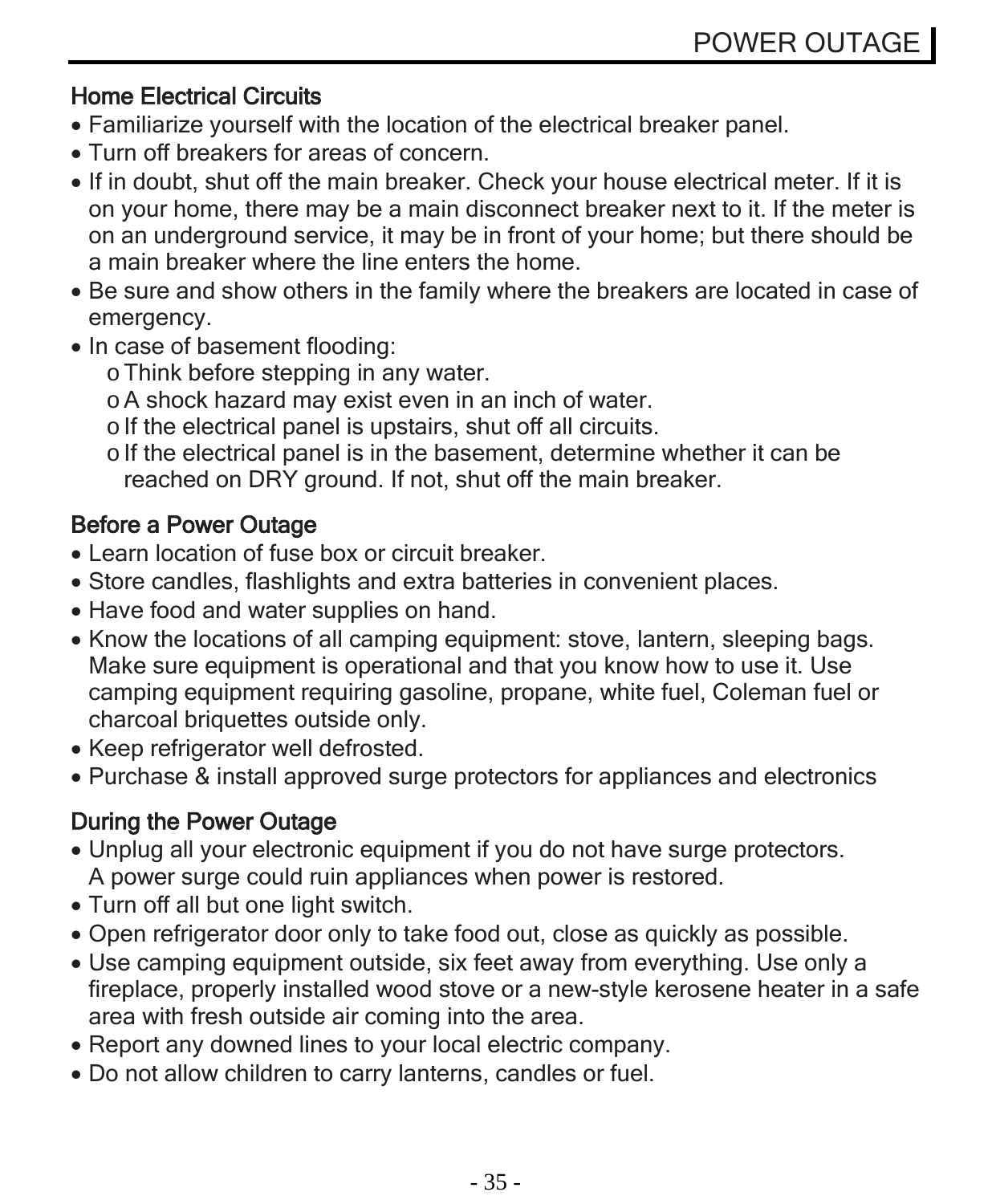### After the Power Outage

- When power is restored, plug in appliances one by one, waiting a few minutes between each one. This will prevent overloading the system.
- Be patient. Energy may first be restored to police and fire departments and hospitals.
- Examine your frozen food. If it still contains ice crystal, it may be re-frozen. If meat is off-color or has an odd odor, throw it away.

# GAS LEAKS

# Emergency Control of Gas

- If you detect the smell of natural gas, leave your house immediately. Do not use any electrical device.
- Check house piping, appliances and vents for damage.
- Check for fires or fire hazards.
- Do not use matches, lighters or other open flames.
- Do not operate electrical switches, appliances or battery-operated devices if you suspect natural gas leaks. This could create sparks that could ignite gas from broken lines.
- If gas line breakage is suspected, evacuate immediately and shut off the gas at the meter.
- Wear heavy shoes in all areas near broken glass or debris. Keep your head and face protected from falling debris.
- Turn on a battery-operated radio if no gas leaks are found, or a car radio, to receive disaster instructions.
- Do not use your telephone except in extreme emergency situations.
- Call 9-1-1 from a neighbor's house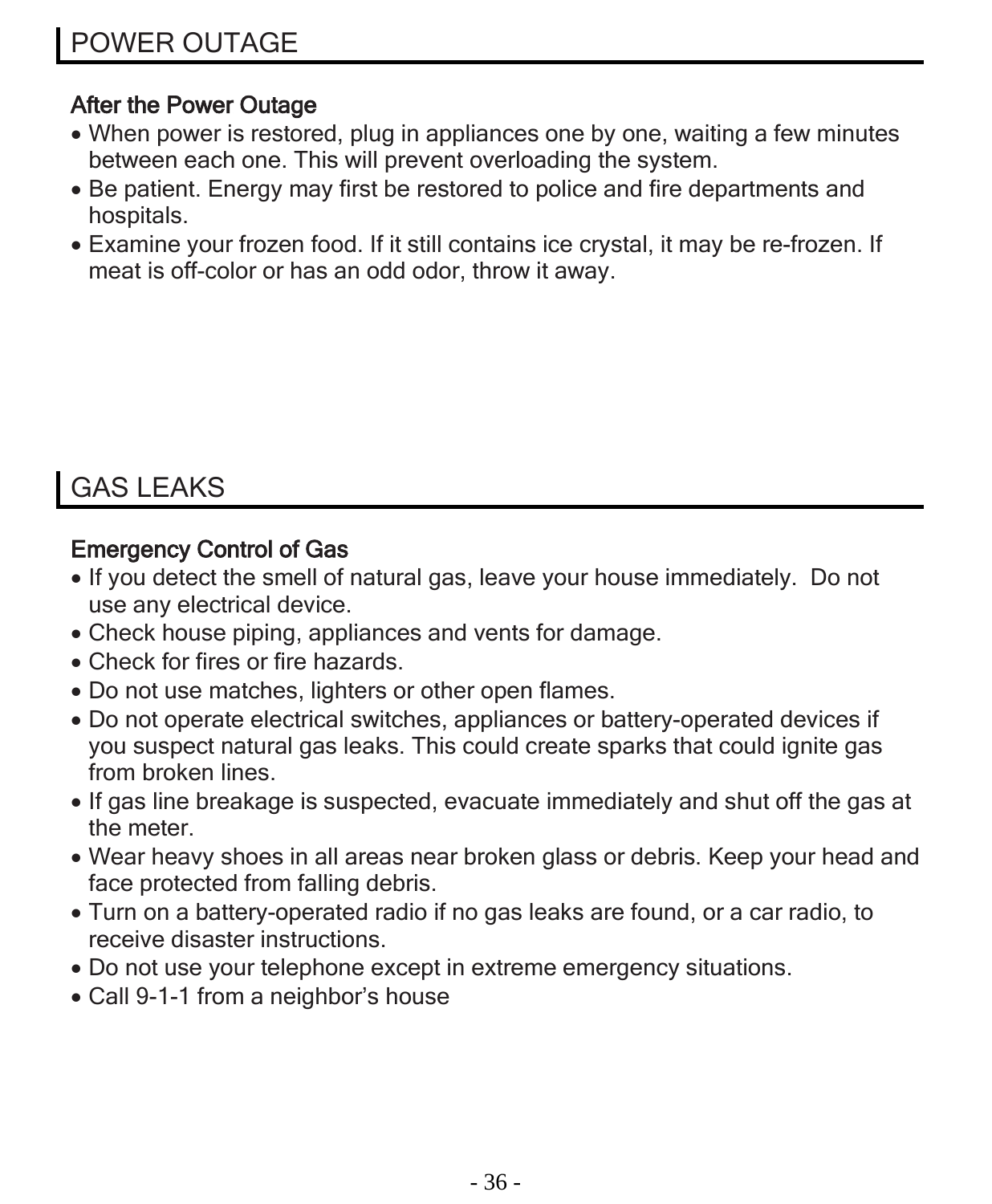#### If there is an Explosion

- Take shelter against your desk or a sturdy table.
- Exit the building ASAP.
- Do not use elevators.
- Check for fire and other hazards.
- Take your emergency supply kit if time allows.
- Help others and provide first aid as necessary.

## If there is a Fire

- Exit the building ASAP.
- Crawl low if there is smoke.
- Use a wet cloth, if possible, to cover your nose and mouth.
- Use the back of your hand to feel the upper, lower, and middle parts of closed doors.
- If the door is not hot, brace yourself against it and open slowly.
- If the door is hot, do not open it. Look for another way out.
- Do not use elevators.
- If you catch fire, do not run. Stop, drop and roll to put out the fire.
- If you are at home, go to a previously designated meeting place.
- Account for your family members and carefully supervise small children.
- Never go back into a burning building.

# If You Are Trapped in Debris

- If possible, use a flashlight to signal your location to rescuers.
- Avoid unnecessary movement so that you don't kick up dust.
- Cover your nose and mouth with anything you have on hand. (Dense-weave cotton material can act as a good filter. Try to breathe through the material.)
- Tap on a pipe or wall so that rescuers can hear where you are.
- If possible, use a whistle to signal rescuers.
- Shout only as a last resort. Shouting can cause a person to inhale dangerous amounts of dust.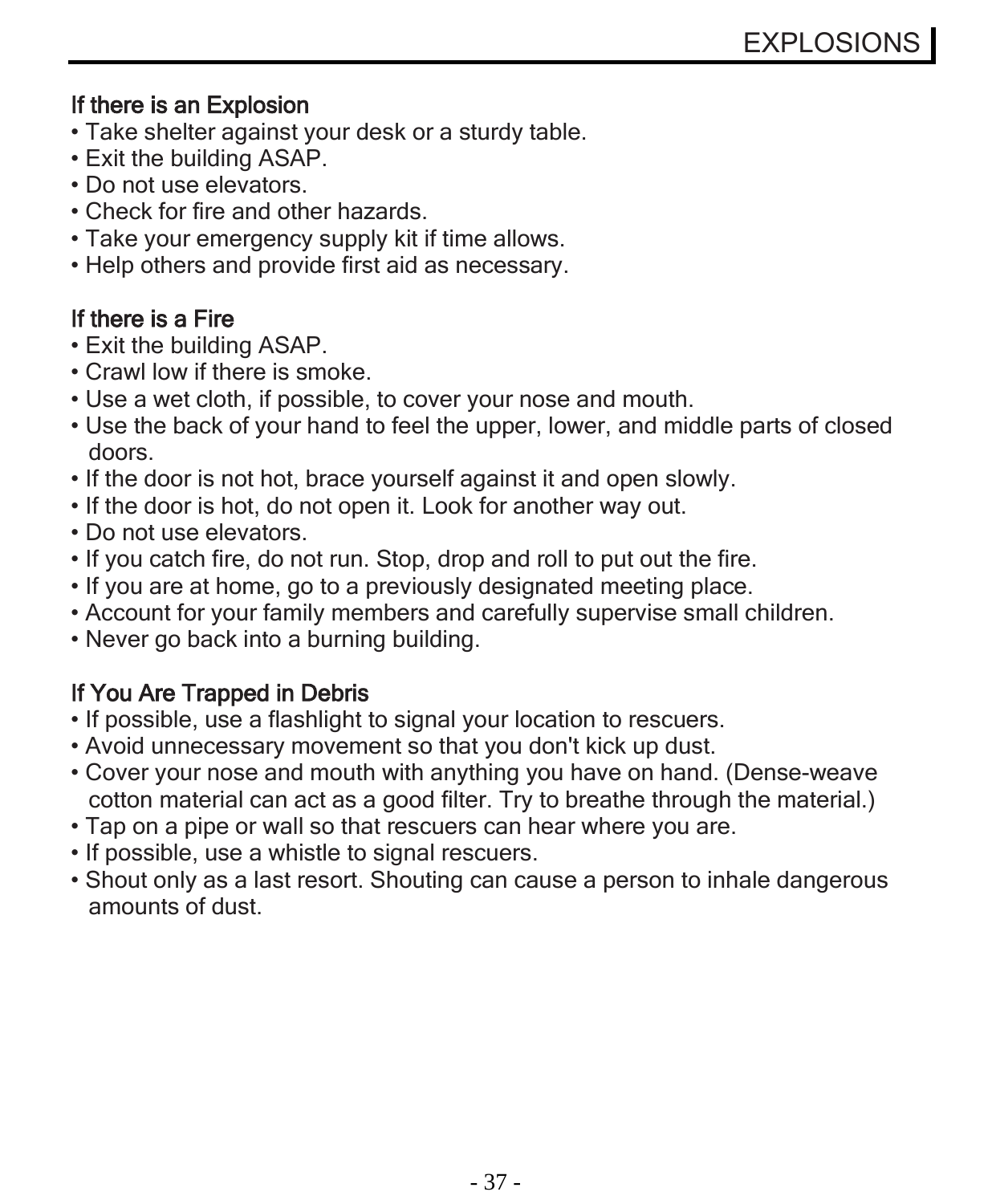## Before an Incident

- Be prepared to evacuate. An evacuation could last for a few hours or several days.
- Be prepared to shelter-in-place.
- Keep your 72-hour kits updated.

# During an Incident

- Stay away from the incident to minimize the risk of contamination.
- Remain uphill and upwind from the source of the hazardous materials.
- If asked to evacuate your home, do so immediately.
- Shelter-in-place if requested to stay indoors.
- Schools may institute shelter-in-place procedures if there is a hazardous materials incident. If so, you will probably not be able to drive to the school to pick up your children. Follow the directions of your local emergency officials.
- Avoid contact with spilled liquids, air-borne mists or condensed solid chemical deposits.

# After an Incident

- Do not return home until you are told it is safe.
- When you get home, open windows, vents and turn on fans to ventilate your house.
- Find out from local authorities how to clean up your land and property.
- Report any lingering vapors or hazards.

Billions of pounds of hazardous materials are transported across Utah's roadways each year, with more than 400,000 trucks carrying these materials. Some of the most common commodities include flammable liquids (gasoline and other fuels), followed by compressed gases (propane, etc.). Very small percentages carry radioactive materials. The Division of Emergency Services and Homeland Security helps coordinate seven hazmat regional response teams throughout the state. This regional approach provides local communities with a more rapid response to hazmat incidents.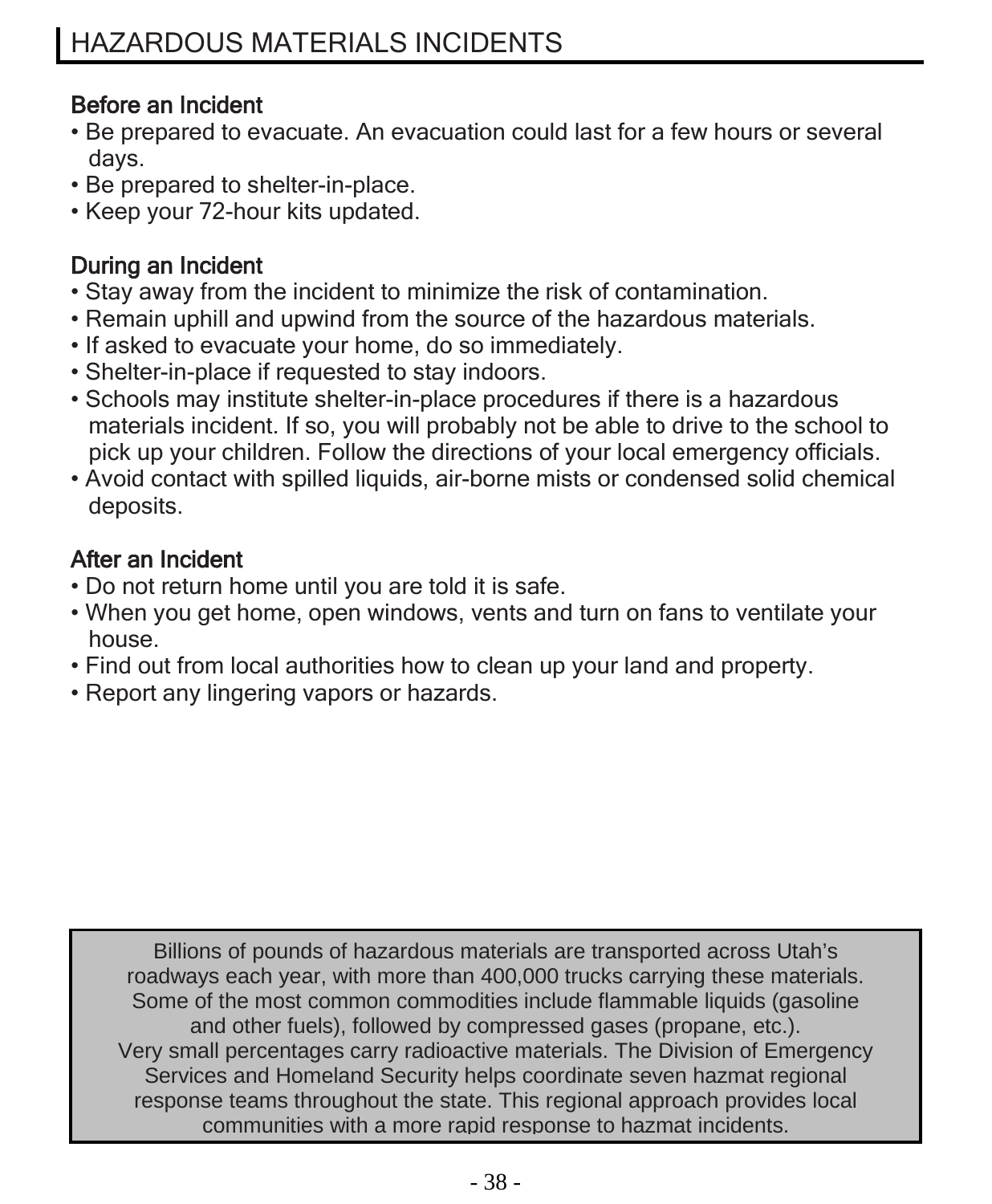#### Before a Household Chemical Emergency

- Buy only as much of a chemical as you think you will use.
- Keep products containing hazardous materials in their original containers and never remove the labels unless the container is corroding.
- Never store hazardous products in food containers.
- Never mix household hazardous chemicals or waste with other products.

## Take the following precautions to prevent and respond to accidents:

- Follow the manufacturer's instructions for the proper use of the household chemical.
- Never smoke while using household chemicals.
- Never use hair spray, cleaning solutions, paint products or pesticides near an open flame.
- Clean up any chemical spill immediately. Use rags to clean up the spill. Wear gloves and eye protection. Allow the fumes in the rags to evaporate outdoors, then dispose of the rags by wrapping them in a newspaper and placing them in a sealed plastic bag in your trash can.
- Dispose of hazardous materials correctly. Take household hazardous waste to a local collection program.

#### During a household chemical emergency, be prepared to seek medical assistance:

• Call Poison Control at 1-800-222-1222 and follow directions.

## If there is a danger of fire or explosion:

- Get out of the residence immediately. Do not waste time collecting items or calling the fire department when you are in danger. Call the fire department from outside (a cellular phone or a neighbor's phone) once you are safely away from danger.
- Stay upwind and away from the residence to avoid breathing toxic fumes.

## If someone has been exposed to a household chemical:

- Find any containers of the substance that are readily available in order to provide requested information. Call emergency medical services.
- Follow the emergency operator or dispatcher's first aid instructions carefully. The first aid advice found on containers may be out of date or inappropriate. Do not give anything by mouth unless advised to do so by a medical professional or poison control.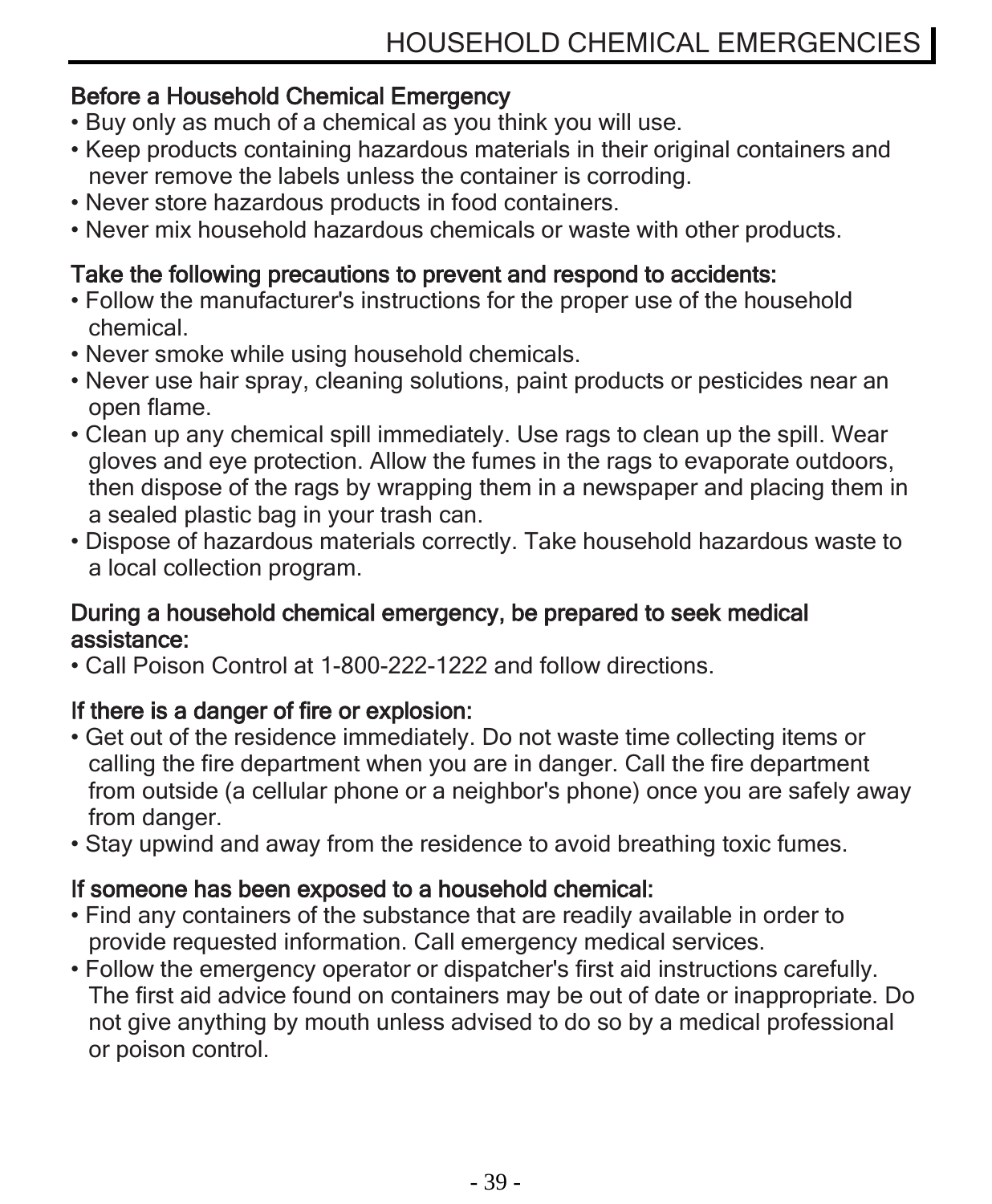## During a Nuclear Emergency

- If you have advanced warning, take your 72-Hour kit and go to an approved shelter or your basement. Huddle close to the floor and as near to a wall as possible. Get under a table for protection from falling objects.
- DO NOT attempt to evacuate your shelter until advised.
- If you see a nuclear flash and feel sudden heat, take cover INSTANTLY, within one to two seconds. Drop to the ground and curl up tightly, covering as many parts of your body as possible. Go to a shelter once the heat and blast effects have cleared.
- Never look at the light of a nuclear explosion.

## After a Nuclear Emergency

- Take cover in an underground shelter, basement, etc.
- Remove contaminated clothing.
- Wash yourself thoroughly with soap and water. Wash your head and nose hairs especially well.
- If source of radiation is known and travel advisable, travel in the opposite direction and go up wind from radiation.
- Remain in a protective shelter until advised it is safe to leave. Limit your exposure to contaminated areas.
- If someone needs radiation sickness treatment, keep the victim calm. Give emotional support and plenty of fluids.
- Wipe food and water containers with a clean cloth to remove particles of fallout, which resemble sand or salt.

Thanks to the coordination of security for the 2002 Olympics, Utah is better prepared to prevent and respond to acts of terrorism. In 1999, Governor Michael Leavitt created the Utah Center for Domestic Preparedness by executive order and designated the Division of Emergency Services and Homeland Security to serve as the central coordinating office for domestic preparedness and implementation of weapons of mass destruction protection and prevention programs in the state.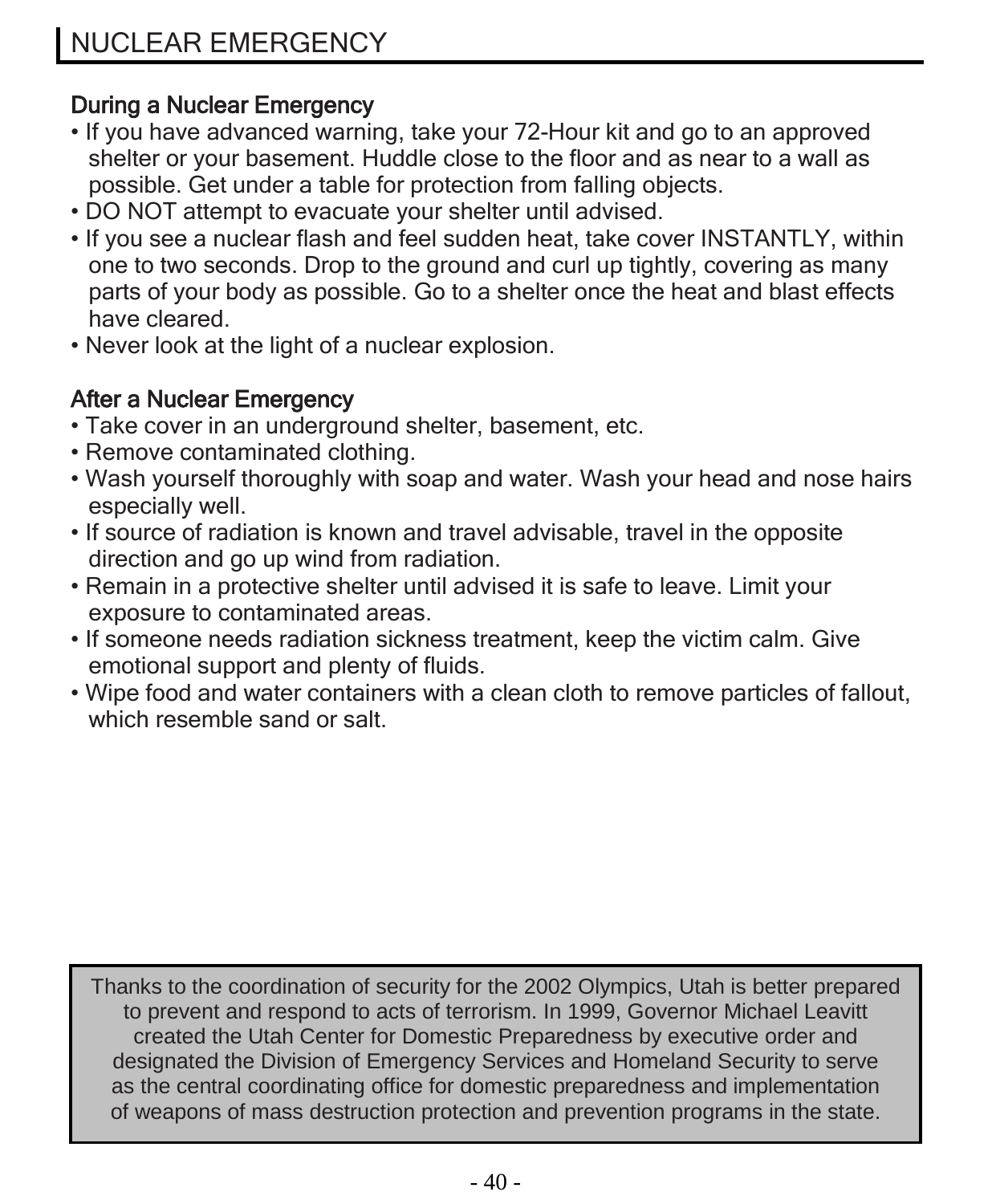A radiation threat, commonly referred to as a "dirty bomb" or "radiological dispersion device (RDD)", is the use of common explosives to spread radioactive materials over a targeted area. It is not a nuclear blast. The force of the explosion and radioactive contamination will be more localized. While the blast will be immediately obvious, the presence of radiation will not be clearly defined until trained personnel with specialized equipment are on the scene. As with any radiation, you want to try to limit exposure. It is important to avoid breathing radiological dust that may be released in the air.

#### If There is a Radiation Threat or "Dirty Bomb"

- If you are outside and there is an explosion, or authorities warn of a radiation release nearby, cover your nose and mouth and quickly go inside a building that has not been damaged. If you are already inside, check to see if your building has been damaged. If your building is stable, stay where you are. Close windows and doors; turn off air conditioners, heaters or other ventilation systems.
- If you are inside and there is an explosion near where you are OR you are warned of a radiation release inside, cover nose and mouth and go outside immediately. Look for a building or other shelter that has not been damaged and quickly get inside. Once you are inside a safe building, close windows and doors; turn off air conditioners, heaters or other ventilation systems.
- If you think you have been exposed to radiation, take off your clothes (place outdoors in a container) and shower as soon as possible. Wash thoroughly around the mouth and nose.
- Stay where you are, watch TV, listen to the radio, or check the Internet for official news as it becomes available.

#### Remember:

To limit the amount of radiation you are exposed to, think about shielding, distance and time.

- o Shielding: If you have a thick shield between yourself and the radioactive materials, more of the radiation will be absorbed, and you will be exposed to less.
- o Distance: The farther away you are away from the blast and the fallout (dust and debris), the lower your exposure.
- o Time: Minimizing time spent exposed will also reduce your risk.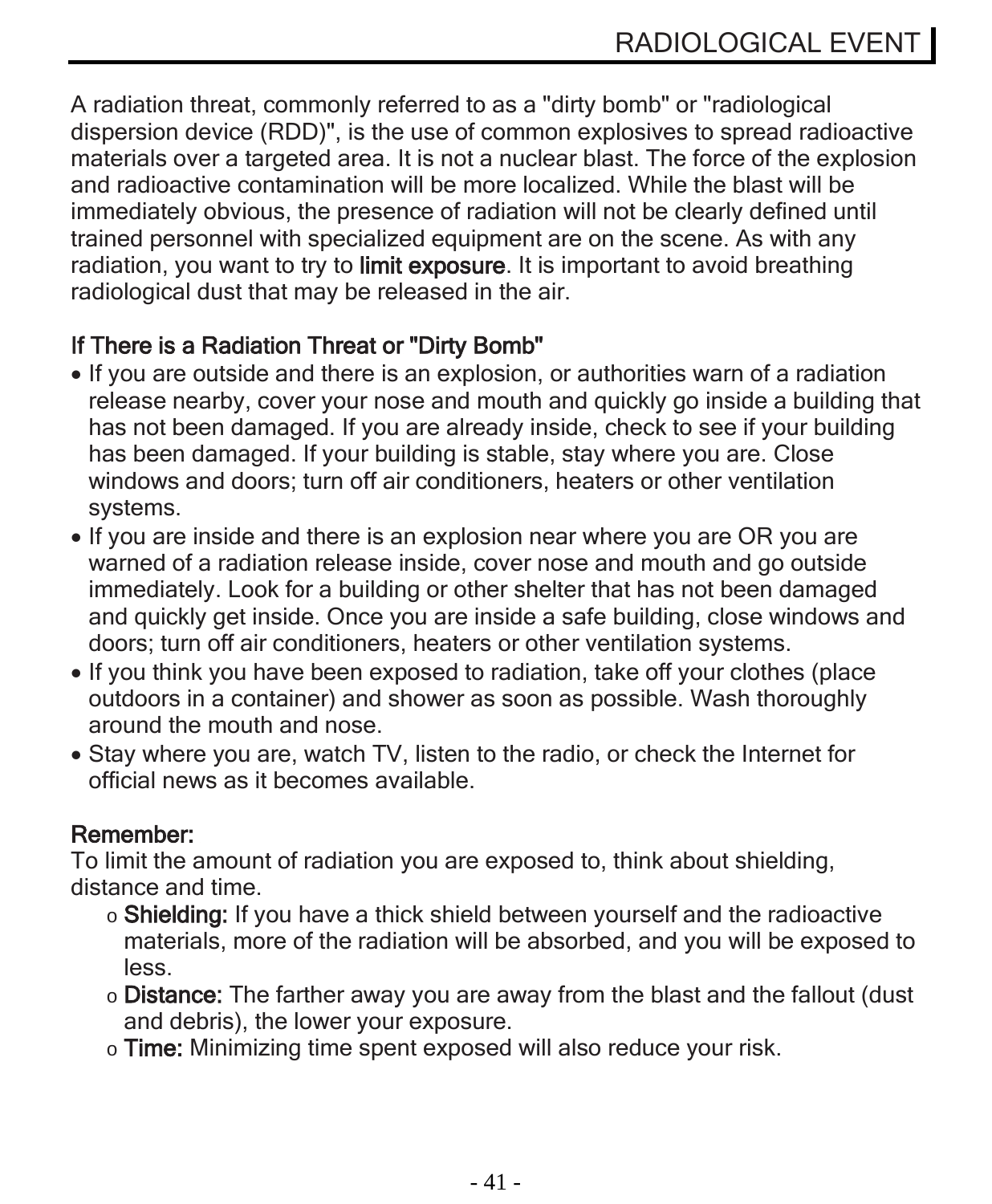### Preparing for Terrorism

- Wherever you are, be aware of your surroundings. The very nature of terrorism suggests there may be little or no warning.
- Take precautions when traveling. Be aware of conspicuous or unusual behavior. Do not accept packages from strangers. Do not leave luggage unattended. Unusual behavior, suspicious packages and strange devices should be promptly reported to the police or security personnel.
- Do not be afraid to move or leave if you feel uncomfortable or if something does not seem right.
- Learn where emergency exits are located in buildings you frequent. Take note of where exits are when you enter unfamiliar buildings. Also, find out where staircases are located.
- Assemble a disaster supply kit at home and learn first aid.

## Chemical Attack

Signs of a chemical attack would include many people suffering from watery eyes, choking or having trouble breathing and many sick or dead birds, fish or small animals. If you suspect a chemical attack has occurred:

- Avoid the contaminated area. Get away from the area or shelter in place, using the option that minimizes your exposure to the chemical.
- Wash with soap and water immediately if you were exposed to a chemical.
- Seek medical attention.
- Notify local law enforcement or health authorities.

## Biological Attack

A biological attack may not be immediately obvious. Patterns of unusual illnesses or a surge of sick people seeking medical treatment may be the first sign of an attack. If you believe there has been a suspicious release of biological substances:

- Quickly get away from the area.
- Cover your mouth and nose with layers of fabric, such as a t-shirt or towel.
- Wash with soap and water.
- Contact local law enforcement or health authorities.

The CDC has listed the following agents as Category A agents, meaning they pose the greatest potential public health threat: anthrax, botulism, plague, smallpox, tularemia and viral hemorrhagic fevers.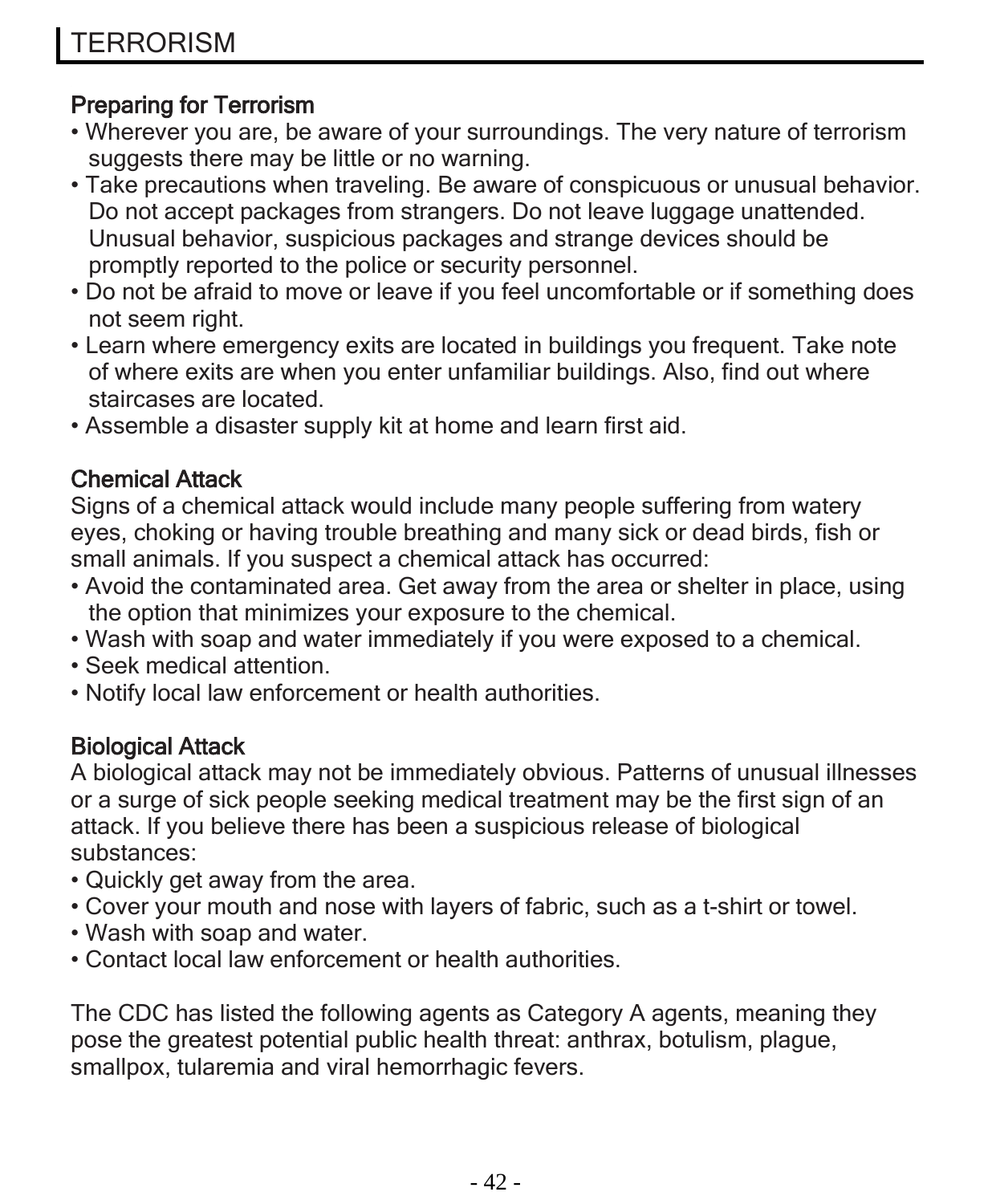A pandemic is a worldwide disease outbreak. An influenza pandemic occurs when a new "Influenza A" virus emerges and there is little or no immunity in humans. A pandemic influenza virus causes serious illness and then spreads easily from person-to-person. It could be mild, moderate, or very severe even leading to death. The Federal Government, State of Utah and the Southwest Utah Public Health Department are taking steps to prepare for and respond to an influenza pandemic.

If a pandemic occurs, it is likely to last several months or possibly even longer. A widespread outbreak of influenza could require temporary changes in many areas of society, such as schools, work, transportation and other public services. Social distancing measures could be implemented where public gatherings such as sporting events, church meetings and others would be closed to prevent further spread of the disease. An informed and prepared public can take appropriate actions to decrease their risk during a pandemic. To be prepared for such an emergency, the Southwest Utah Public Health Department encourages individuals and families to:

- Talk with your local public health officials and health care providers, who can supply information about the signs and symptoms of a specific disease outbreak and recommend prevention and control actions. Check [www.swuhealth.org](http://www.slvhealth.org/) for current information.
- Adopt work/school procedures that encourage sick employees/students to stay home. Anticipate how to function with a significant portion of the workforce/ school population absent due to illness or caring for ill family members.
- Practice good health habits, including eating a balanced diet, exercising daily, and getting sufficient rest. In addition, take common-sense steps to stop the spread of germs including frequent hand washing, covering coughs and sneezes and staying away from others as much as possible when you are sick.
- Stay informed about pandemic influenza and be prepared to respond. Consult [www.pandemicflu.gov](http://www.ready.gov/america/redirect.html?url=http://www.pandemicflu.gov) frequently for updates on national and international information on pandemic influenza.

#### Have a Plan

- Stock up on supplies for an emergency (see the list in this booklet)
- Make a list for every member of your family of the following items: current medical problems, prescriptions (include dosages) and allergies.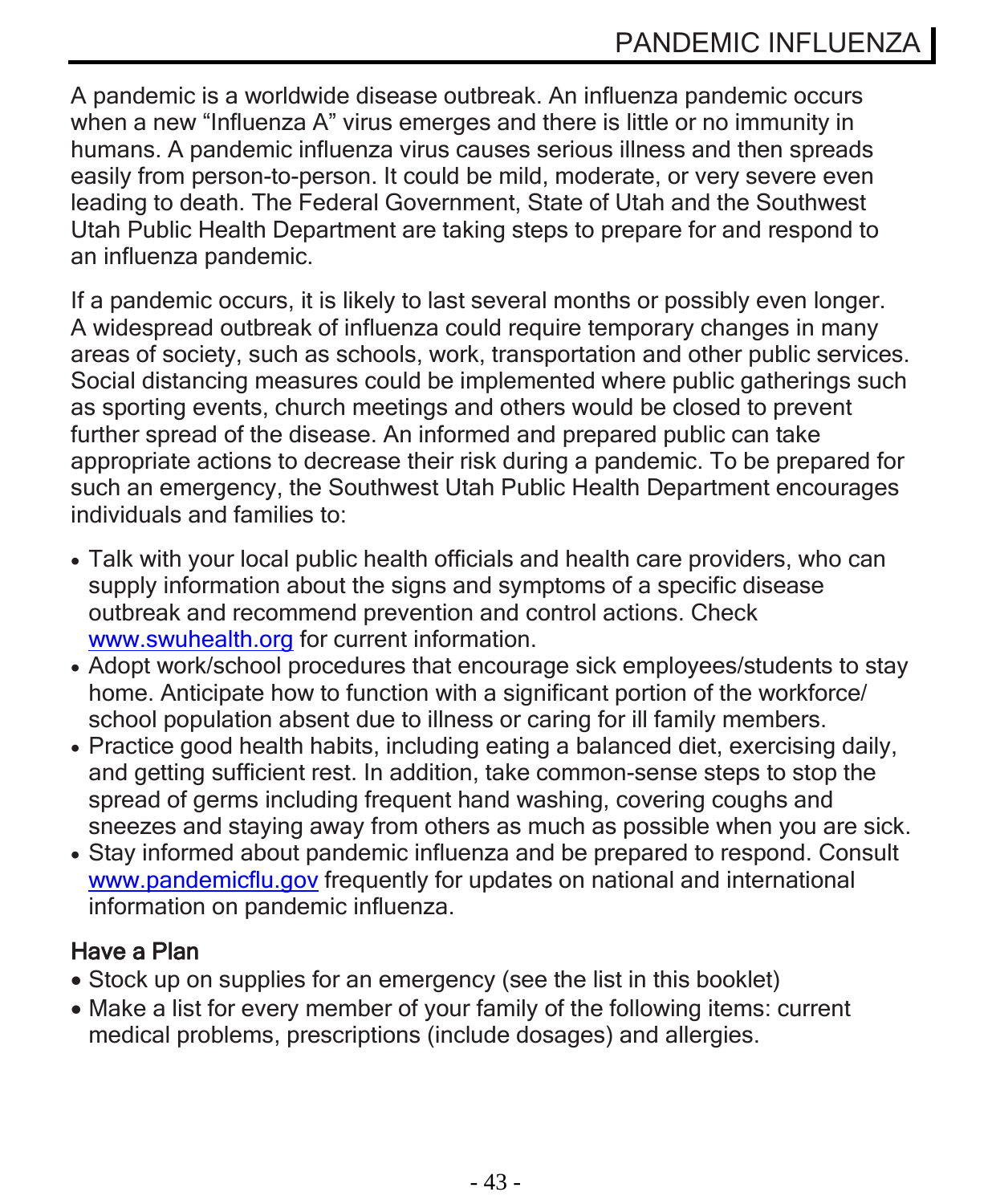#### If the disease is severe and widespread:

- You may be asked to stay home from work or school if you are sick.
- Schools, churches and public gatherings such as sporting events may be cancelled.
- Stores may be closed, and food and water may be hard to find.
- Healthcare will be different than it is now. Doctors and hospitals may be overwhelmed and you may be on your own to take care of family members.

## [guidelines for at-home care – waiting for information]

# LANDSLIDES

Landslides, also known as mudslides and debris flow, may occur in all parts of Utah and can be caused by a variety of factors including earthquakes, storms and fires. Landslides can occur quickly, often with little notice. The best way to plan for a mudslide is to stay informed about changes in and around your home and area that could signal that a landslide is likely to occur. Look for changes in landscape and water drainage, or new cracks in foundations and sidewalks.

- Prepare for landslides by following proper land-use procedures avoid building near steep slopes or along natural erosion valleys.
- Consult a professional for advice on appropriate preventative measures for your home or business, such as flexible pipe fittings, which can better resist breakage.

### Stay informed

Local authorities may not immediately be able to provide information on what is happening and what you should do. However, you should listen to NOAA [Weather Radio,](http://www.ready.gov/america/redirect.html?url=http://www.nws.noaa.gov/nwr) watch TV, listen to the radio or check the Internet often for official news and instructions as they become available.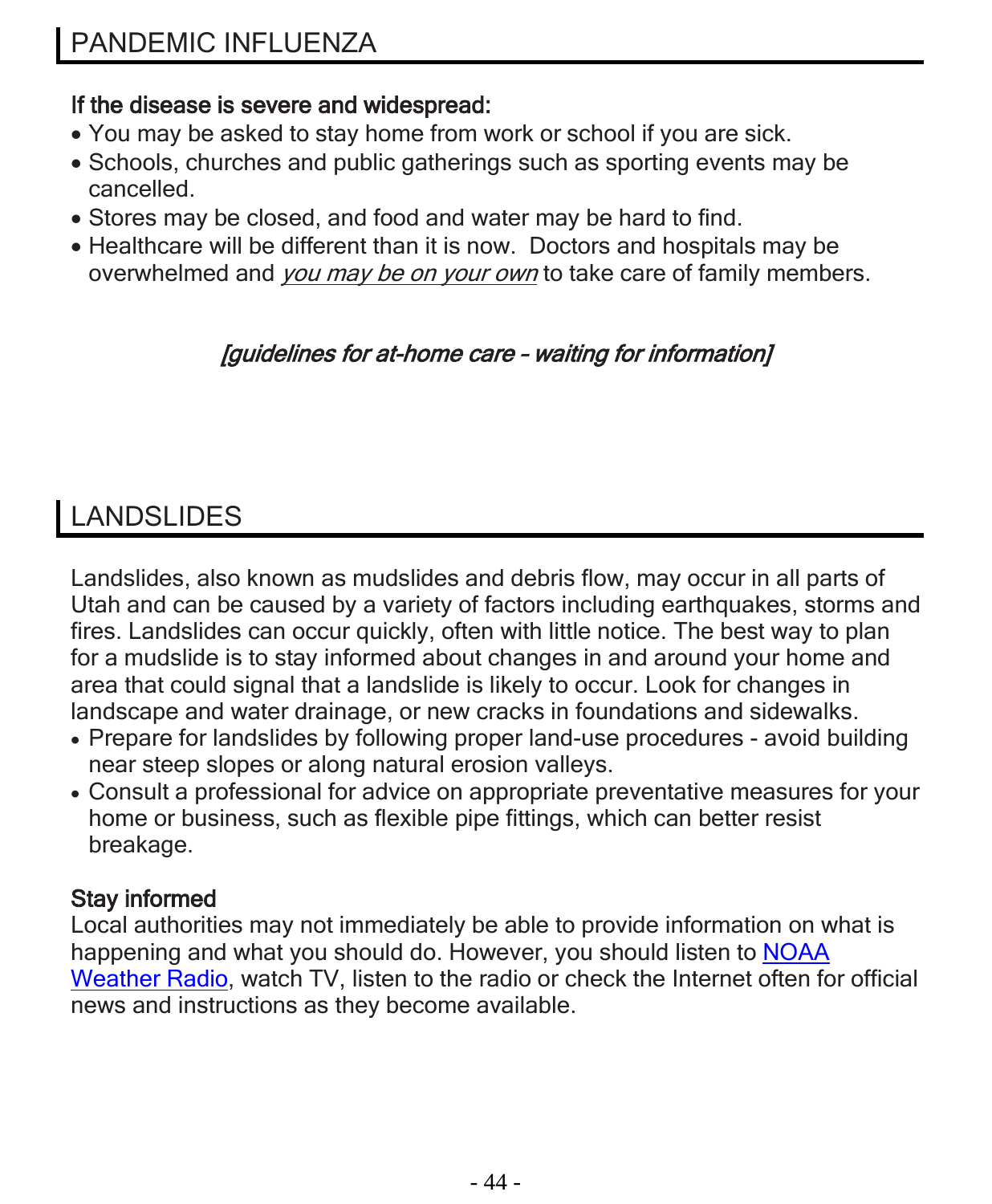American Red Cross [www.redcross.org](http://www.redcross.org/)

Are You Ready? A Guide to Citizen Preparedness [www.fema.gov/areyouready/](http://www.fema.gov/areyouready/)

Beaver County [www.beavercountyutah.com](http://www.beavercountyutah.com/) [www.beaverutah.net](http://www.beaverutah.net/) [www.milfordut.com](http://www.milfordut.com/)

Centers for Disease Control and Prevention (CDC) [www.cdc.gov](http://www.cdc.gov/)

Federal Emergency Management Agency [www.fema.gov](http://www.fema.gov/)

Garfield County [www.garfield.utah.gov](http://www.garfield.utah.gov/)

Iron County [www.ironcounty.net](http://www.ironcounty.net/)

Kanab City [www.kanab.utah.gov](http://www.kanab.utah.gov/)

Kane County [www.kane.utah.gov](http://www.kane.utah.gov/)

National Disaster Education Coalition [www.disastereducation.org](http://www.disastereducation.org/)

National Organization on Disability [www.nod.org](http://www.nod.org/)

Southwest Utah Public Health Department [www.swuhealth.org](http://www.slvhealth.org/)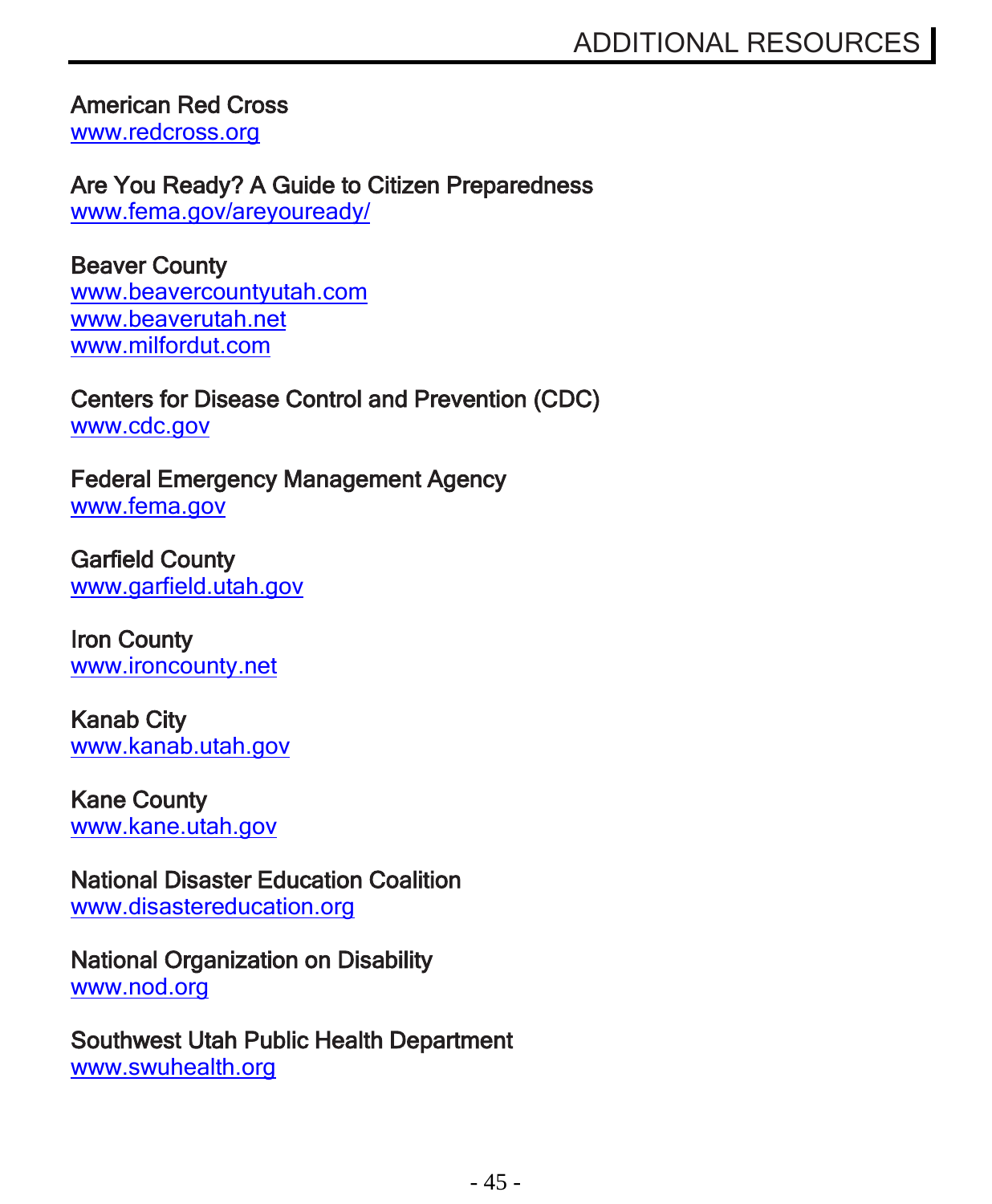#### St. George

[www.ci.st-george.ut.us](http://www.ci.st-george.ut.us/)

# State of Utah Department of Emergency Services

[www.des.utah.gov](http://www.des.utah.gov/)

#### U.S. Department of Education

[www.ed.gov](http://www.ed.gov/)

#### U.S. Fire Administration

[www.usfa.fema.gov](http://www.usfa.fema.gov/)

## U.S. Department of Homeland Security

[www.ready.gov](http://www.ready.gov/)

# Utah Department of Health

[www.health.utah.gov](http://www.health.utah.gov/)

#### Washington County [www.washco.state.ut.us](http://www.washco.state.ut.us/)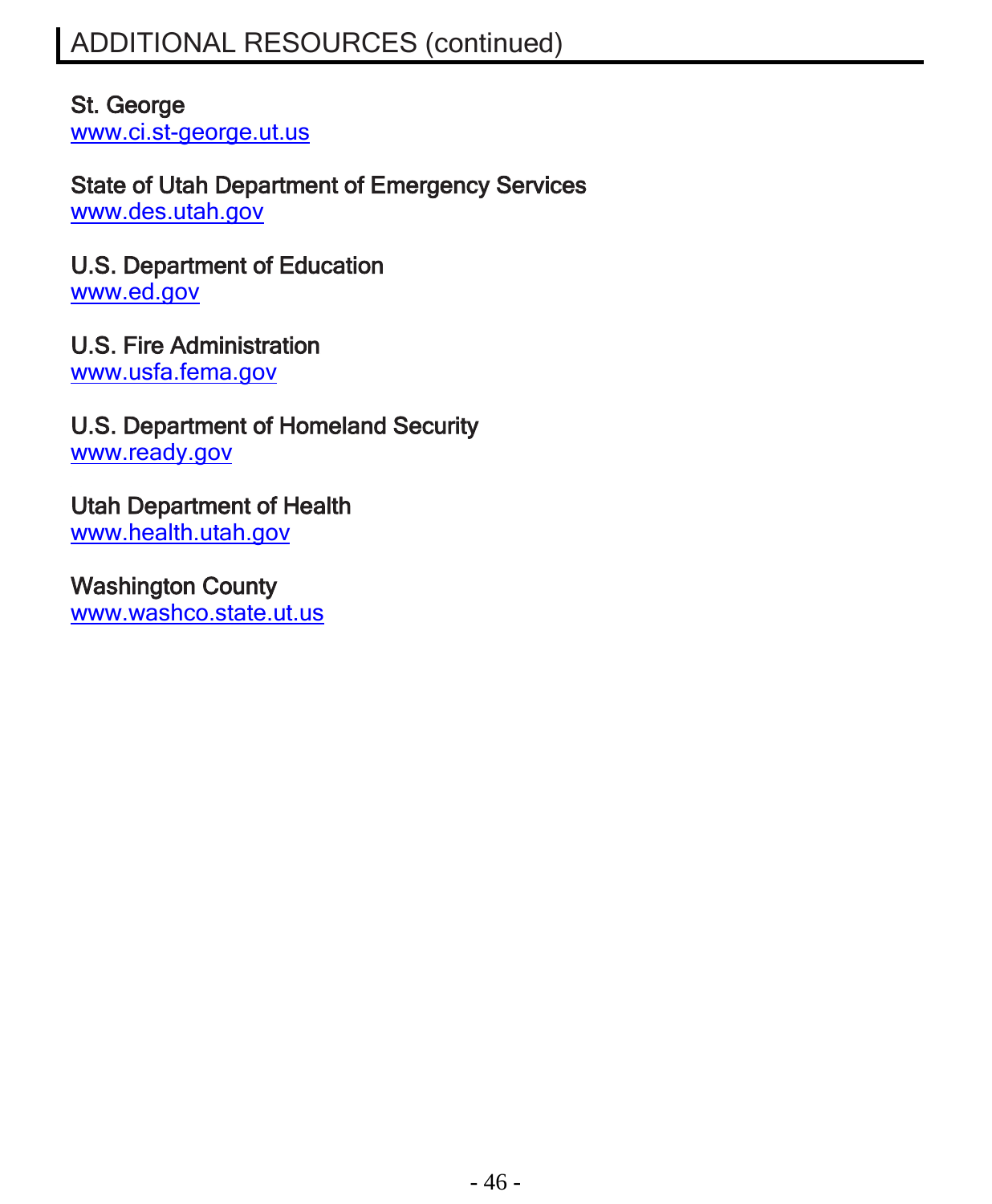|--|

#### Incorporated Municipalities

|                                                            | (435) 438-2451 |
|------------------------------------------------------------|----------------|
|                                                            | (435) 586-2950 |
|                                                            | (435) 878-2221 |
|                                                            | (435) 874-2323 |
|                                                            | (435) 635-2811 |
|                                                            | (435)628-0606  |
|                                                            | (435) 644-2534 |
|                                                            | (435) 635-2581 |
|                                                            | (435) 386-2242 |
|                                                            | (435) 387-2711 |
|                                                            | (435)865-7522  |
|                                                            | (435) 676-8585 |
|                                                            | (435) 477-3331 |
|                                                            | (435) 772-0992 |
|                                                            | (435) 673-6712 |
|                                                            | (435) 772-3434 |
|                                                            | (435) 634-5800 |
|                                                            | (435) 635-1094 |
|                                                            | (435) 679-8741 |
|                                                            | (435) 635-4695 |
|                                                            | (435) 656-6300 |
|                                                            |                |
| <b>Southwest Utah Agencies</b>                             |                |
| Aging Services (Adult Protective Services). (800) 371-7897 |                |
| <b>Animal Services:</b>                                    |                |
| <b>Beaver County</b>                                       |                |
|                                                            |                |
|                                                            | (435)438-2862  |
|                                                            |                |
| Iron County                                                |                |
|                                                            |                |
|                                                            |                |
|                                                            |                |
| <b>Kane County</b>                                         |                |
|                                                            |                |
|                                                            |                |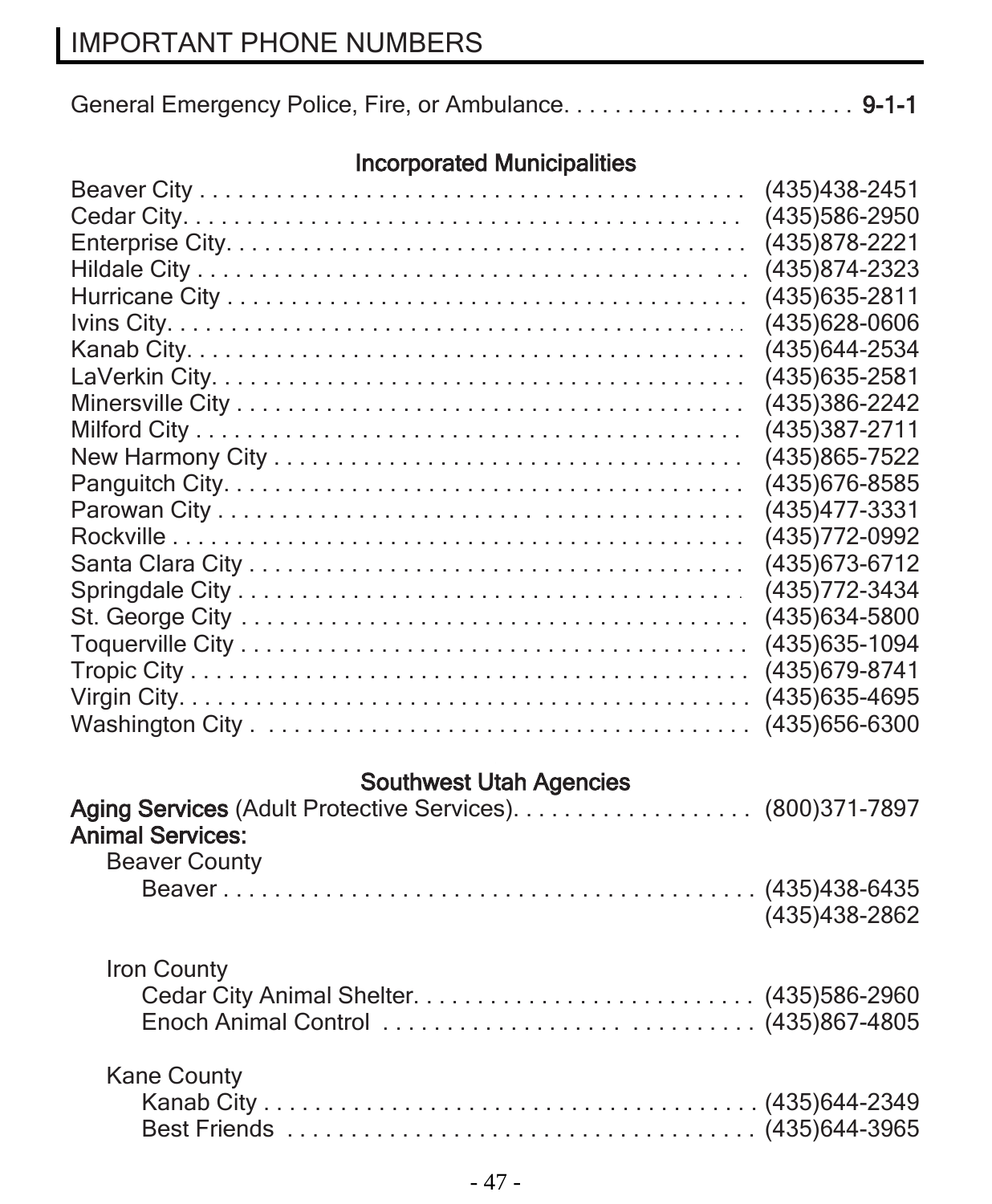# Animal Services (continued)

| <b>Washington County</b>                                                                                                                                |                                                                                                                               |                                                                                                                                                                                                                                                                   |                                                                                                                   |
|---------------------------------------------------------------------------------------------------------------------------------------------------------|-------------------------------------------------------------------------------------------------------------------------------|-------------------------------------------------------------------------------------------------------------------------------------------------------------------------------------------------------------------------------------------------------------------|-------------------------------------------------------------------------------------------------------------------|
| <b>Public Works</b><br><b>Beaver County</b>                                                                                                             |                                                                                                                               |                                                                                                                                                                                                                                                                   |                                                                                                                   |
| <b>Garfield County</b>                                                                                                                                  |                                                                                                                               |                                                                                                                                                                                                                                                                   |                                                                                                                   |
| Iron County                                                                                                                                             |                                                                                                                               |                                                                                                                                                                                                                                                                   |                                                                                                                   |
| <b>Kane County</b><br><b>Public Works (continued)</b><br><b>Washington County</b>                                                                       |                                                                                                                               |                                                                                                                                                                                                                                                                   |                                                                                                                   |
| Area<br>Bloomington<br><b>Bloomington Hills</b><br>Enterprise<br><b>Hurricane</b><br>Hurricane, South<br><b>Ivins</b><br>LaVerkin<br>Leeds<br>Rockville | <b>City Phone</b><br>634-5800<br>634-5800<br>878-2221<br>635-2811<br>635-2811<br>628-0606<br>635-2581<br>879-2447<br>772-3065 | Power<br>Dixie Escalante 673-3297<br>Dixie Escalante 673-3297<br><b>City Power 878-2221</b><br><b>City Power 635-2811</b><br>Dixie Escalante 673-3297<br>Rocky Mtn. 888-221-7070<br>Rocky Mtn. 888-221-7070<br>Rocky Mtn. 888-221-7070<br>Rocky Mtn. 888-221-7070 | Water<br>634-5800<br>634-5800<br>878-2221<br>635-2811<br>635-2811<br>628-0606<br>635-2581<br>879-2447<br>635-2581 |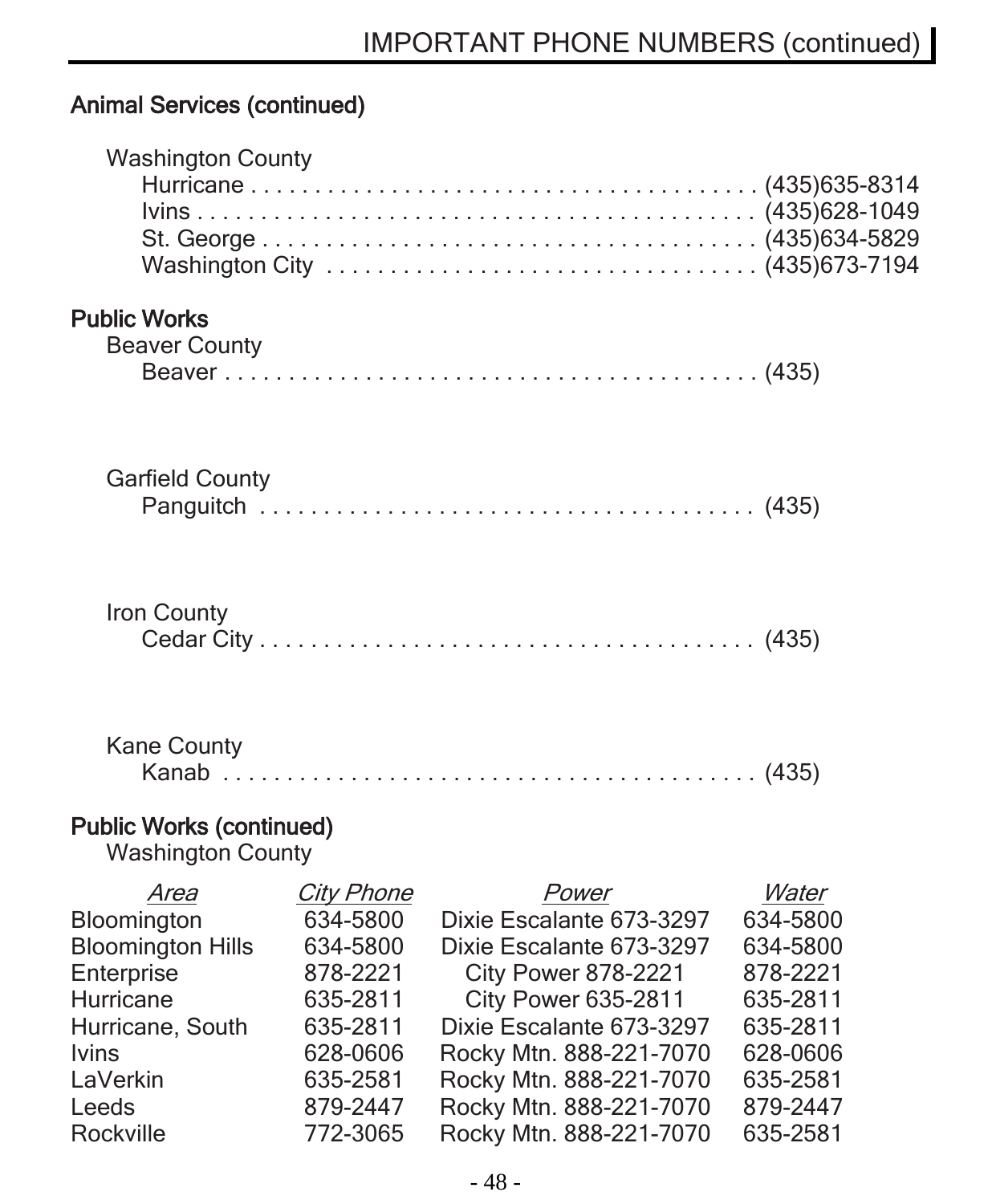| 673-6712 | Public Services 656-4690   | 656-4690 |
|----------|----------------------------|----------|
| 772-3434 | Rocky Mtn. 888-221-7070    | 772-3434 |
| 634-5800 | <b>City Power 634-5800</b> | 634-5800 |
| 634-5800 | Dixie Escalante 673-3297   | 634-5800 |
| 635-4695 | Rocky Mtn. 888-221-7070    | 635-2581 |
| 656-6300 | <b>City Power 656-6300</b> | 656-6300 |
| 656-6300 | Dixie Escalante 673-3297   | 656-6300 |
|          |                            |          |

### Sheriff's Department

#### Local Public Health

| After-Hours Emergency Hotline  (435)674-5404 |  |
|----------------------------------------------|--|
| Southwest Utah Public Health Department :    |  |
|                                              |  |
|                                              |  |
|                                              |  |
|                                              |  |
|                                              |  |

# IMPORTANT PHONE NUMBERS

# Local Hospitals

#### School Districts